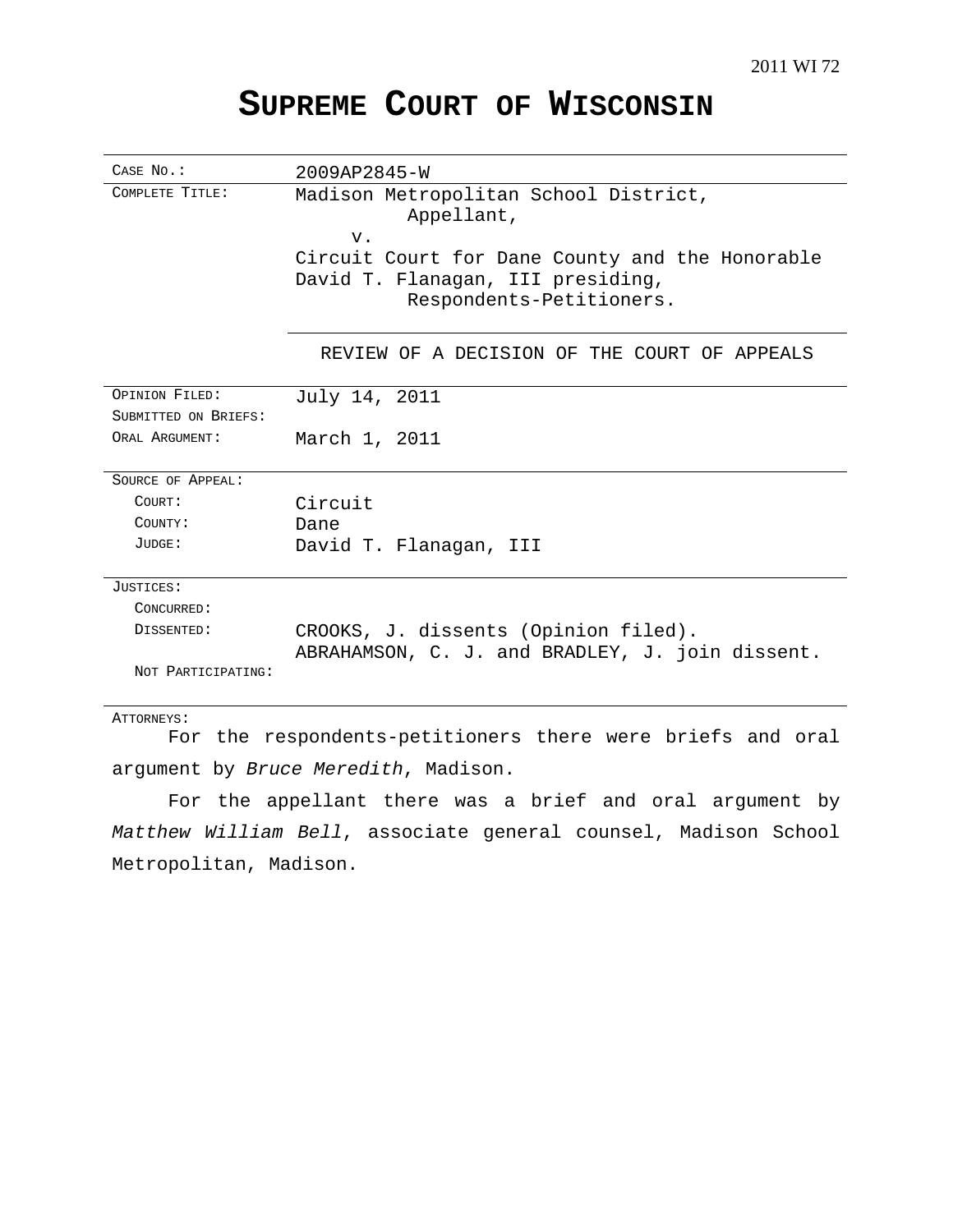2011 WI 72

NOTICE

**This opinion is subject to further editing and modification. The final version will appear in the bound volume of the official reports.**

No. 2009AP2845-W (L.C. No. 2009JV419)

**Madison Metropolitan School District,**

**Appellant,**

**FILED**

**v.**

**Circuit Court for Dane County and the Honorable David T. Flanagan, III presiding,**

**Respondents-Petitioners.**

## **JUL 14, 2011**

A. John Voelker Acting Clerk of Supreme Court

REVIEW of a decision and order of the Court of Appeals. Affirmed.

¶1 DAVID T. PROSSER, J. This is a review of an unpublished decision and order of the court of appeals $^{\rm l}$  granting a writ of prohibition and vacating a circuit court order requiring the Madison Metropolitan School District (the District) to develop and implement an educational plan for M.T.,

STATE OF WISCONSIN THE RESERVE STATE OF WISCONSIN STATE OF THE SUPREME COURT

 $1$  Madison Metro. Sch. Dist. v. Circuit Court for Dane Cnty., No. 2009AP2845-W, unpublished order (Wis. Ct. App. June 30, 2010).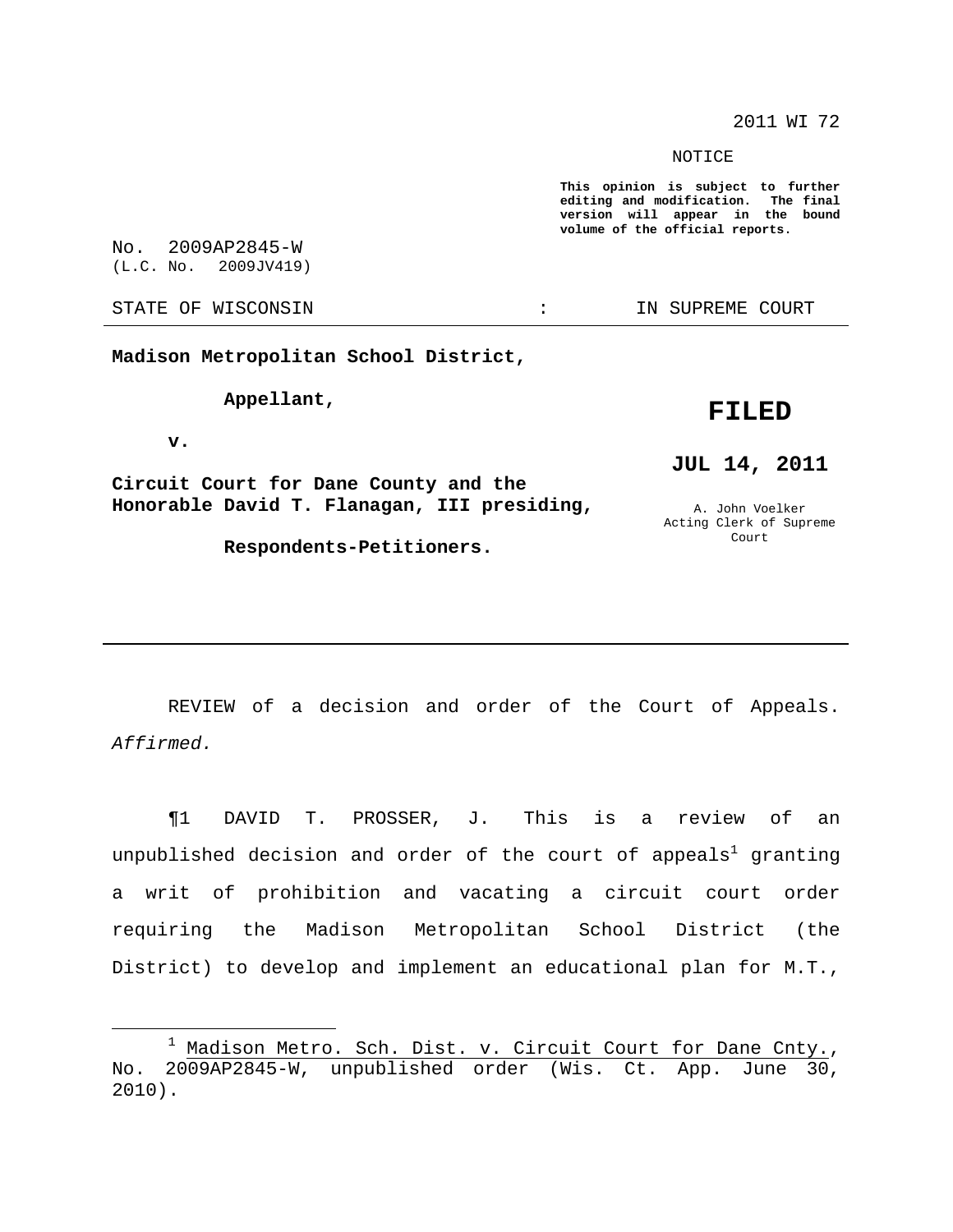a juvenile who was adjudged delinquent after the District had expelled him from school.

¶2 The case presents important issues related to the authority of circuit courts to order educational services for students who are subject to delinquency petitions and also have been expelled from school. The principal questions presented may be stated as follows.

¶3 First, does a circuit court have authority to order a school district to provide alternative educational services to a juvenile who has been expelled from school by a lawful and unchallenged expulsion order?

¶4 Second, did the court of appeals err in utilizing a supervisory writ to review the order of the circuit court?

¶5 We conclude:

(1) Wisconsin Stat.  $\S$  120.13(1)(c)1.<sup>2</sup> gives a school district express authority to expel a student from school.

(2) A circuit court does not have statutory authority to order a school district to provide alternative educational services to a juvenile who has been expelled from school by a lawful and unchallenged expulsion order but is still residing in the community.

(a) Wisconsin Stat. § 120.12(18) requires a school board to cooperate with the juvenile court and the agency designated by the court to prepare an educational plan under

 $2$  All references to the Wisconsin Statutes are to the 2007-08 version unless otherwise noted.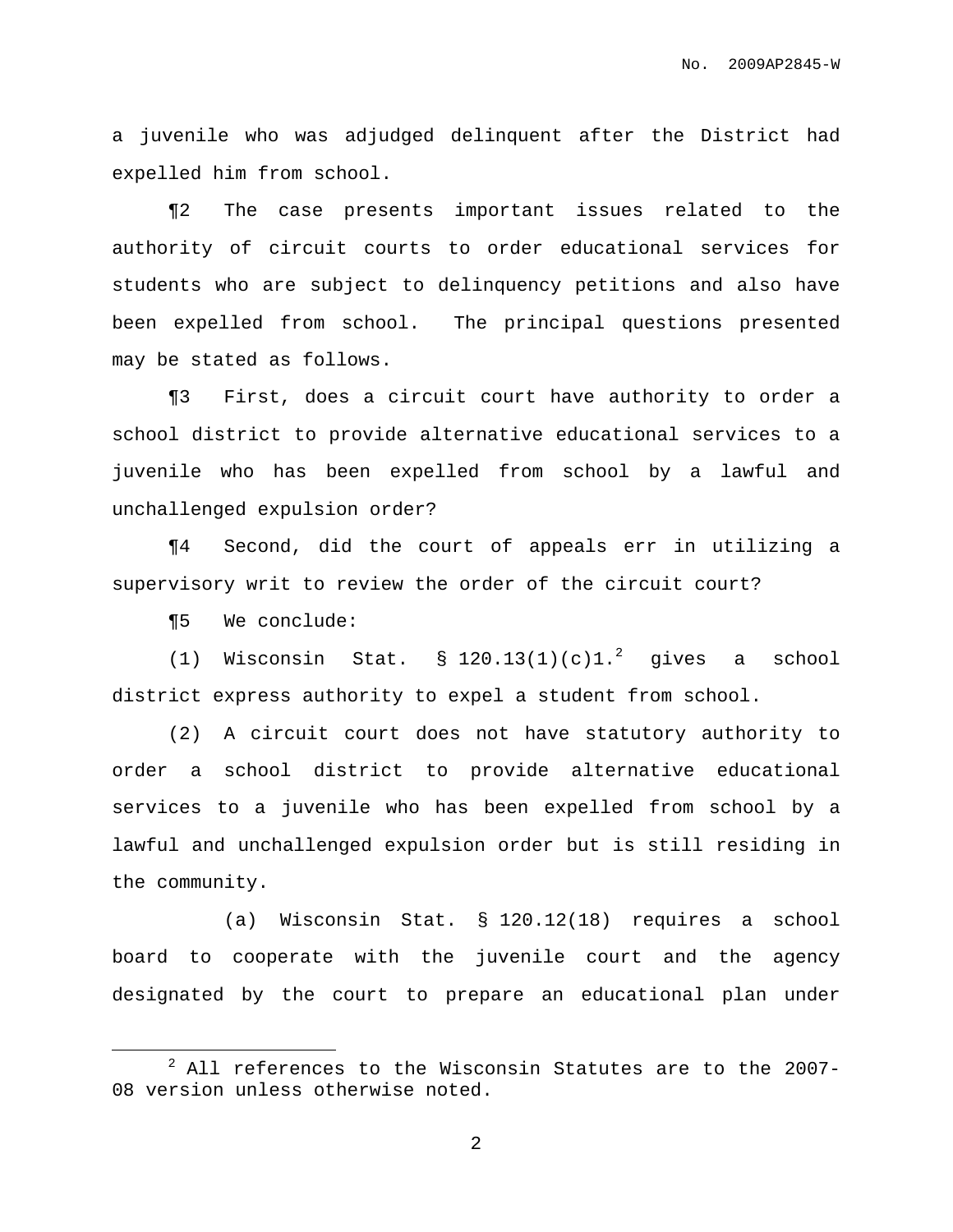Wis. Stat. § 938.33(1)(e) for a pupil or former pupil who is subject to a dispositional order under Wis. Stat. § 938.34 or Wis. Stat. § 938.355.

(b) Wisconsin Stat. § 120.12(18) requires a school district to "[c]oordinate and provide for continuity of educational programming" for pupils receiving educational services as the result of a court order under Wis. Stat.  $$938.34(7d)$ .

(c) Wisconsin Stat. § 120.12(18) does not require a school board or a school district to provide alternative educational resources to a juvenile who has been expelled from school under Wis. Stat. § 120.13(1)(c)1.

(d) Wisconsin Stat. § 938.34(7d) authorizes a circuit court to order a juvenile to attend a variety of educational programs, but it does not authorize a circuit court to order a school district to create an educational program or contract for an educational program.

(e) Wisconsin Stat. § 938.45 applies only to natural persons, not legal entities like school districts.

(3) The court of appeals did not err in utilizing a supervisory writ to review the Order to Provide Appropriate Educational Resources in this case.

¶6 Consequently, the decision and order of the court of appeals is affirmed.

#### I. BACKGROUND AND PROCEDURAL HISTORY

¶7 On June 5, 2009, M.T., age 15, brought nine bags of marijuana to the campus of Madison East High School, a public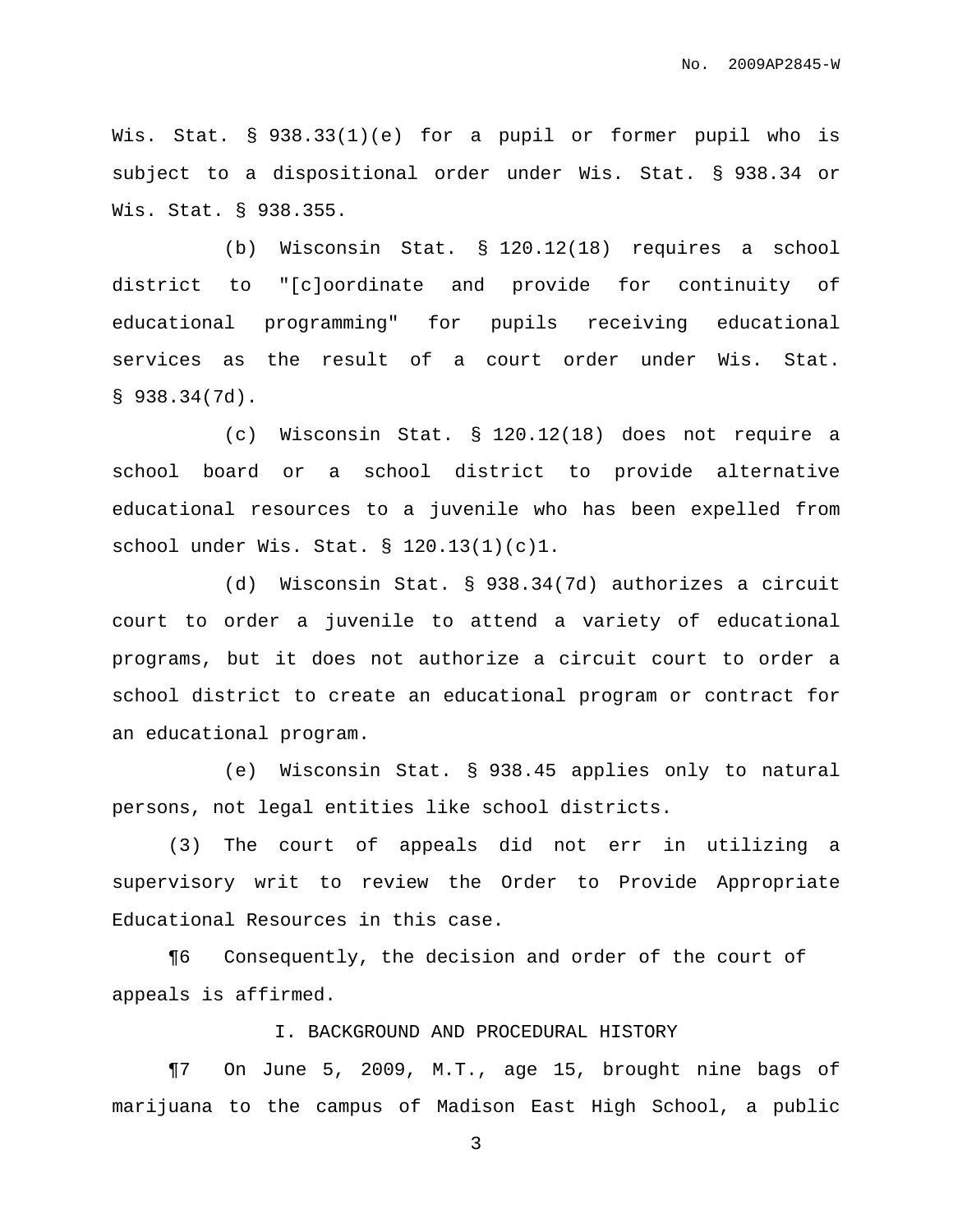school operated by the Madison Metropolitan School District. M.T. was a student at the school. When his conduct was discovered, M.T. was arrested and charged with possession of marijuana with intent to deliver.

¶8 The District immediately filed a complaint seeking the expulsion of M.T. from the District. The District sent all notices required by law, and an independent hearing examiner was appointed pursuant to Wis. Stat. § 120.13(1)(e). Hearing Officer Helen Marks Dicks held an abbreviated hearing on June 26, 2009, and a full hearing on July 6, 2009. The District presented two witnesses at the hearing; M.T. and his mother appeared by telephone but did not testify or present evidence. The hearing was closed to the public at M.T.'s request.

¶9 On July 12 the hearing officer issued an order concluding that M.T. engaged in conduct that constituted grounds for expulsion under Wis. Stat. § 120.13(1) and that the interests of the school demanded M.T.'s expulsion. As requested by the District, she ordered M.T. expelled for three semesters. She adopted the District's recommendations as to the conditions of expulsion, which included giving M.T. the right to apply for readmission after one semester provided certain conditions were met.<sup>3</sup> The District Board of Education approved the order with modifications on July 21, 2009. The expulsion order denied M.T.

 $3$  M.T. complied with early readmission requirements and was reinstated by the District as a full-time student on January 25, 2010.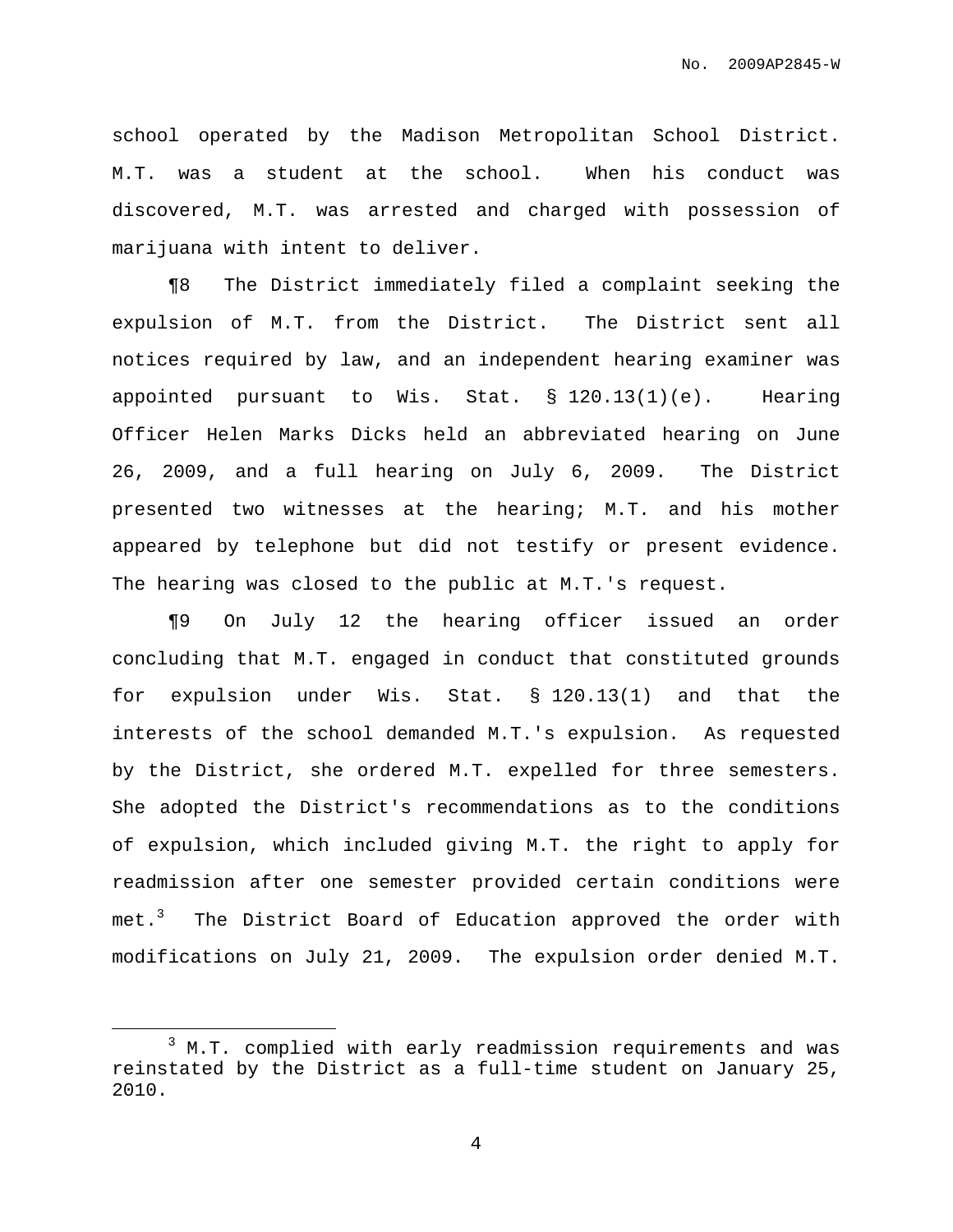any educational services from the District for at least one semester, namely, the fall semester of 2009-10.

¶10 A separate proceeding commenced on July 9, 2009, when Dane County authorities filed a delinquency petition against M.T. in the Dane County Circuit Court. The case was assigned to Circuit Judge David T. Flanagan who held a plea hearing on August 8 and a dispositional hearing on August 26, 2009.

¶11 Prior to the dispositional hearing, Judge Flanagan ordered the Dane County Department of Human Services (DHS) to submit a predisposition report. Wis. Stat. §§ 938.33(1) and 938.38(1)(a). A predisposition report must include: "A plan for the provision of educational services to the juvenile, prepared after consultation with the staff of the school in which the juvenile is enrolled or the last school in which the juvenile was enrolled." Wis. Stat. § 938.33(1)(e).

¶12 On August 18, 2009, the DHS submitted a report that suggested 15 specific rules of supervision, including a recommendation that M.T. attend school regularly "with no unexcused absences." The report also advised the court that the District was refusing to provide education programming for M.T. because he had been expelled.

¶13 The court's August 26 dispositional order included the provision that M.T. "Attend school regularly without unexcused absences."

¶14 On September 14 Judge Flanagan sent a letter to the Superintendent of the District, Daniel A. Nerad. Judge Flanagan's letter reads in part: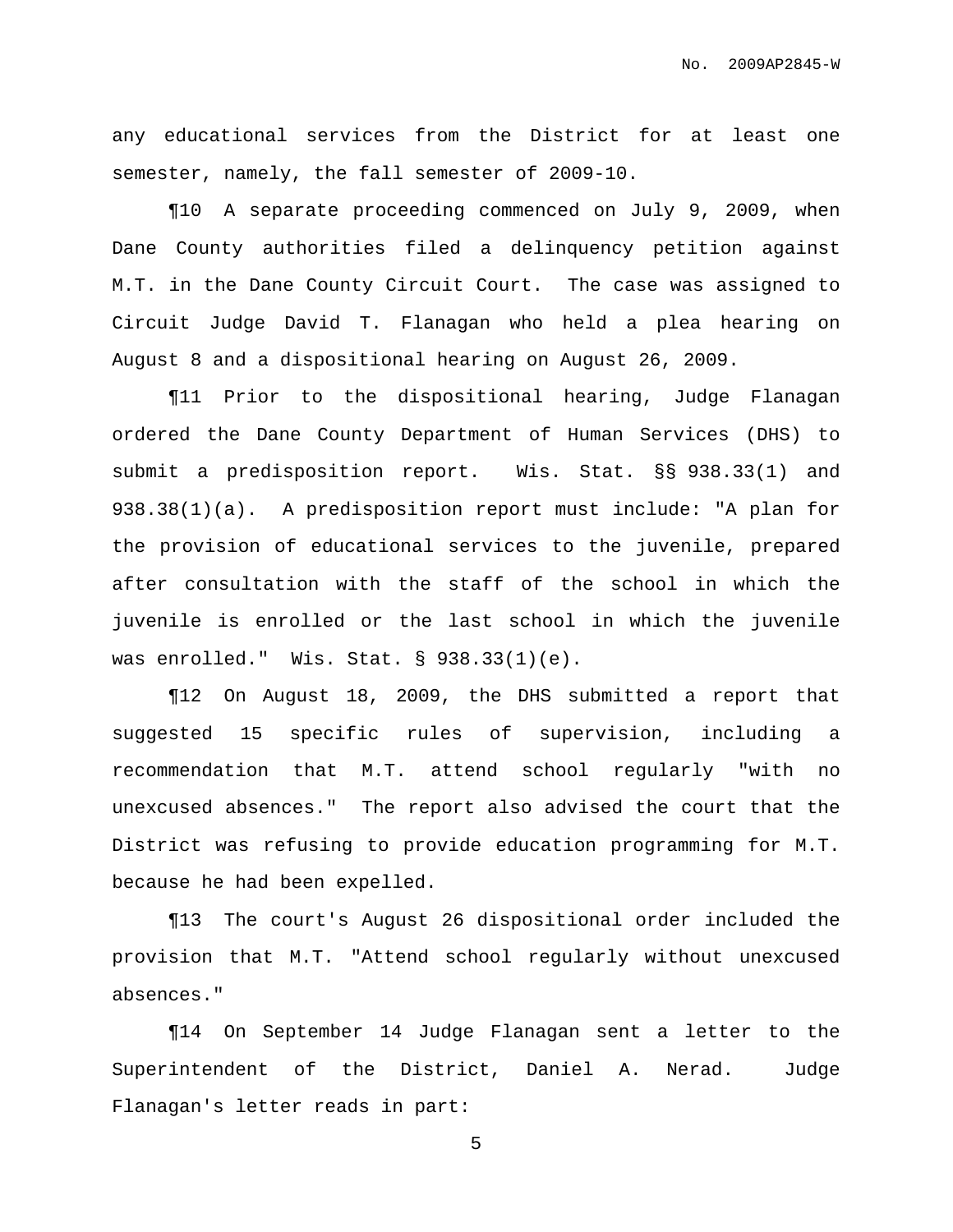I am a Dane County Circuit Court Judge responsible for cases in the Juvenile Court. . . . I have available an impressive range of resources, including direct supervision by experienced social workers of the Dane County Department of Human Services. Remarkably, I find I do not have available what I believe to be the key resource, a bare minimum of educational opportunity and activity. I am advised that this is because the District has expelled this student and will exclude him for possibly three semesters and certainly for one semester.

This young man lives with his mother. I have concluded that she is genuinely concerned for her son and willing to cooperate with efforts to get him back on the proper path. I am advised that this family cannot afford private tutoring. I have contacted several alternative educational programs and I can find nothing for him.

. . . .

I can understand a determination that the safety and security of East High may be well served by excluding a student from the facility. I cannot, however, fathom the need to deny to a young man all possibility of participating in some educational activity, somehow, somewhere. It need not be fun; it need not be comfortable, but some minimal opportunity should be available. . . .

It certainly is not my place to supervise or second-guess the complex operation of East High or any other educational facility. . . . I simply suggest that the juvenile court and the District can and should be working together in this situation. I am confident that the legitimate interests of the District can be fully met without the potentially destructive total exclusion that has been imposed.

¶15 On September 28 social worker Maureen Murphy of the Dane County Department of Human Services sent a memorandum to Judge Flanagan, advising him that she had contacted the District's Expulsion Coordinator, without avail. Murphy reported on the various educational options she had explored and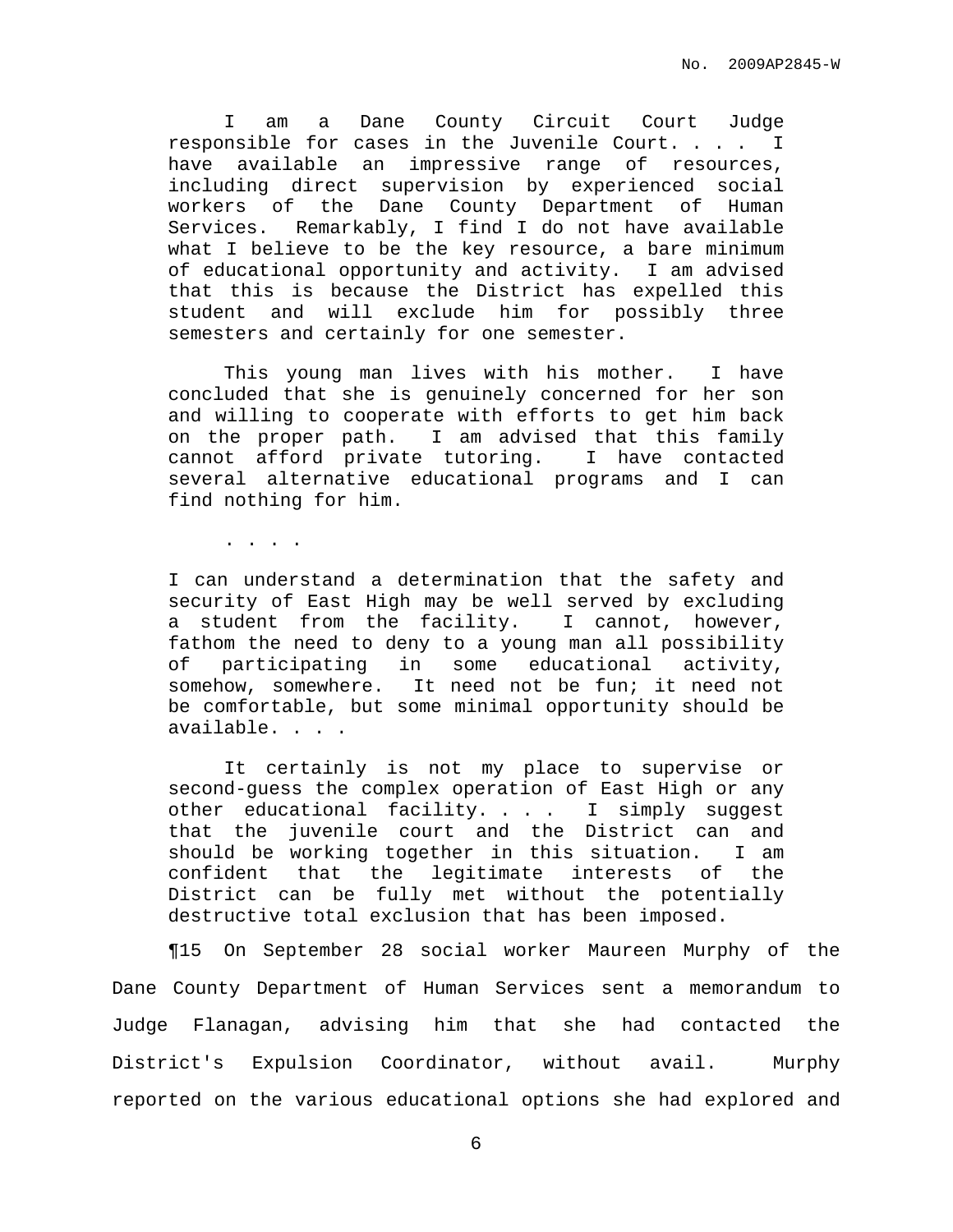that she had recommended that M.T.'s mother fill out the paperwork for home schooling. Murphy's report noted, "Once this is done, she has access to resources available through the WI Dept. of Public Instruction [DPI]. There are many free online resources and programs . . . . His mother is home during the day and has a computer with internet service." Then Murphy added:

I am aware that the Court has sent correspondence to the Madison School District expressing concern about the lack of education options for [M.T.] and I am appreciative of this support. . . . Unfortunately, [M.T.] is (like many students who are expelled) a young man who has already struggled in school with attendance and behavior problems. His current expulsion will only further his "disconnect" from school and getting a much needed education.

¶16 In a letter dated October 4, 2009, the District replied to Judge Flanagan's letter. Chief of Staff Steve Hartley wrote that the District's "policies and systems do not currently provide for the type of services for expelled students as envisioned in your letter." He asked for an appointment with the court. He also acknowledged receiving a draft Order to Show Cause.

¶17 Judge Flanagan issued an Order to Show Cause to the District on October 5. The order said that the court had been advised that the District "refuses to provide even minimal educational opportunity" to M.T. at any District facility "and refuses to provide even home school materials . . . to use under the supervision of his mother who is home during the day."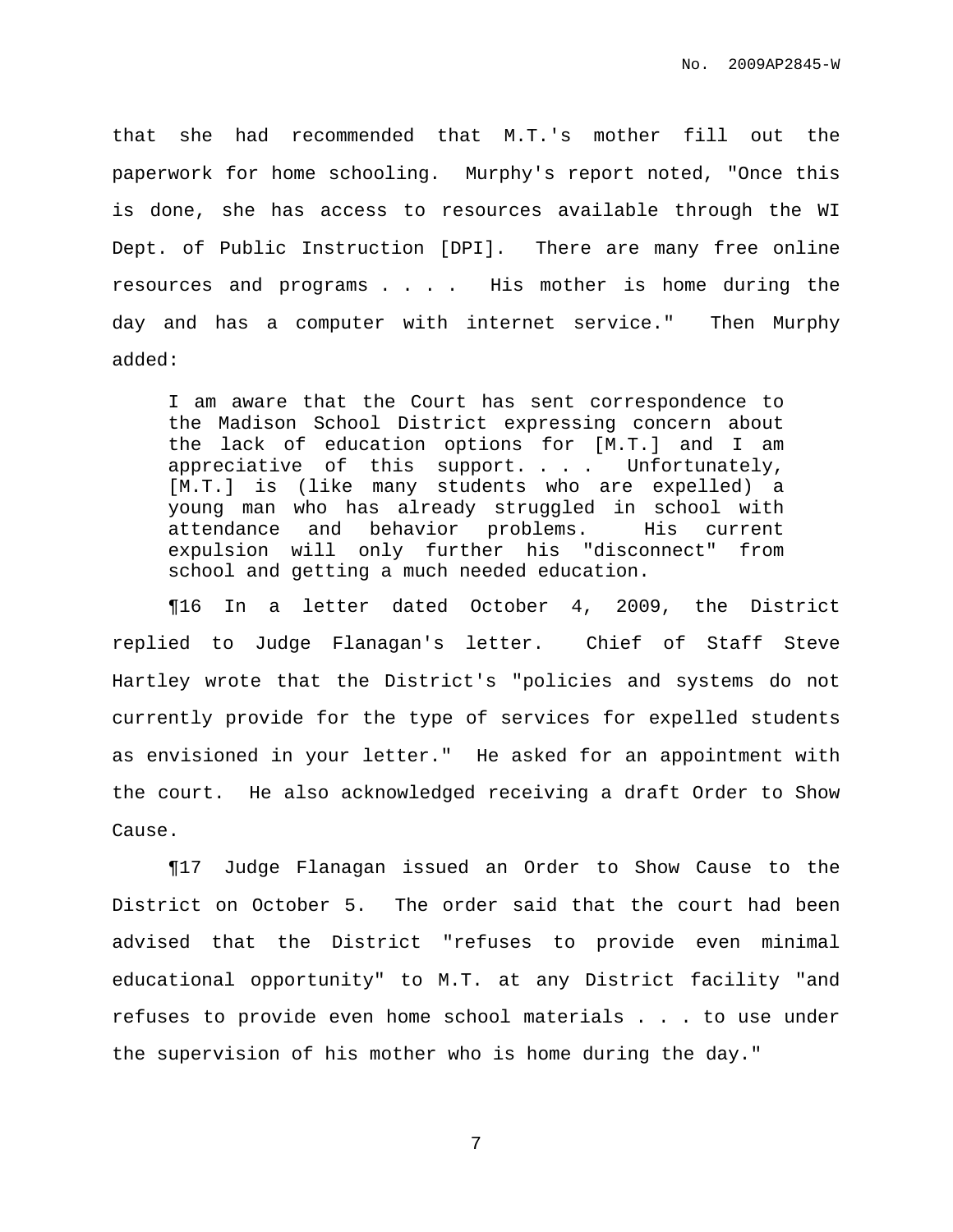¶18 The court said that, working through the Dane County DHS, it was willing to craft a supervisory plan to serve the reasonable concerns of the District "at whatever location or manner it offers . . . M.T. access to reasonably adequate educational opportunity."

¶19 Then the court added:

In light of the foregoing the court concludes that the refusal on the part of the [District] to make some reasonable effort to provide minimally adequate educational resources to [M.T.] . . . has impaired the ability of the court . . . to discharge its statutory obligations pursuant to the Juvenile Code of Wisconsin. Therefore, pursuant to sec. 938.45(1), Wis. Stats., the court orders the [District] to show cause at 9:30 a.m. Friday, October 16, 2009 . . . why the court should not order it to provide [M.T.] reasonably adequate educational resources, at a location and in a manner subject to the supervision of the court.

¶20 In a letter dated October 12, 2009, the District expressed its objection to the order to show cause, and reiterated its position that the court's actions would usurp the District's statutory expulsion authority.

¶21 The show cause hearing took place on October 16, 2009, with oral arguments provided by the District and an assistant district attorney. During the hearing, the District argued that defining the terms of a student's expulsion are within its authority, and the court was attempting to usurp that authority by amending the terms of M.T.'s expulsion to provide him with educational services. In response to the court's concerns about continuity of educational services, the District offered M.T.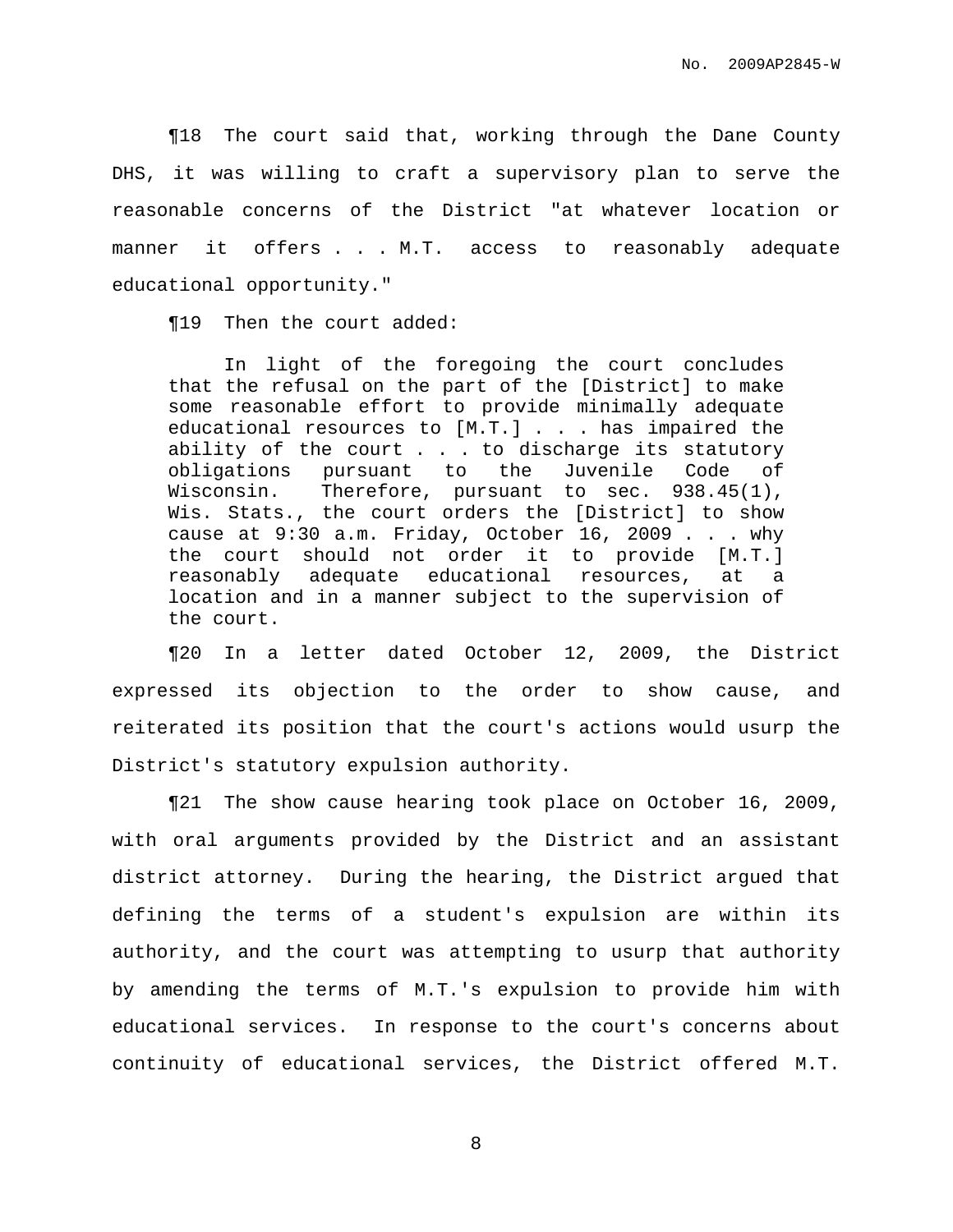access to its public curriculum, but the court found this option to be insufficient.

¶22 Accordingly, on the same day, the court issued an "Order to Provide Appropriate Educational Resources," directing the District to provide M.T. with services "not less than those provided in the Dane County Juvenile Detention Center . . . at whatever location and in whatever manner the District deems to be safe and educationally appropriate." In support of its order, the circuit court stated that the District's refusal to attempt or consider a reasonable educational "challenge and opportunity" contributes to the delinquency of the juvenile under Wis. Stat. § 938.45. Judge Flanagan also concluded that the District is a "person" under § 938.45 and Wis. Stat. § 990.01(26). The circuit court's order did not, however, oppose the District's decision to expel M.T., and it conceded that the District had a proper basis for doing so.

¶23 Following the hearing, the District developed an educational program for M.T. $^4$  providing 10 hours per week of

 $4$  The plan provided specifically:

a. The District shall implement the provision of daily instruction one-on-one to [the juvenile] for not less than two hours with assignment of appropriate independent work to be completed by [the juvenile] outside of instructional time, beginning with two high school courses, commencing October 28, 2009.

b. The District shall monitor attendance and academic progress as well as progress towards meeting early readmission conditions and shall advise Department of Human Services Social Worker . . . as to such matters.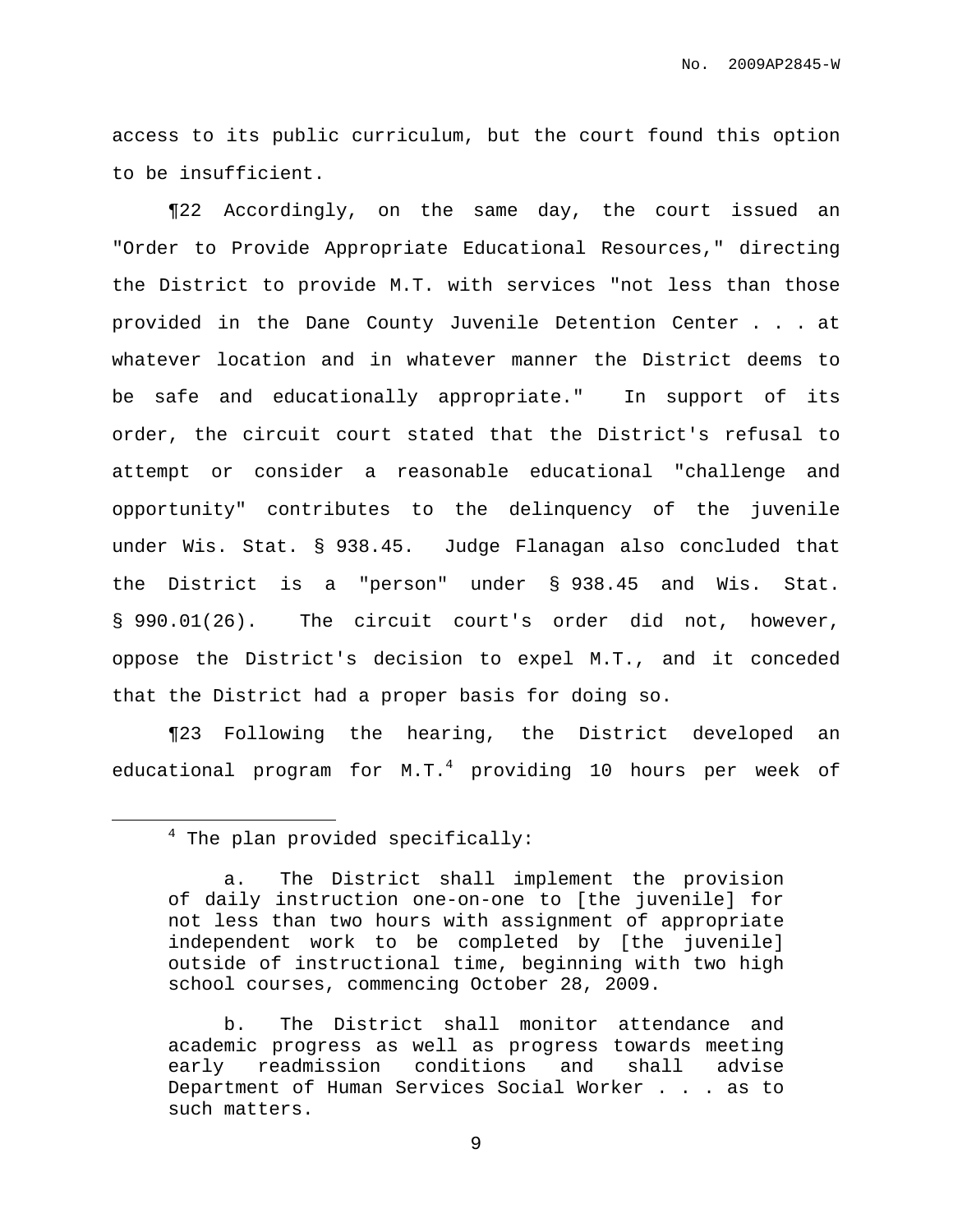direct instruction, and the court accepted the District's proposal. At the same time the District submitted its educational program, it also filed a Motion for Reconsideration, a Brief in Support of Motion for Reconsideration, and a Motion to Clarify. The circuit court denied the District's Motion for Reconsideration on October 21, 2009.

¶24 The District next filed a timely Notice of Appeal and a Notice of Intent to Pursue Postdisposition Relief on November 5, 2009. On appeal, it argued that the circuit court had acted outside the authority afforded by the Juvenile Justice Code when it ordered the District to offer an expelled student direct educational services. The District also sought a determination to restrict future attempts by courts, and others, from unilaterally amending lawful expulsion orders.

¶25 On January 12, 2010, M.T. filed a motion to withdraw because he was not the real party in interest. <sup>5</sup> On February 17, in response to the motion, court of appeals Judge Paul B. Higginbotham permitted M.T. to withdraw and substituted the Circuit Court for Dane County and Judge Flanagan as respondents, thus framing the issue around a circuit court's authority to

c. The teacher assigned to provide instruction shall contact Social Worker Murphy, on a not less than weekly basis to advise as to attendance, behavior and academic progress.

<sup>5</sup> M.T. filed a motion to dismiss in the alternative, which the court of appeals denied.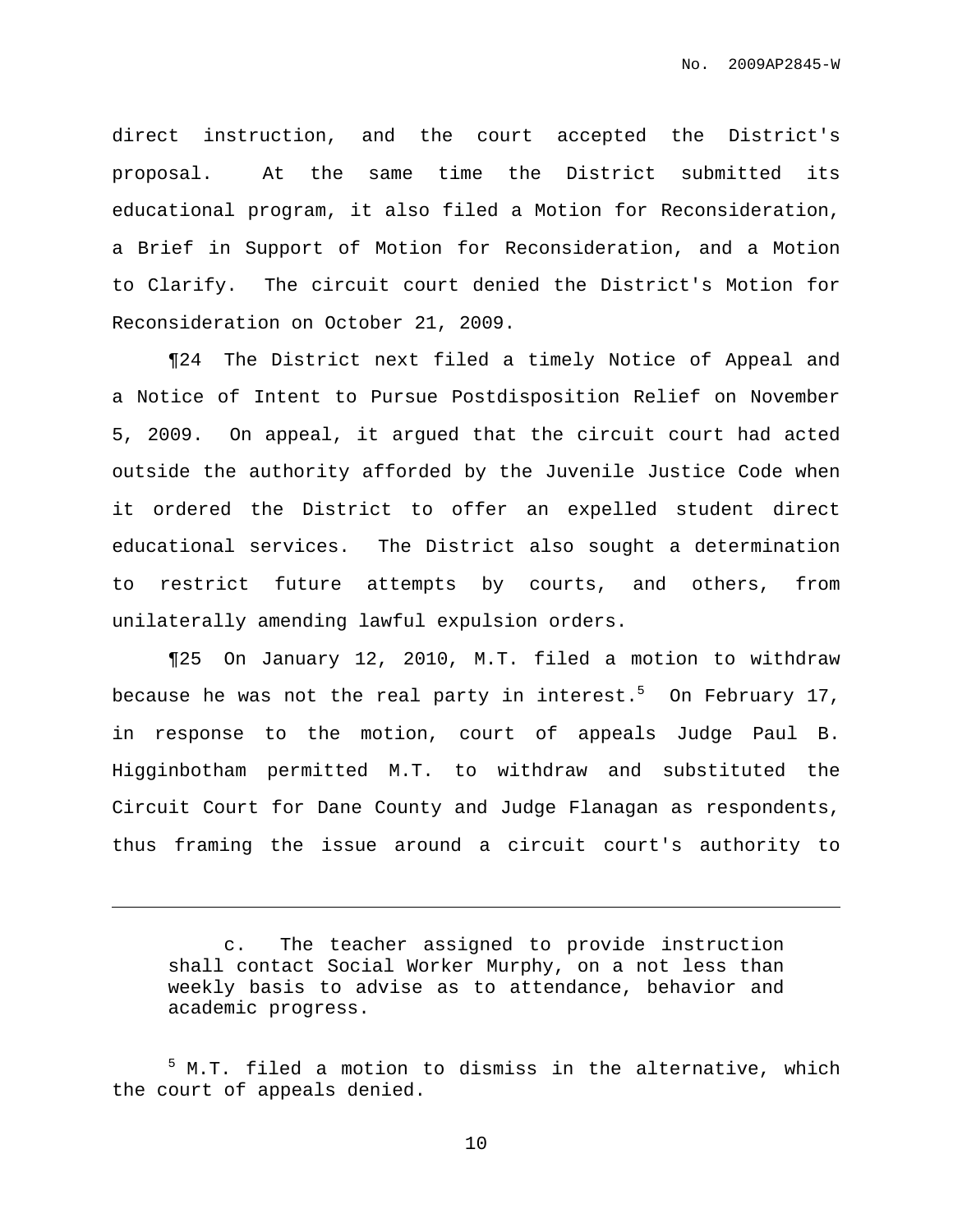direct the school district to provide educational services to a student who had been expelled. Judge Higginbotham also construed the District's appeal as a petition for a supervisory writ. 6

¶26 In its decision and order dated June 30, 2010, a full panel of the court of appeals determined that the circuit court could not rely on Wis. Stat. §§ 120.12(18) or 938.45 to override the District's prior determination to expel a juvenile under Wis. Stat. § 120.13(1)(c)1. Madison Metro., No. 2009AP2845-W at 7, 10-11.

¶27 In addition, the court held that the District satisfied the five criteria for granting a supervisory writ: (1) an appeal would be an inadequate remedy; (2) the duty of the circuit court is plain; (3) its refusal to act within such duty or its intent to act in violation of such duty is clear; (4) the results of the circuit court's action would not only be prejudicial, but also incur extraordinary hardship; and (5) the request for relief was made promptly and speedily. Id. at 6 (citing State ex rel. Dressler v. Circuit Court for Racine County, 163 Wis. 2d 622, 630, 472 N.W.2d 532 (Ct. App. 1991)).

¶28 Specifically, the court reasoned that "the possibility that the school district might be required in the future to provide similar educational services to an undetermined number of expelled students under the circuit court's interpretation of

 $6$  Wisconsin Stat. § 809.51 is the appellate rule that governs petitions for a "[s]upervisory writ and original jurisdiction to issue prerogative writ."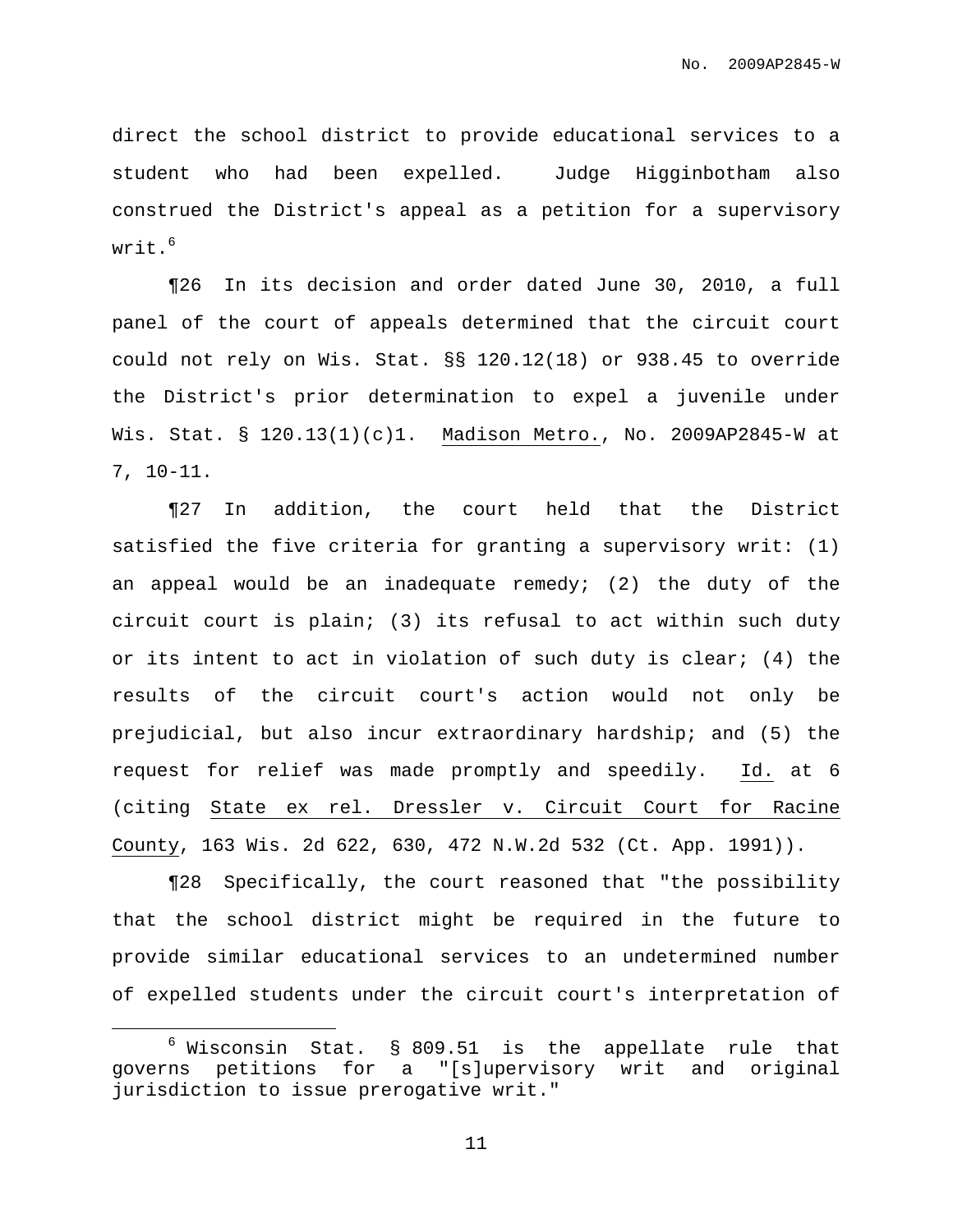the relevant statutes" satisfied the "extraordinary hardship" requirement. Madison Metro., No. 2009AP2845-W at 6.

¶29 The court of appeals reasoned:

In sum, the school district had the explicit statutory authority to refuse to provide educational services to a juvenile pursuant to a valid expulsion order, and the circuit court had no explicit authority to order the school district to provide any educational services which the district did not itself recommend as part of its plan. We therefore conclude that the challenged order in this case clearly violated the circuit court's plain duty to act within its authority.

### Id. at 11.

¶30 Accordingly, the court of appeals granted the District a writ of prohibition and vacated the circuit court's order to provide educational services to M.T. Id. at 12.

¶31 The circuit court petitioned this court for review, which we granted on October 27, 2010.

## II. STANDARD OF REVIEW

¶32 The first issue is whether the circuit court had the authority to order the District to provide educational services to a lawfully expelled student. This requires us to determine the scope of the circuit court's authority under the Juvenile Justice Code, $^7$  in tandem with the District's authority and duties under the School District Government statutes. $^8$  - This analysis implicates both judicial authority and statutory analysis, both of which are questions of law. See State v. McClaren, 2009 WI

 $^7$  Wis. Stat. ch. 938.

 $8\,$  Wis. Stat. ch. 120.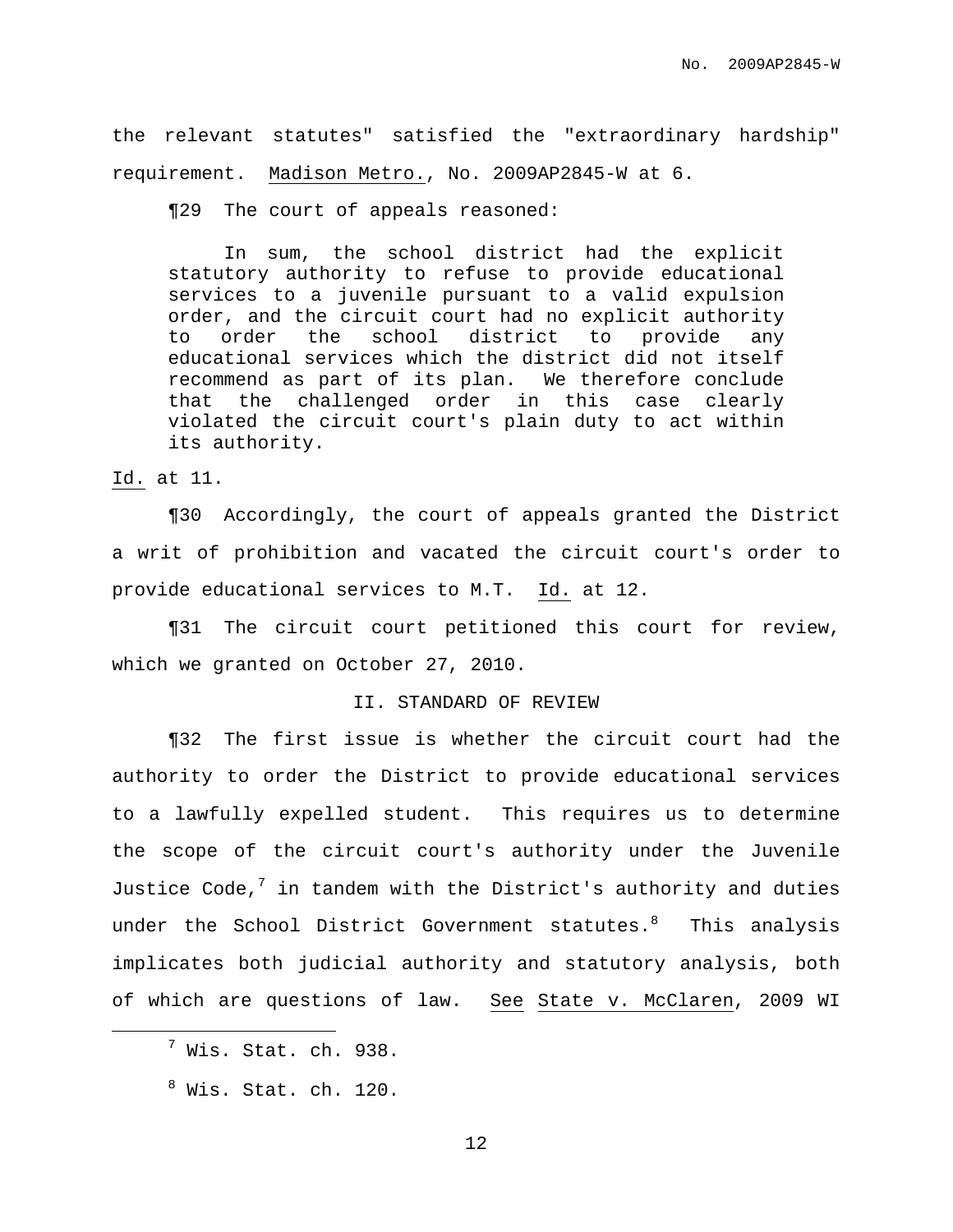69, ¶14, 318 Wis. 2d 739, 767 N.W.2d 550; Konneker v. Romano, 2010 WI 65, ¶24, 326 Wis. 2d 268, 785 N.W.2d 432.

¶33 The second issue is whether the court of appeals properly exercised its discretion in issuing a supervisory writ. A person may request the court of appeals to exercise its supervisory jurisdiction to issue a prerogative writ over a court and its presiding judge. Wis. Stat. § 809.51. A supervisory writ is an extraordinary remedy to prevent a court from refusing to perform, or from violating, its plain duty. Dressler, 163 Wis. 2d at 630. In this case, the court of appeals issued a writ of prohibition. "A writ of prohibition is an extraordinary remedy traditionally employed to restrain an inferior tribunal from exceeding its jurisdiction." City of Madison v. Wis. DWD, 2003 WI 76, ¶9, 262 Wis. 2d 652, 664 N.W.2d 584. It may also be employed to prevent a public entity from exceeding its statutory authority. State ex rel. DPI v. DILHR, 68 Wis. 2d 677, 686-87, 229 N.W.2d 591 (1975).

¶34 The decision to issue a supervisory writ involves an exercise of discretion. Dressler, 163 Wis. 2d at 630. A discretionary determination is reviewed for an erroneous exercise of that discretion. City of Madison, 262 Wis. 2d 652, ¶10. Accordingly, we will affirm a court's discretionary decision if "the court examined the relevant facts, applied a proper standard of law, and, using a demonstrated rational process, reached a conclusion which a reasonable judge could reach." Id.

#### III. DISCUSSION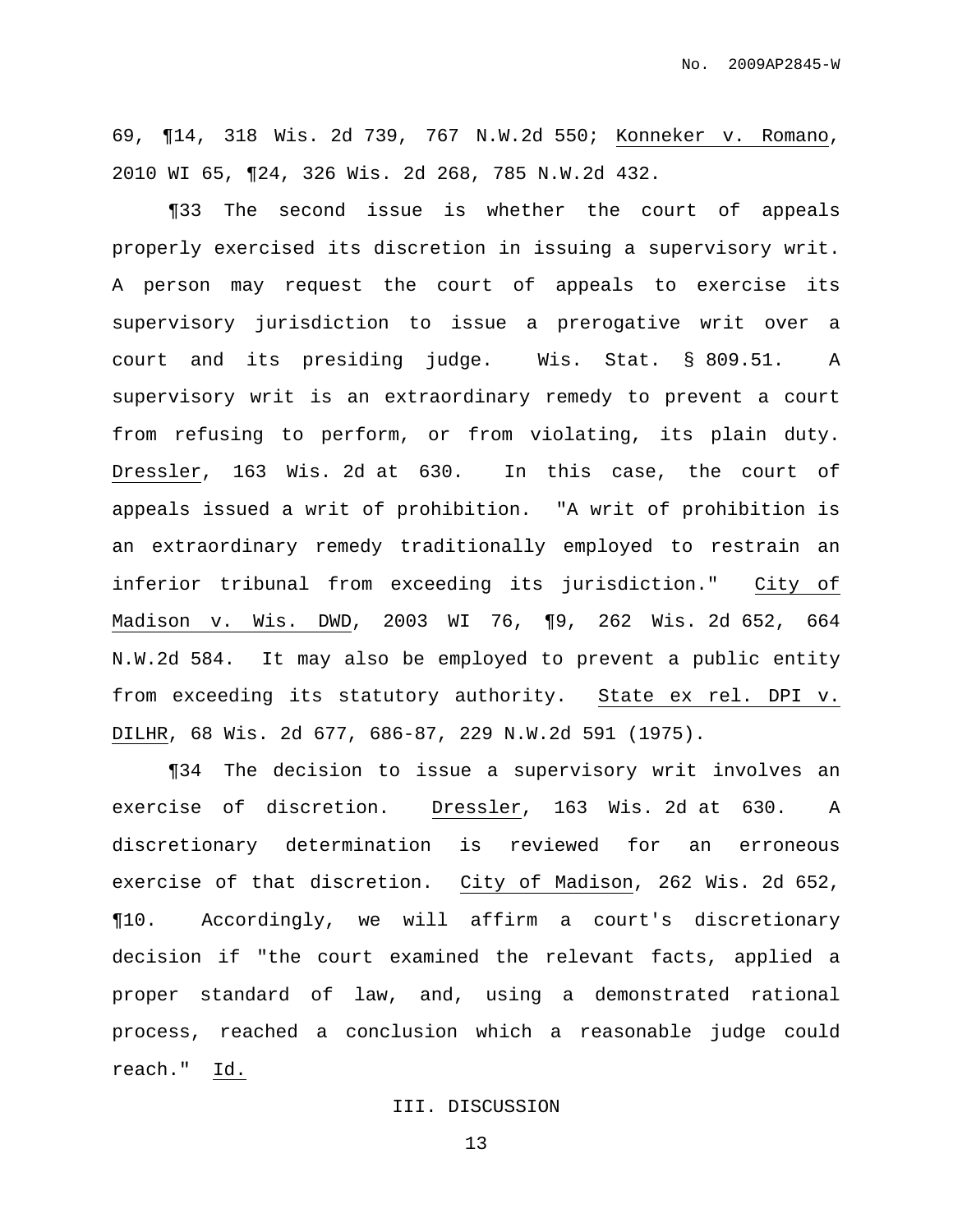¶35 This case exposes the tension between a school district and a circuit court when a juvenile has been expelled from school for delinquent conduct but has not been committed by the juvenile court to an institution or program that is required by statute to provide educational services. In this situation, the issue of whether the juvenile must receive educational services is uncertain.

¶36 The powers of a school board are enumerated in Wis. Stat. § 120.13. The first power listed is related to suspension and expulsion.

School board powers**.** The school board of a common or union high school district may do all things reasonable to promote the cause of education, including establishing, providing and improving school district programs, functions and activities for the benefit of pupils, and including all of the following:

(1) School government rules; suspension; expulsion.

. . . .

(c)1. The school board may expel a pupil from school whenever it finds the pupil guilty of repeated refusal or neglect to obey the rules . . . or finds that the pupil engaged in conduct while at school or while under the supervision of a school authority which endangered the property, health or safety of others . . . and is satisfied that the interest of the school demands the pupil's expulsion.

Wis. Stat. § 120.13(1).

¶37 The power to expel students from a public school is not new. For instance, § 54, ch. XXIII, Revised Statutes of State of Wisconsin (1871), reads: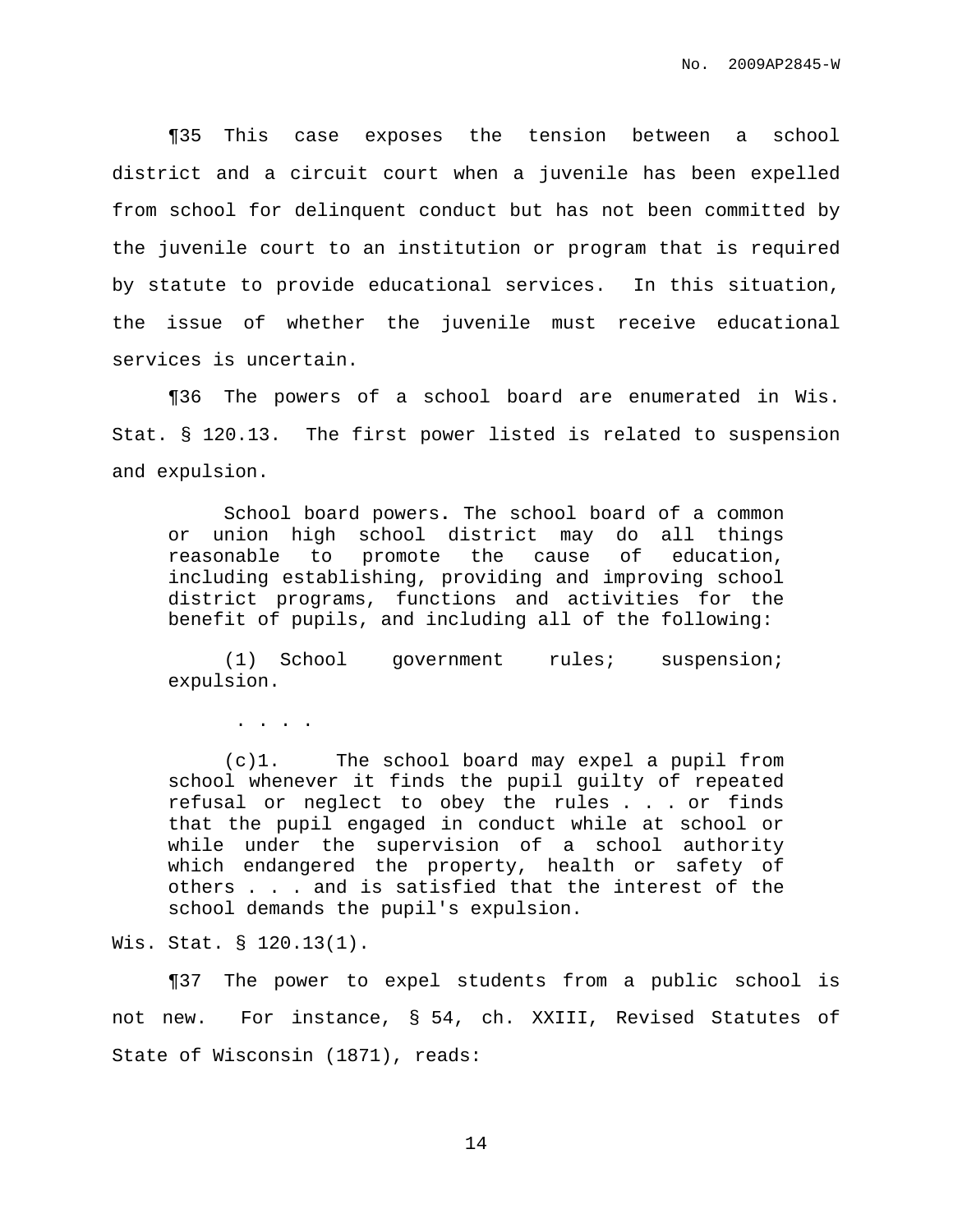The board shall have power to make all needful rules and regulations for the organization, graduation and government of the school or schools established in the district; said rules to take effect and be in force when a copy of the same, signed by a majority of the board, shall be filed with the clerk; to suspend any pupil from the privilege of the school for noncompliance with the rules established by them, or by the teacher, with their consent; and to expel from school any pupil who shall persistently refuse or neglect to obey the rules and regulations above mentioned, whenever, upon due examination, they shall become satisfied that the interests of the school demand such expulsion.

(Emphasis added.)

¶38 In State ex rel. Dresser v. District Board of School District No. 1 [St. Croix Falls], 135 Wis. 619, 627-28, 116 N.W. 232 (1908), the court stated:

This court . . . holds that the school authorities have the power to suspend a pupil for an offense . . . which has a direct and immediate tendency to influence the conduct of other pupils while in the school room, to set at naught the proper discipline of the school, to impair the authority of the teachers, and to bring them into ridicule and contempt. Such power is essential to the preservation of order, decency, decorum, and good government in the public schools.

. . . .

The school authorities must necessarily be invested with a broad discretion in the government and discipline of the pupils, and the courts should not interfere with the exercise of such authority unless it has been illegally or unreasonably exercised.

¶39 These sentiments, expressed more than a century ago, are qualified now by a student's due process protections and individual rights. Nonetheless, there is no dispute that a school district may expel students who violate certain rules,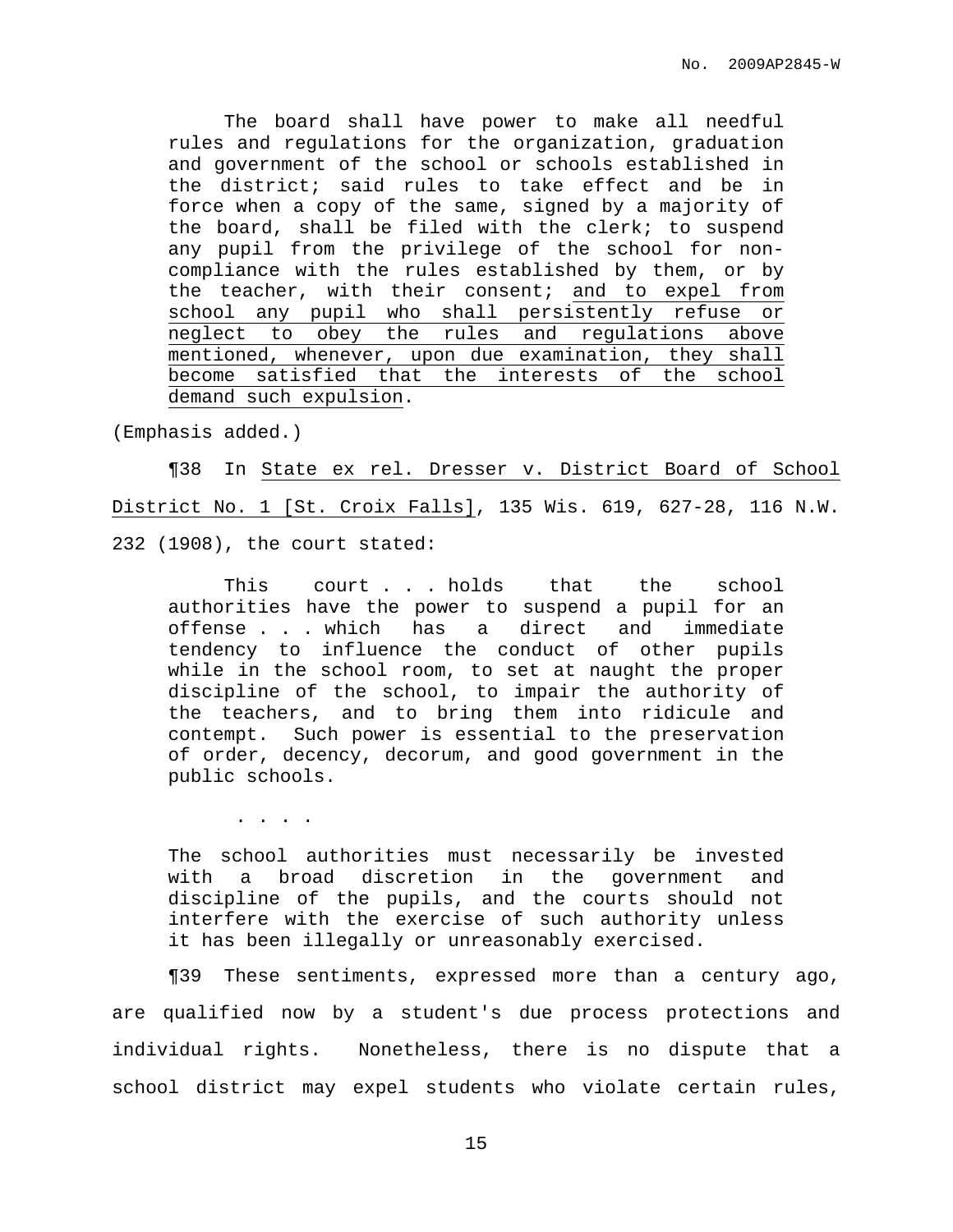and there is no challenge to the propriety of the expulsion of M.T. in this case. In a real sense, the dispute here boils down to whether the legislature has modified the statutes so that expulsion today does not mean the same as it meant in the past, that is, expulsion from the entire district, without qualification, unless the district chooses otherwise.

¶40 The term "expel" is not defined in the School District Government statutes. The DPI, however, has long interpreted the term to mean that a school district bears no responsibility for providing an education to expelled students. See Remer v. Burlington Area Sch. Dist., 149 F. Supp. 2d 665, 668 n.3 (E.D. Wis. 2001) (citing Susan Marie H. v. Kenosha Unified Sch. Dist., State Superintendent of Pub. Instruction Decision and Order No. 157 (June 28, 1988); Ricardo S. v. Sch. Dist. of Wis. Rapids, Superintendent of Pub. Instruction Decision and Order No. 145 (Sept. 5, 1986)). 9

¶41 This construction is supported by the statutory scheme in the School District Government statutes. For example, no school district may be required to enroll an expelled student

<sup>&</sup>lt;sup>9</sup> The 2001 Remer decision followed a decision in the United States Court of Appeals, Remer v. Burlington Area School Dist., 205 F.3d 990, 997 n.2 (7th Cir. 2000), in which the Seventh Circuit also cited the two decisions of the State Superintendent of Public Instruction. The court said: "In one of its submissions to the district court, the School District explained that 'once a student has been expelled from a school, the district no longer has the responsibility to provide educational services to the student.'" Id.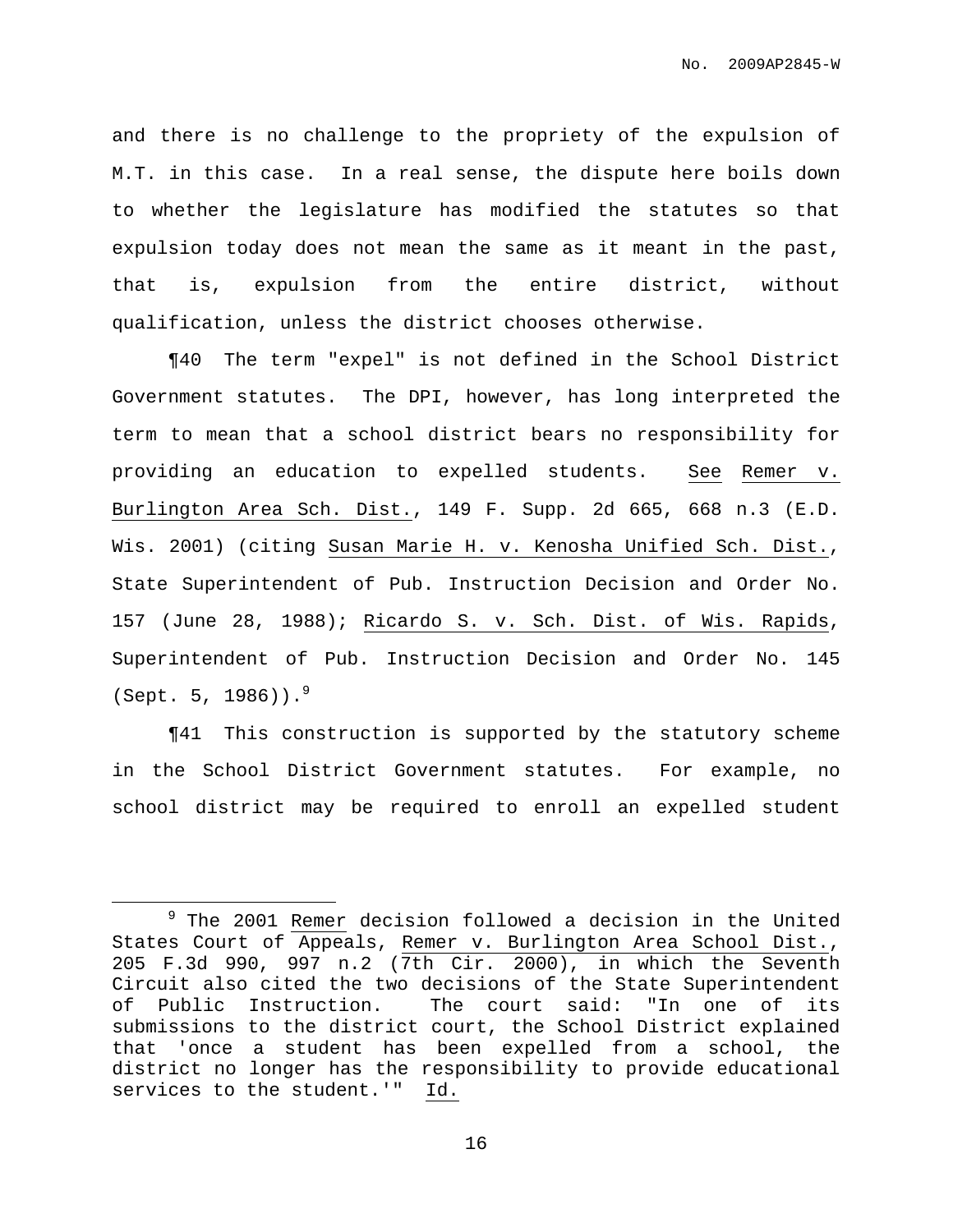while an expulsion order is in effect in another district. Wis. Stat. § 120.13(1)(f).

¶42 Furthermore, while the DPI encourages school districts to provide alternative education to expelled students, it has concluded that such programming is not required, and a failure to provide such alternative education is not a violation of an expelled student's constitutional rights. See C.M. v. Kenosha School Dist. Bd. of Educ., Superintendent of Pub. Instruction Decision and Order No. 616 (April 17, 2008).

¶43 The DPI has memorialized its construction of the expulsion authority in two documents intended for the public: "My child has been expelled. Now what?" ("Parents are responsible for finding an educational program for their expelled child.") and "Answers to Frequently Asked School Discipline Questions" ("In general, expulsion from a Wisconsin public school district removes a pupil's right to receive a free public education from any Wisconsin public school."). These documents are available on the DPI's website: www.dpi.wi.gov. (last examined on July 8, 2011). The DPI's longstanding interpretation of expulsion is entitled to deference.

¶44 According to the District, the fact that an expelled student also has been adjudicated delinquent does not change a school district's authority to expel a student without educational programming.

¶45 The circuit court stakes out a different position. It contends that under the Juvenile Justice Code adopted in 1995, see 1995 Wis. Act 77, "circuit courts have been given a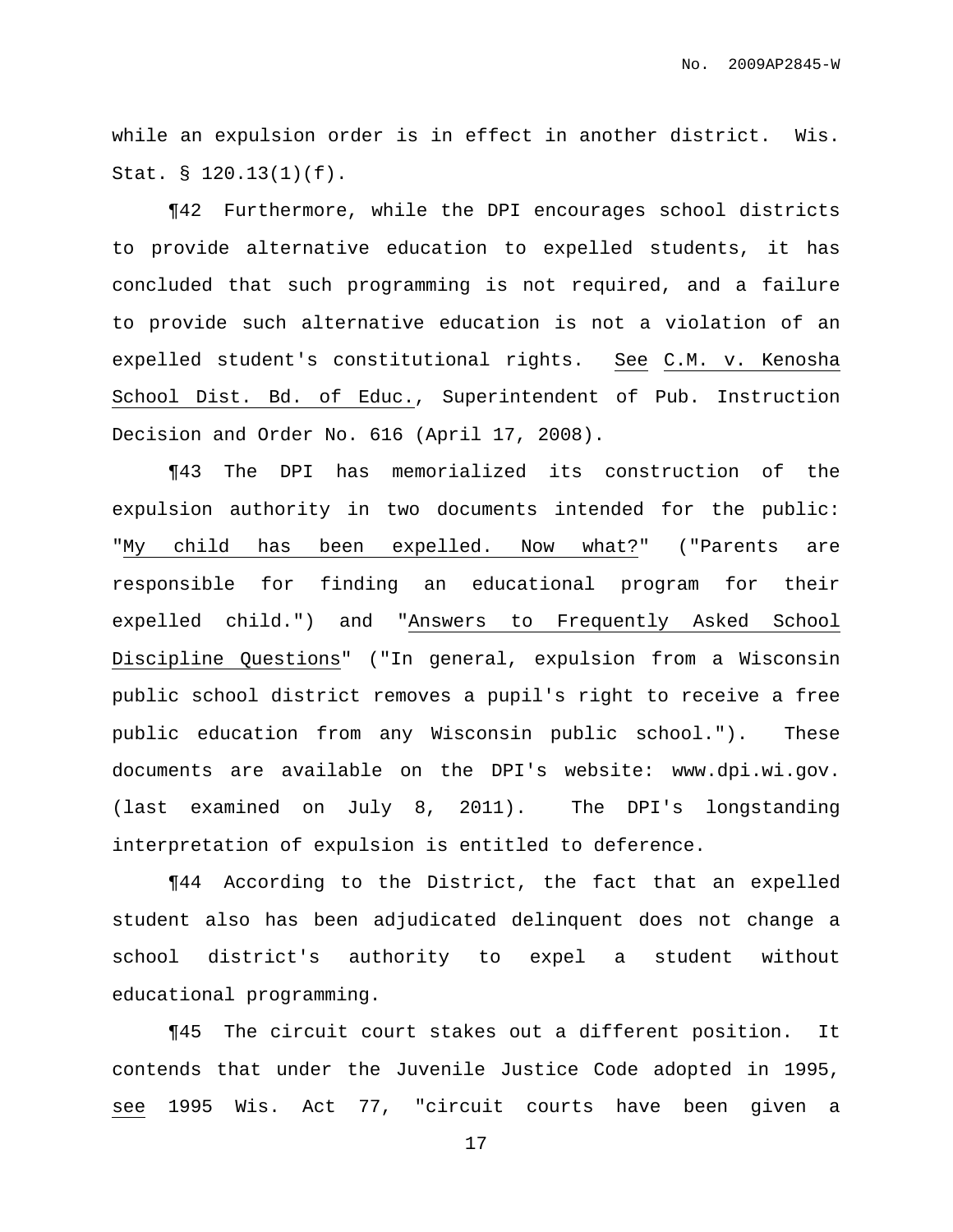preeminent role in juvenile dispositions and are entitled to exercise their discretion, unless restricted by explicit statutory or constitutional limitations on their authority." (Petitioner's brief at 19)(Emphasis added.) This theory effectively eliminates the need to find statutory authority for the court's order in a juvenile disposition.

¶46 The circuit court adds that provisions in the code "strongly support a circuit court's authority to provide educational services to juveniles residing at home or outside of a detention center, regardless of whether the juvenile was expelled." (Petitioner's brief at 24-25) This proposition would inject the circuit court into a district's educational programming.

¶47 Finally, the circuit court asserts:

The legislature needed an umpire to manage all of the distinct interests and parties, as well as to prevent agencies from unduly encroaching on each other's authority or from cost-shifting from one unit of government to another. The most logical umpire is the circuit court judge, who is in the best position to see the big picture and coordinate all of the required services. This logic applies to all juveniles, including those who have been expelled. (Petitioner's brief at 26-27)

This formulation of the circuit court's power in juvenile dispositions under Wis. Stat. § 938.355 is not limited to educational services.

¶48 To support its position, the circuit court relies on several statutory provisions, including Wis. Stat. §§ 938.34(7d), 120.12(18), and 938.45.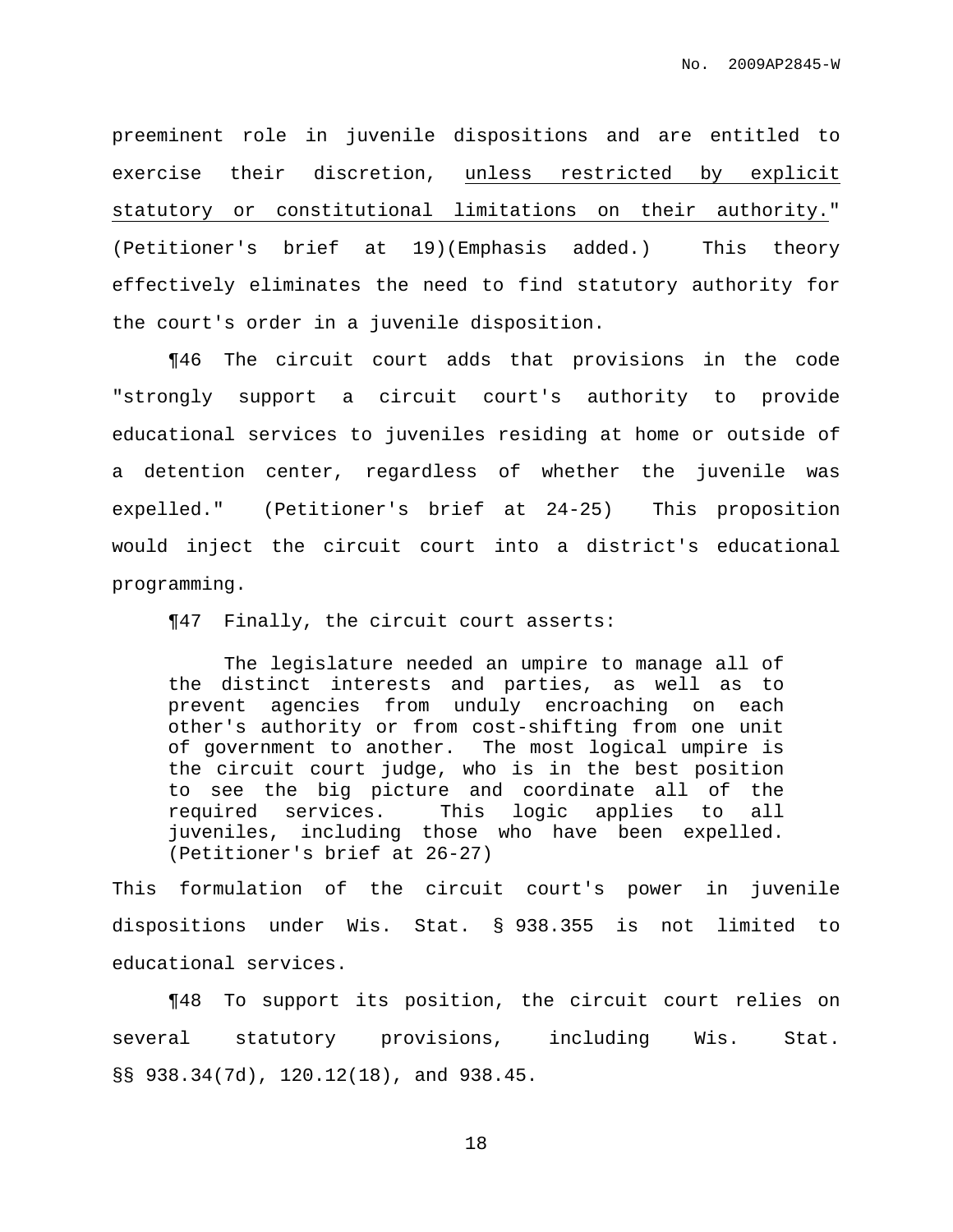¶49 As noted above, before its disposition of a juvenile adjudged to be delinquent, the circuit court designates an agency to prepare a report with background information and recommendations on various matters including a "plan for the provision of educational services to the juvenile, prepared after consultation with the staff of the school in which the juvenile is enrolled or the last school in which the juvenile was enrolled." Wis. Stat. § 938.33(1)(e). "If the court adjudges a juvenile delinquent, the court shall enter an order deciding one or more of the dispositions of the case as provided in this section under a care and treatment plan." Wis. Stat. § 938.34.

¶50 These dispositions include:

(7d) EDUCATION PROGRAM. (a) Except as provided in par. (d), order the juvenile to attend any of the following:

1. A nonresidential educational program, including a program for children at risk under s. 118.153, provided by the school district in which the juvenile resides.

2. Under a contractual agreement with the school district in which the juvenile resides, a nonresidential educational program provided by a licensed child welfare agency.

3. Under a contractual agreement with the school district in which the juvenile resides, an educational program provided by a private, nonprofit, nonsectarian agency that is located in the school district in which the juvenile resides and that complies with 42 USC 2000d.

4. Under a contractual agreement with the school district in which the juvenile resides, an educational program provided by a technical college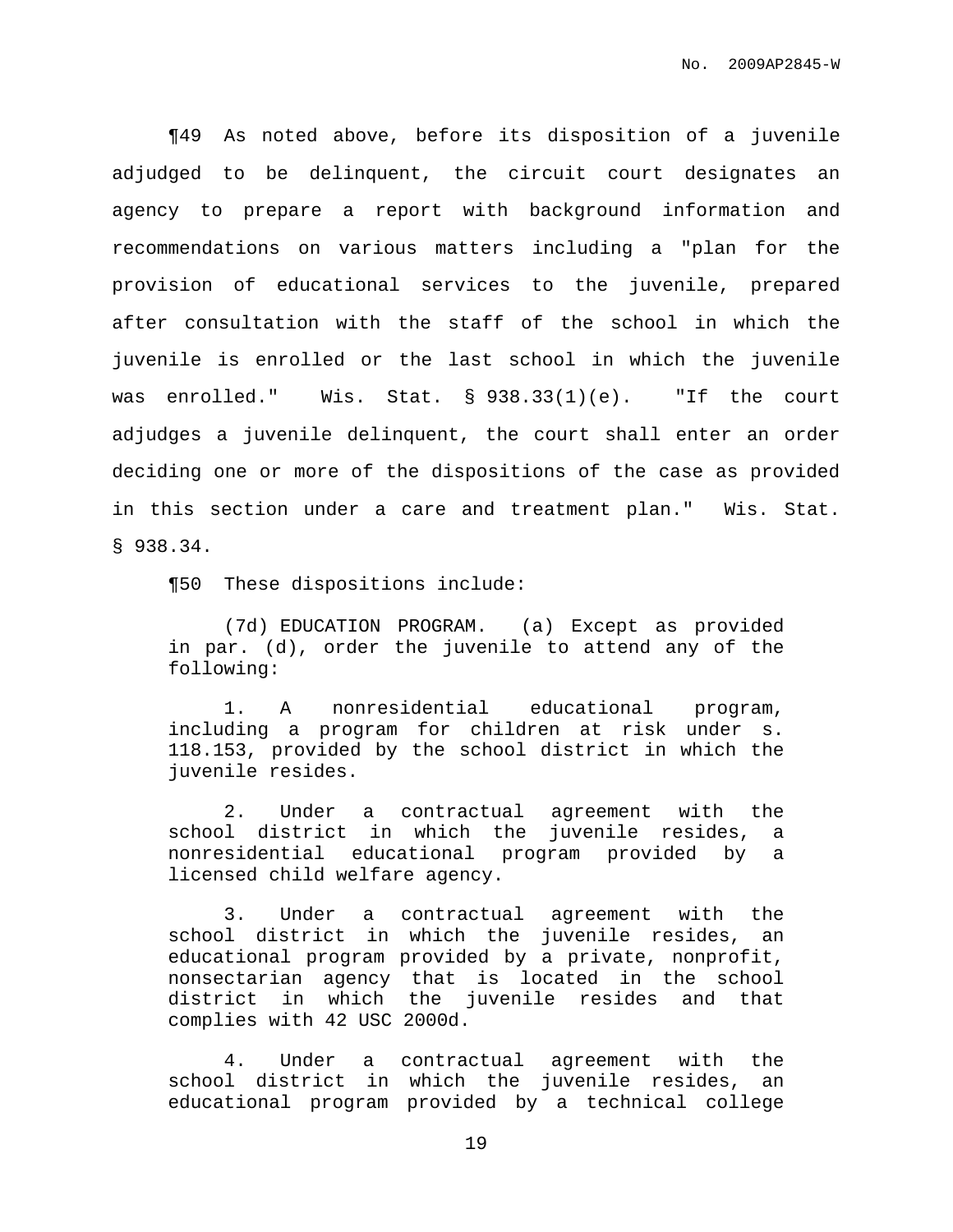district located in the school district in which the juvenile resides.

Wis. Stat. § 938.34(7d)(a). $^{10}$ 

¶51 This provision has been part of the juvenile disposition statute since 1988. See § 12, 1987 Wis. Act 285, creating Wis. Stat. § 48.34(12) (1988). The provision was added, without any written explanation, as part of a Senate substitute amendment to Assembly Bill 389.

¶52 In its decision, the court of appeals discussed subsection (7d) as follows:

The circuit court points out that Wis. Stat. § 938.34(7d) authorizes it to order a delinquent juvenile to attend "[a] nonresidential educational program . . . provided by the school district in which the juvenile resides" and that Wis. Stat. § 938.355(1) authorizes it to employ "those means necessary to promote the objectives" of the juvenile justice code. It claims these provisions allow it to order a school district to provide educational services, even to an expelled student.

We note . . . that the power to order a juvenile to attend a provided program is not the same as the power to order a school district to provide a program. Rather, it is implicit in Wis. Stat. § 938.34(7d) that a program must already be provided by the school district before the court can order the juvenile to attend it. Indeed, the process of having the school district recommend an educational plan for a delinquent student serves the function of identifying

<sup>&</sup>lt;sup>10</sup> This section governing dispositions for educational programming is not discussed in the legislative notes for 1995 Wis. Act 77. It has not been changed in any substantive fashion since its enactment, apart from the addition of a new subdivision which became effective May 2010. 2009 Wis. Act 302 § 104. We find no discussion of the legislature's intent regarding the interplay of this statute with the School District Government statutes.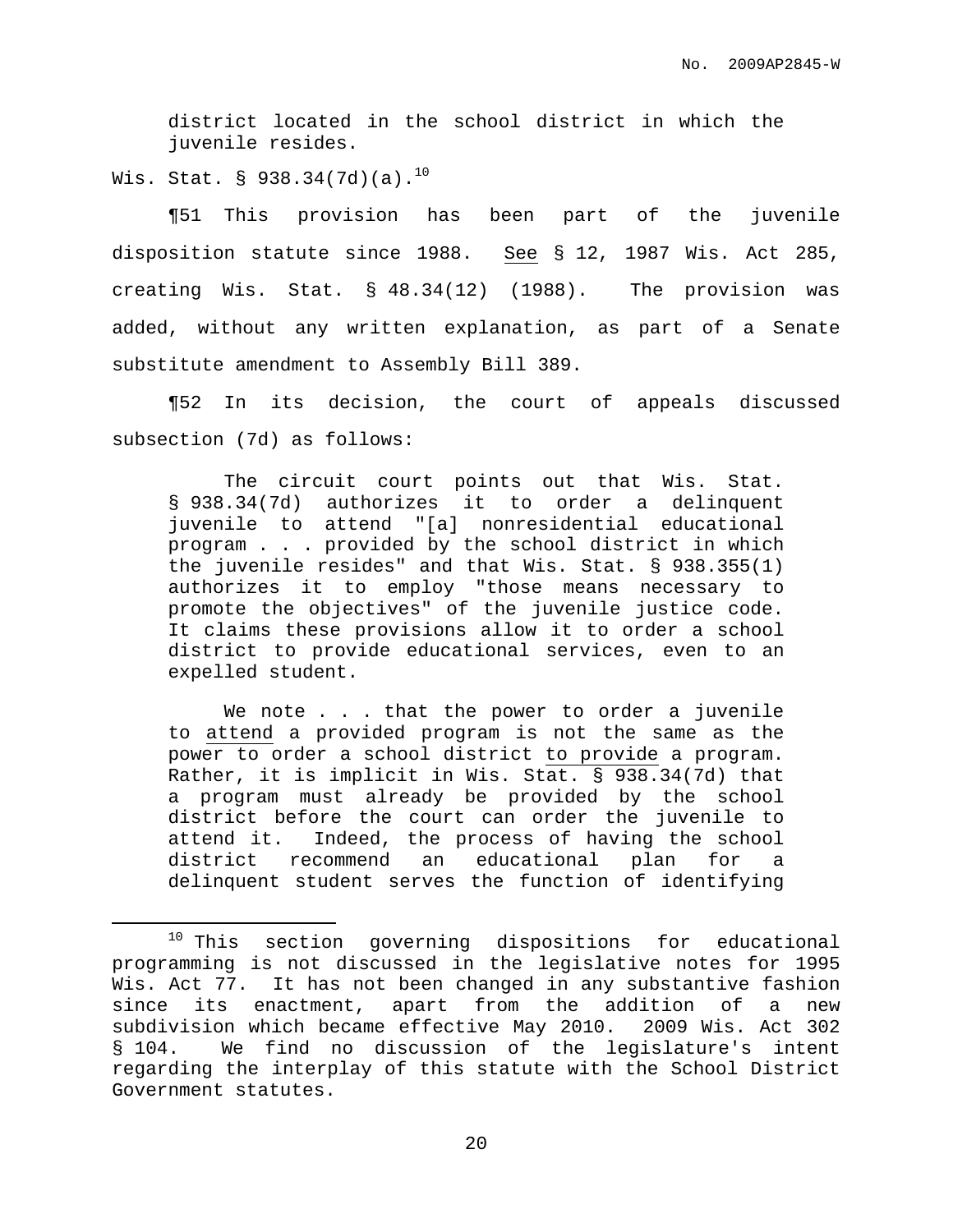for the court exactly what program(s) the school district can provide for the juvenile. When a school district has expelled a student and ordered that no educational services be provided for a certain period of time, logic dictates that there are no programs provided by the district available to the student during that expulsion period.

Madison Metro., No. 2009AP2845-W at 9.

. . . .

¶53 In sum, the court of appeals concluded that the District had the explicit statutory authority to refuse to provide educational services to a juvenile who has been expelled pursuant to a valid expulsion order, and that authority is not overridden by Wis. Stat. § 938.34(7d).

¶54 The court of appeals was correct. We are unable to interpret § 938.34(7d) as broadly as the circuit court suggests because it would empower the court to order school districts to create programs or enter into contracts. The language in subsection  $(7d)(a)$ -"order the juvenile to attend"-is quite different from the language in subsection  $(7d)(b)$ —"order the school board to disclose" The latter language is a clear directive to the school board; the former is not.

¶55 The circuit court relies upon (and disputes the court of appeals' interpretation of) Wis. Stat. § 120.12(18), which is part of the list of school board duties:

The school board of a common or union high school district shall:

(18) Coordinate and provide for continuity of educational programming for pupils receiving educational services as the result of a court order under s. 48.345 (12) or 938.34 (7d), including but not limited to providing a report to the court assigned to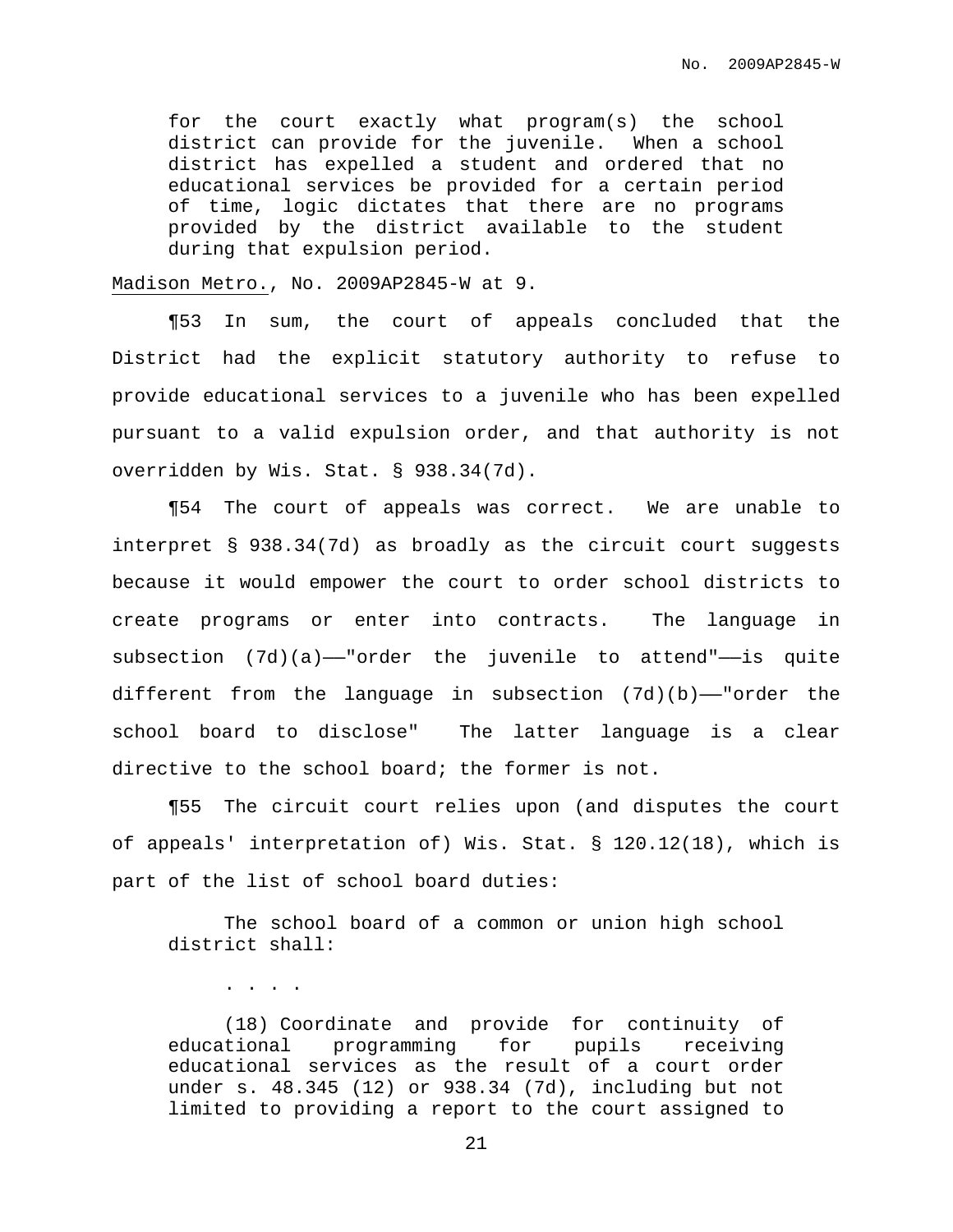exercise jurisdiction under chs. 48 and 938 and the agency which is required to submit an educational plan for a child under s.  $48.33$  or  $938.33$   $(1)(e)$ . The report shall describe the child's educational status and make recommendations regarding educational programming for the child. The report shall be in writing, except that if the educational plan under s. 938.33 (1)(e) is presented orally at the dispositional hearing the report may be presented orally to the court assigned to exercise jurisdiction under chs. 48 and 938 and the agency at the dispositional hearing. If written, the report shall be provided to the court assigned to exercise jurisdiction under chs. 48 and 938 and the agency at least 3 days before the date of the child's dispositional hearing.

Wis. Stat. § 120.12(18).

¶56 This provision, though amended, also predates the Juvenile Justice Code. See Wis. Stat. § 120.12(18) (1988), created by § 30, 1987 Wis. Act 285.

¶57 The court of appeals concluded that there is nothing in § 120.12(18) that requires a school district to provide any specific educational services to a delinquent juvenile who has been expelled. The school board does have a duty to provide assistance to the court and the agency producing the report required under Wis. Stat. § 938.33(1)(e) and, generally, to coordinate and provide for continuity of educational programming for juveniles receiving educational services under a dispositional order. Some of those pupils could be sent by a dispositional order to an institution like Ethan Allen; some could be sent to a local detention center; some could participate in alternative schooling provided by the school district; some might not be suspended or expelled at all.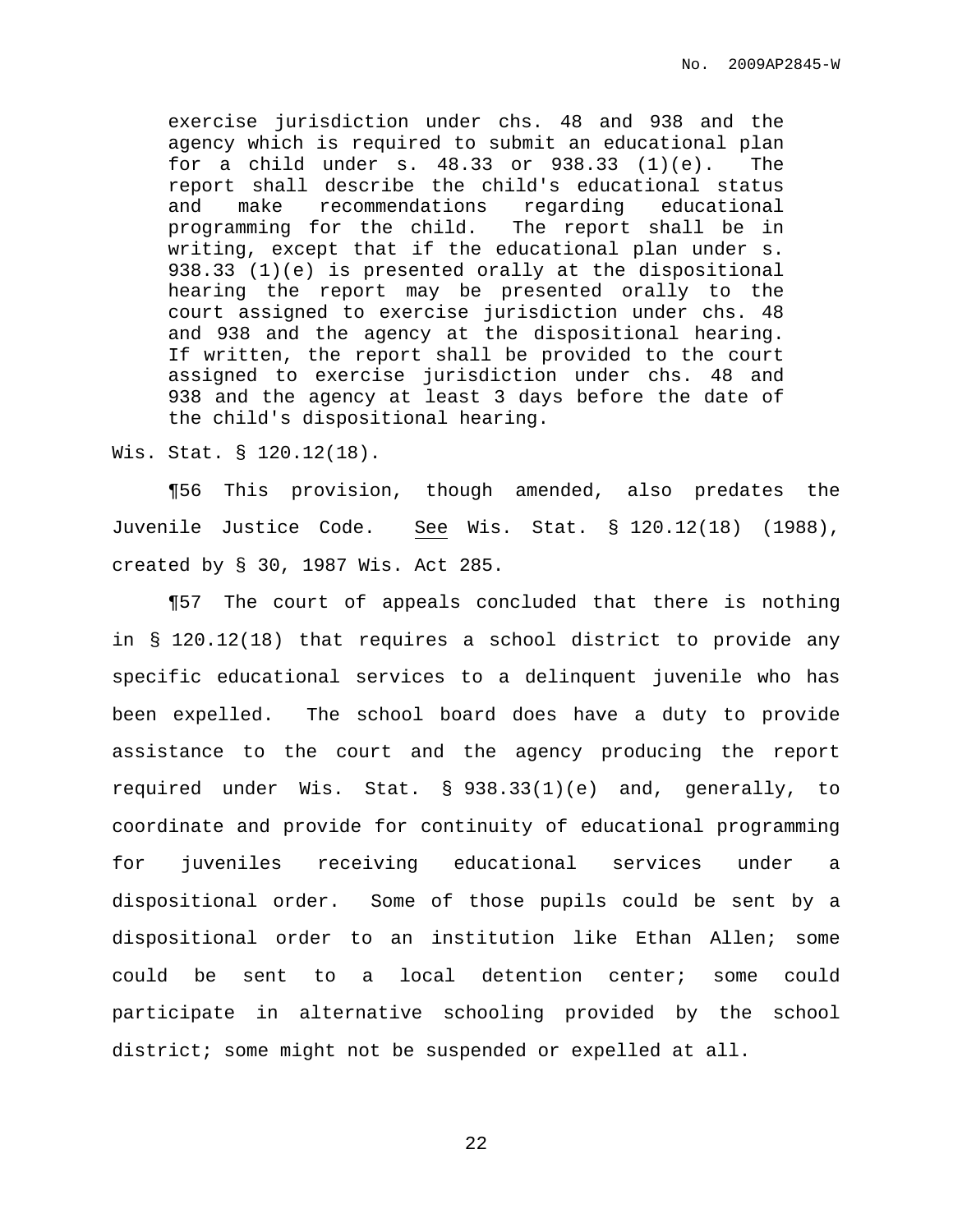¶58 The statutory language is broad because there are numerous situations in which the school district would be heavily involved with a juvenile's education, while there are other situations in which the juvenile would be totally removed from the school district, even without expulsion. Participation by the school district in attempting to provide for a continuity of educational programming would nearly always be in order without implying that the school district has a duty to deliver direct educational services to a student after expulsion.

¶59 We agree with the court of appeals that the circuit court erred by relying on Wis. Stat. § 938.45 as authority to bind the District and to support its Order to Provide Appropriate Educational Resources.

¶60 Wisconsin Stat. § 938.45 is titled, "Orders applicable to adults."<sup>11</sup> In pertinent part, the statute provides:

(1) Orders when adult contributed to condition of juvenile.

(a) If in the hearing of a case of a juvenile alleged to be delinquent under s. 938.12 or in need of protection or services under s. 938.13 it appears that any person 17 years of age or older has been guilty of

 $11$  The circuit court cited this section in its Order to Show Cause, issued on October 5, 2009, and in its Order to Provide Appropriate Educational Services, issued on October 16, 2009. In its reply brief to this court, the circuit court states that it is no longer claiming Wis. Stat. § 938.45 "as a significant basis for its authority," but instead is relying broadly on the Juvenile Justice Code and Wis. Stat. § 120.12(18). However, because the circuit court cited Wis. Stat. § 938.45 as the original basis for its exercise of authority over the District, we find it appropriate to address whether such exercise was proper.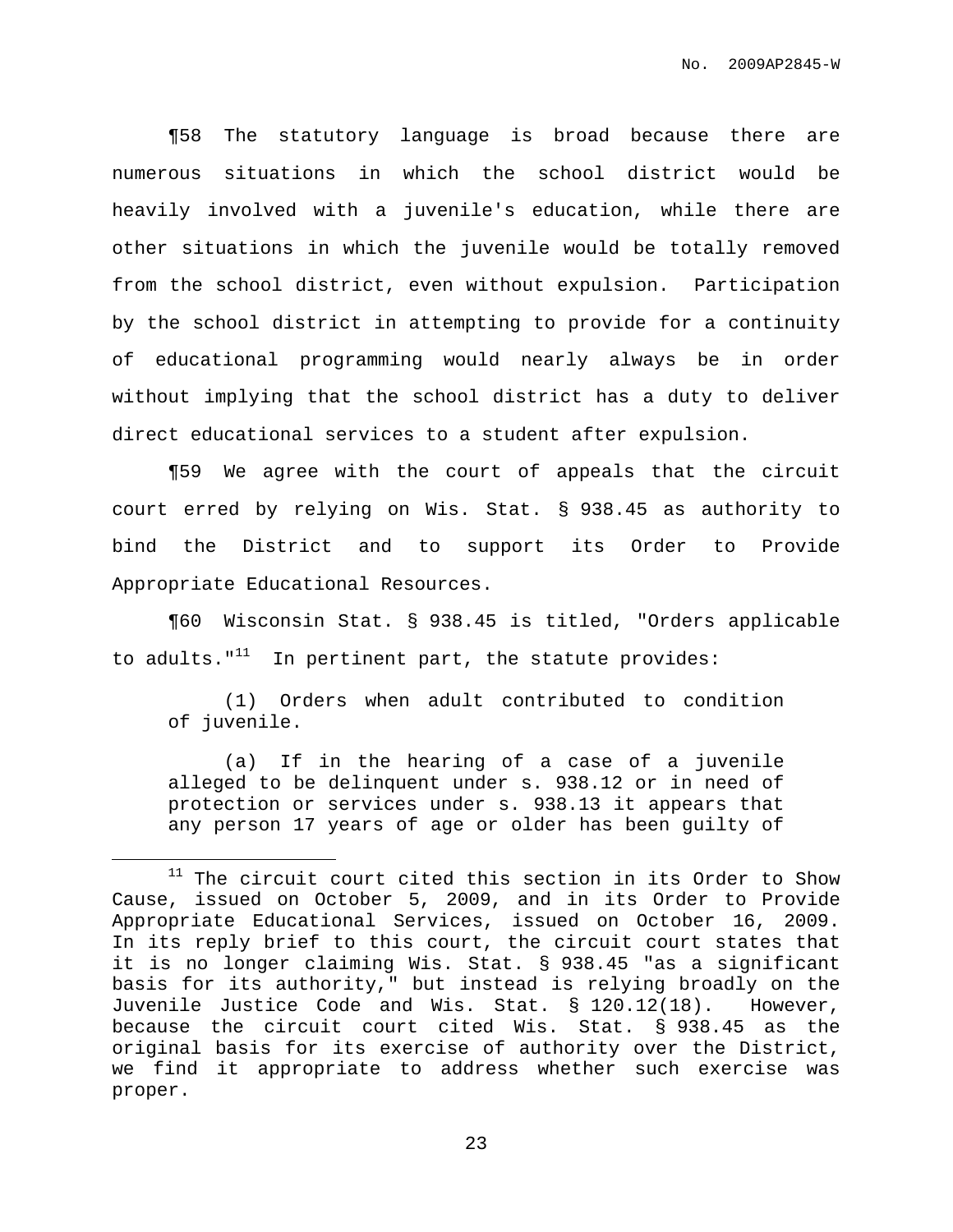contributing to, encouraging, or tending to cause by any act or omission, such condition of the juvenile, the court may make orders with respect to the conduct of that person in his or her relationship to the juvenile, including orders relating to determining the ability of the person to provide for the maintenance or care of the juvenile and directing when, how, and where funds for the maintenance or care shall be paid.

(b) An act or failure to act contributes to a condition of a juvenile . . . if the natural and probable consequences of that act or failure to act would be to cause the juvenile to come within the provisions of s. 938.12 or 938.13.

Wis. Stat. § 938.45(1)(a)-(b).

¶61 An "adult" is defined in turn under § 938.02(1) as "a person who is 18 years of age or older," except for the purposes of prosecuting or investigating a crime allegedly committed by a 17-year-old. The term "person" is not defined in the Juvenile Justice Code.

¶62 Under Wis. Stat. § 990.01(26), the term "person" is generally defined to include "all partnerships, associations and bodies politic or corporate." However, Wis. Stat. § 990.01 provides that the following definitions set forth in ch. 990 "shall be construed as indicated unless such construction would produce a result inconsistent with the manifest intent of the legislature." (Emphasis added.) The District asserts that it would be inconsistent with the manifest intent of the legislature to interpret the term "person" to encompass the District in this context.

¶63 We have not previously had the opportunity to construe the meaning of the term "person" in the context of Wis. Stat. § 938.45(1). When interpreting the meaning of a statute, we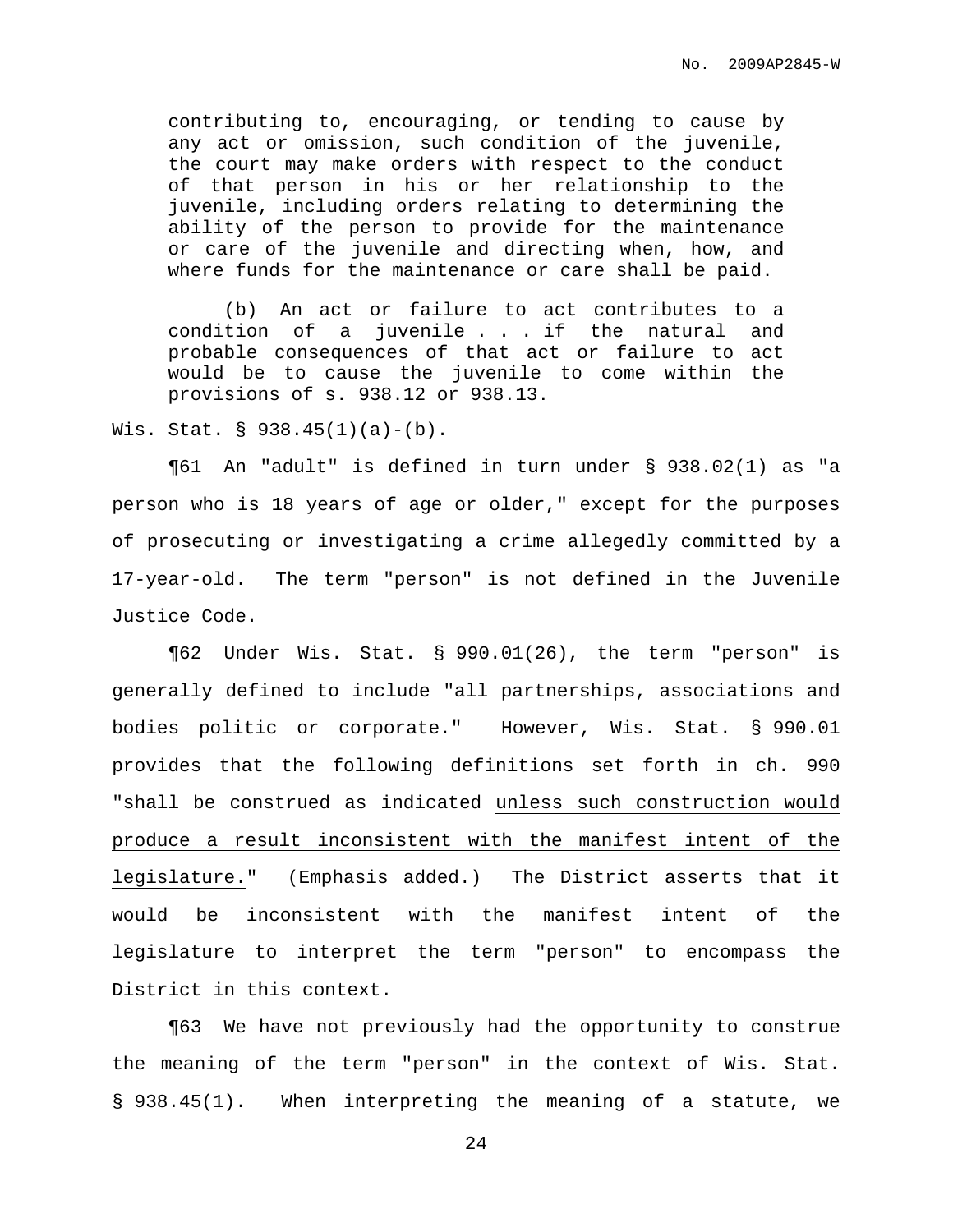begin with the language of the statute and give it its common, ordinary, and accepted meaning. State ex rel. Kalal v. Circuit Court for Dane Cnty., 2004 WI 58, ¶45, 271 Wis. 2d 633, 681 N.W.2d 110. When that meaning is plain, courts will look no further. Id. We interpret statutory language in context—that is, in relation to surrounding or other closely related statutes and reasonably, to avoid absurd or unreasonable results. Id., ¶46.

¶64 We conclude that the plain meaning of "person" as it is used in Wis. Stat. § 938.45(1) refers to natural persons. Consequently, a school district is not capable of contributing to the delinquency of a minor under the plain language of this statute because a school district is not a natural person. Accordingly, the circuit court erred as a matter of law when it relied on this provision to obtain authority over the District.

¶65 Section 938.45 uses the term "adult" in the title of the statute ("Orders when adult contributed to condition of juvenile."), and it refers to an "adult" when it uses the phrase "any person 17 years of age" in the text in connection with alleged criminal conduct. The use of the term "adult" is significant because it is a defined term in the Juvenile Justice Code. By specifying that this section addresses "adults," not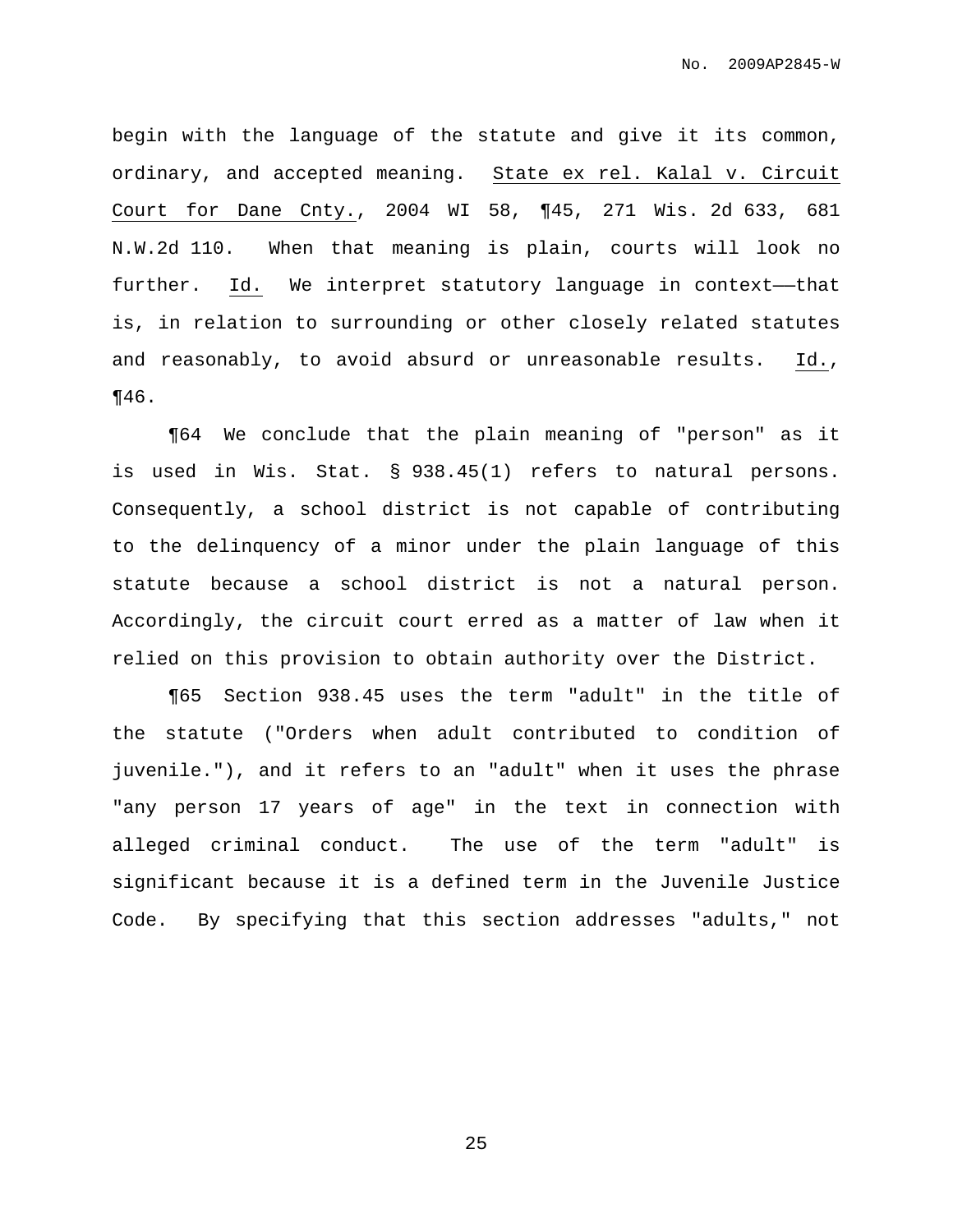merely "persons," the legislature invoked the age requirements set forth in §  $938.02(1)$ . $^{12}$ 

¶66 Under Wis. Stat. § 938.02(1), the general principle is that an "adult" is a person who is 18 years of age or older. To interpret § 938.45(1)(a) as including governmental bodies and entities such as the District would render an unreasonable result. Because the section governs an adult contributing to the delinquency of a minor, any "person" falling within the statute is subject to the age requirements of § 938.02(1). There would be no rational justification for including entities such as the District within a circuit court's authority in a delinquency proceeding, but only if the entity had been in existence for 17 or 18 years.

¶67 As the District noted, one school district has the same rights and obligations and duties as another, regardless of how long it has been in existence. There is no rational basis for the argument that a recently created district would be exempted by the statute, while another that had been in existence for 18 years would be subject to the circuit court's authority.

¶68 The legislative intent behind establishing a minimum age for contributing to the delinquency of a juvenile is clear.

 $12$  Wisconsin Stat. § 990.001(6) reads: "STATUTE TITLES AND HISTORY NOTES. The titles to subchapters, sections, subsections, paragraphs and subdivisions of the statutes and history notes are not part of the statutes." However, courts often examine titles and history notes because they provide valuable clues to the meaning of statutory text.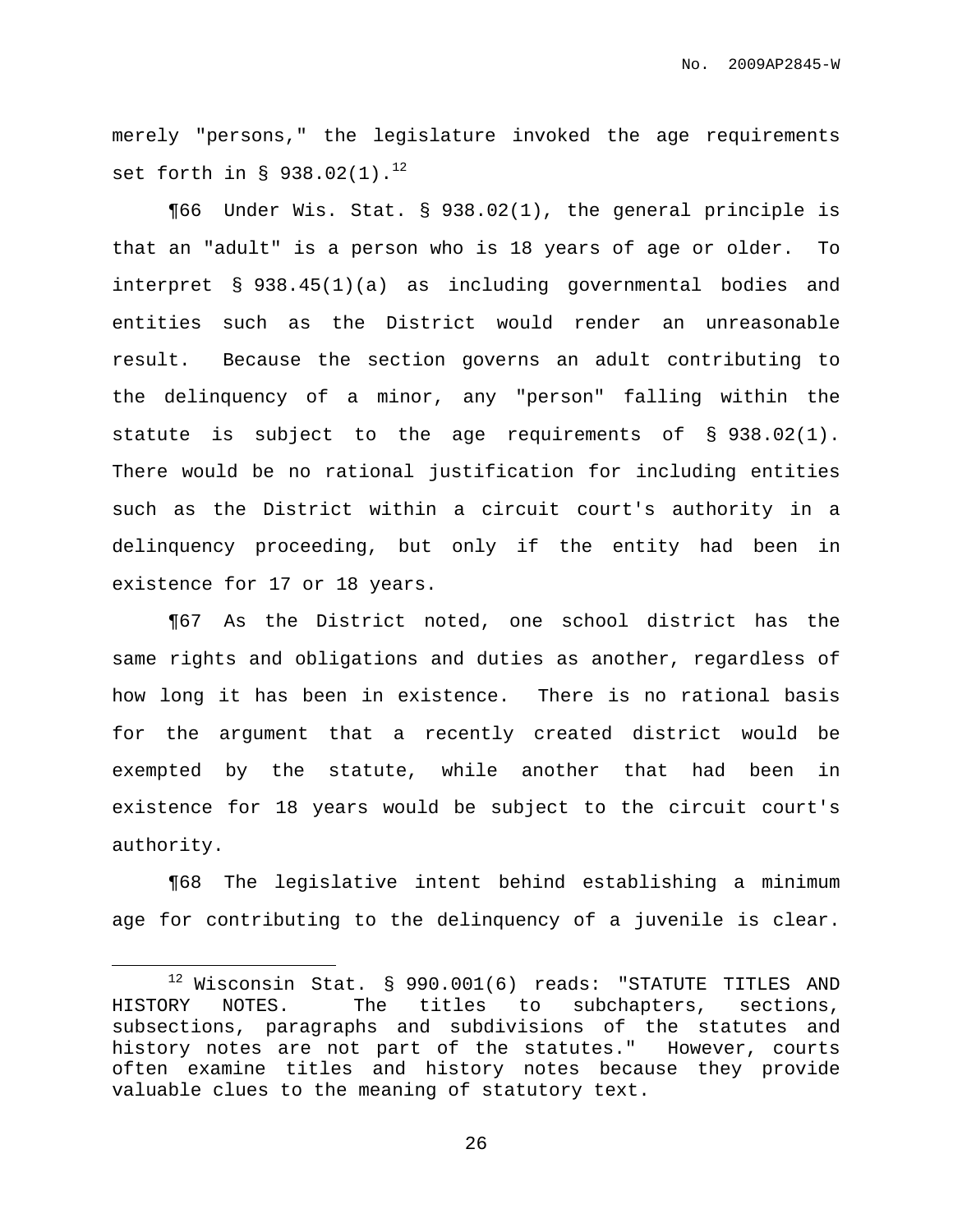These statutes were enacted to control adults who have contributed to, encouraged, or tended to cause the juvenile's delinquent condition.

¶69 Section 938.45(1)(a) refers to "the conduct of that person in his or her relationship to the juvenile." (Emphasis added.) The choice of the words "his or her" also indicates that the legislature contemplated the exercise of authority over a natural person, capable of description as male or female, rather than a gender-neutral entity that could be described as "it."

¶70 The court of appeals observed that the circuit court contended that the District's refusal to provide educational programming for M.T. contributed to the juvenile's delinquent condition. It noted that the District's expulsion order and its subsequent refusal to provide services occurred after the only identified delinquent conduct by the juvenile. Thus, it was not logical to suggest that the District's action contributed to, encouraged, or tended to cause the juvenile's delinquency. The court of appeals concluded that the District "cannot be said to have failed in any duty that it owed to the juvenile."

¶71 The court of appeals was correct. The circuit court attempted to gain authority over the District by predicting future delinquency if the District refused to supply direct educational services. If the statute were interpreted to apply to potential problems that might be linked to public or private entities, not just actual adults, there would be no stopping point for the circuit court's authority over third parties.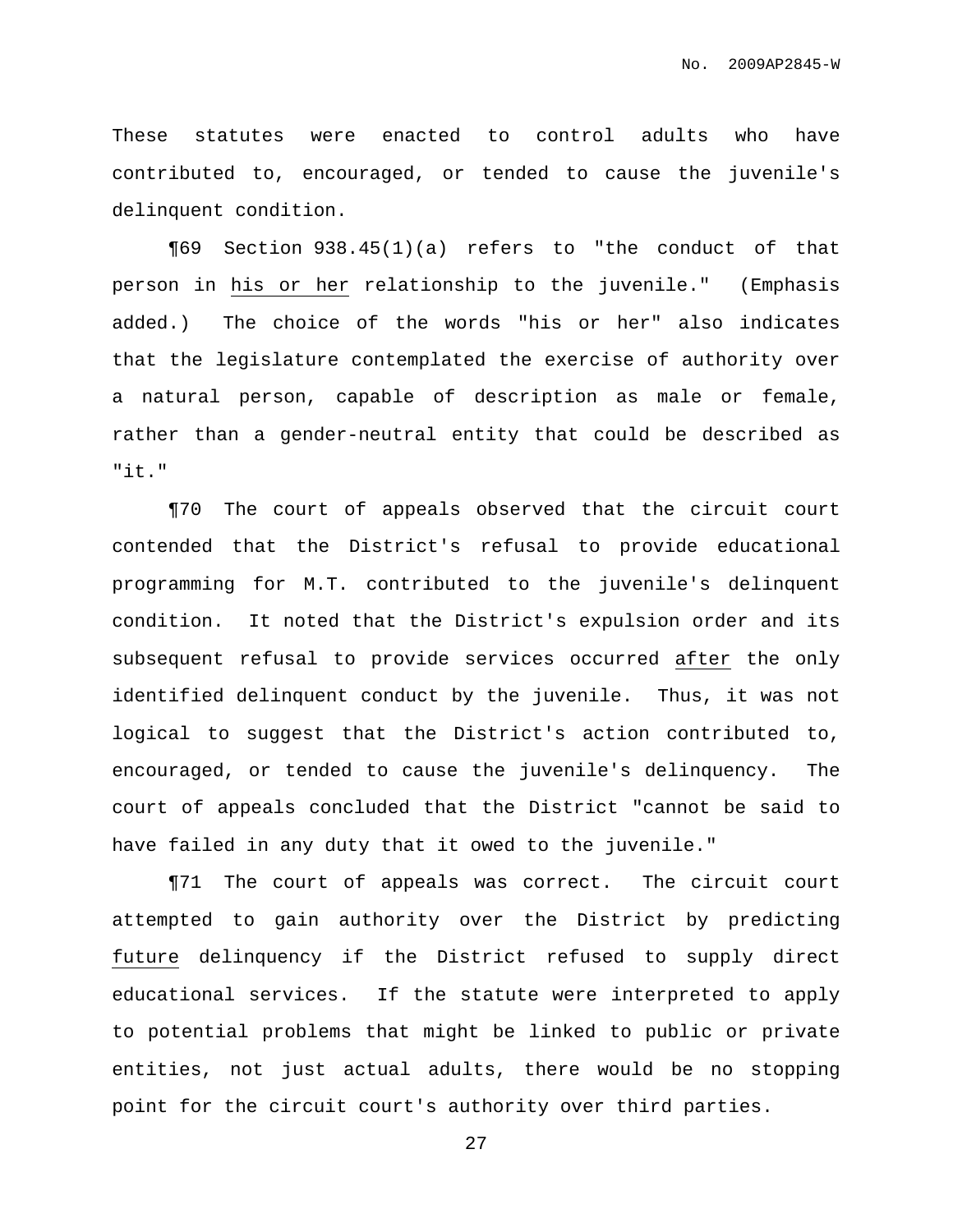¶72 We conclude that a plain reading of the statutory language in Wis. Stat. § 938.45, coupled with our obligation to construe statutes in a manner that avoids unreasonable results, clearly indicates that the term "person" encompasses natural persons, not entities such as the District.<sup>13</sup> If the District cannot be considered a "person," it cannot have contributed to M.T.'s delinquency; consequently, the circuit court could not obtain authority over the District under Wis. Stat. § 938.45.

¶73 In sum, we conclude that a circuit court does not have statutory authority to order a school district to provide alternative educational resources to a juvenile who has been expelled from school by a lawful and unchallenged expulsion order. This conclusion applies longstanding Wisconsin law and

 $13$  As noted previously, this question of statutory interpretation of Wis. Stat. § 938.45(1) is one of first impression. We have, however, considered the crime of contributing to the delinquency of a child as it is set forth in § 948.40. Those decisions bolster our conclusions set forth above: the purpose of this section is to provide jurisdiction over and consequences for natural persons, not political entities like the District. See State v. Patterson, 2010 WI 130, ¶8, 329 Wis. 2d 599, 790 N.W.2d 909 (an adult contributed to the delinquency of a minor by providing Oxycodone to the 17-year-old victim); State v. Williams, 2002 WI 58, ¶76, 253 Wis. 2d 99, 644 N.W.2d 919 (an adult male contributed to the delinquency of a minor by allowing the child to engage in illegal gambling); In re Disciplinary Proceedings Against Martin, 112 Wis. 2d 661, 662, 334 N.W.2d 107 (1983) (an attorney's law license was suspended for contributing to the delinquency of a minor for serving alcoholic beverages to a 14-year-old); In re Disciplinary Proceedings Against Rabideau, 102 Wis. 2d 16, 19-20, 306 N.W.2d 1 (1981) (an attorney's law license was suspended for contributing to the delinquency of a minor for supplying marijuana to a 16-year-old); State ex rel. Cholka v. Johnson, 96 Wis. 2d 704, 707-08, 292 N.W.2d 835 (1980) (an adult contributed to the delinquency of a minor by furnishing alcohol to a 16-year-old girl); Jung v. State, 55 Wis. 2d 714, 716-17, 201 N.W.2d 58 (1972) (an adult male contributed to the delinquency of a minor by allowing a 15-year-old girl to stay at his apartment for approximately one month).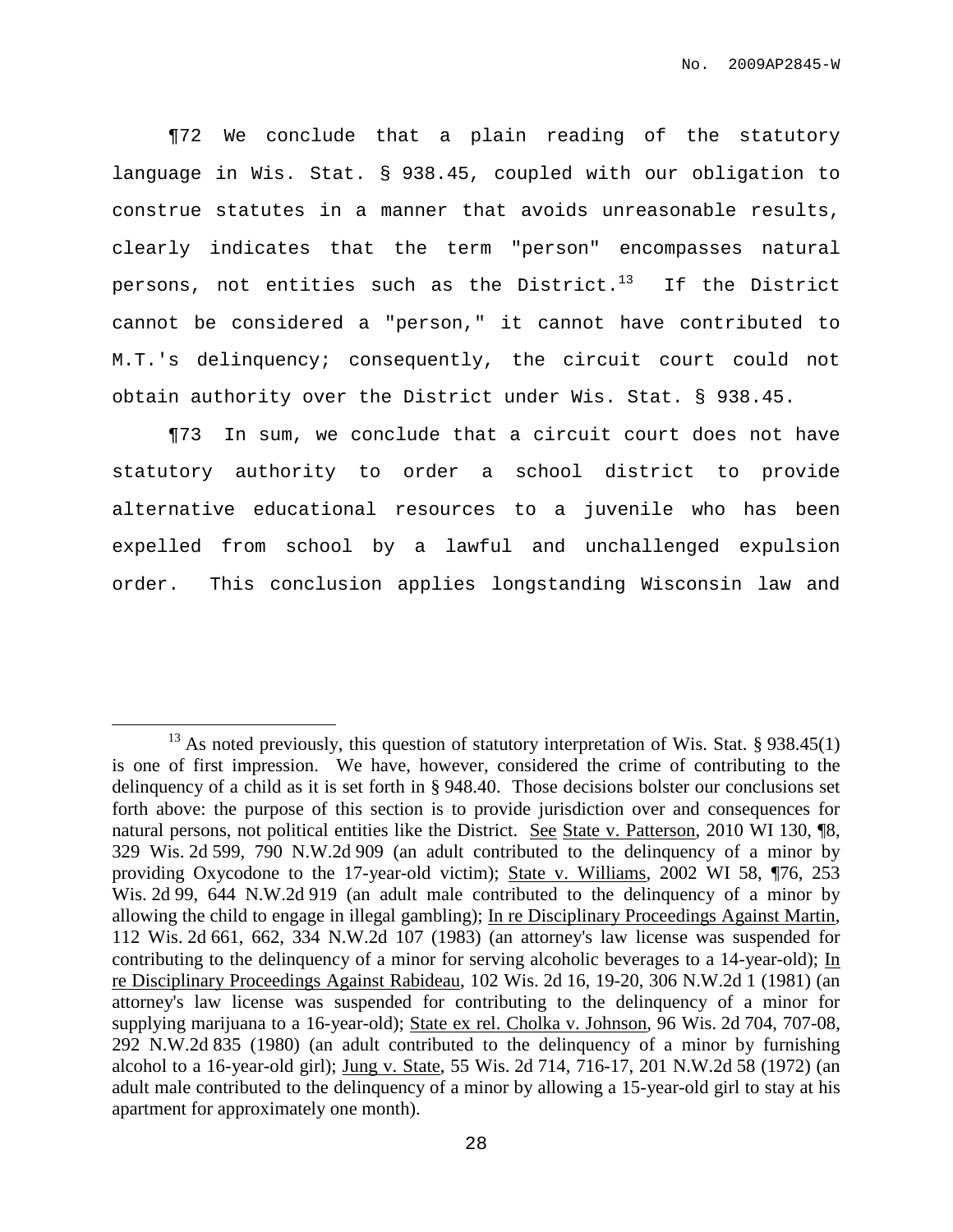is in accord with decisions by courts in several other jurisdictions. 14

¶74 A supervisory writ is "a blending of the writ of mandamus and the writ of prohibition." Dressler, 163 Wis. 2d at 630. Like those extraordinary writs, a supervisory writ is dedicated to the discretion of the court of original jurisdiction. Id.

¶75 A writ of mandamus has long been recognized as "a summary, drastic, and extraordinary writ issued in the sound discretion of the court" to direct a public officer to perform his plain statutory duties. Menzl v. City of Milwaukee, 32 Wis. 2d 266, 275-76, 145 N.W.2d 198 (1966) (internal quotations and citations omitted). Because of the extraordinary nature of this discretionary power, the officer's duty must be clear and unequivocal. Id. at 276.

¶76 A writ of prohibition, on the other hand, is traditionally used "to keep an inferior court from acting outside its jurisdiction when there was no adequate remedy by appeal or otherwise." State ex rel. Gaynon v. Krueger, 31 Wis. 2d 609, 614, 143 N.W.2d 437 (1966). The writ of prohibition also is considered an extraordinary remedy, and is

 $14$  See Daniels v. Woodside, 396 F.3d 730 (6th Cir. 2005); RM & BC v. Washakie Cnty. Sch. Dist. No. One, 102 P.3d 868 (Wyo. 2004); D.B. v. Clarke Cnty. Bd. of Educ., 469 S.E.2d 438 (Ga. Ct. App. 1996); Doe v. Superintendent of Sch. of Worcester, 653 N.E.2d 1088 (Mass. 1995); Walter v. Sch. Bd. of Indian River Cnty., 518 So. 2d 1331 (Fla. Dist. Ct. App. 1987); In Re Jackson, 352 S.E.2d 449 (N.C. Ct. App. 1987).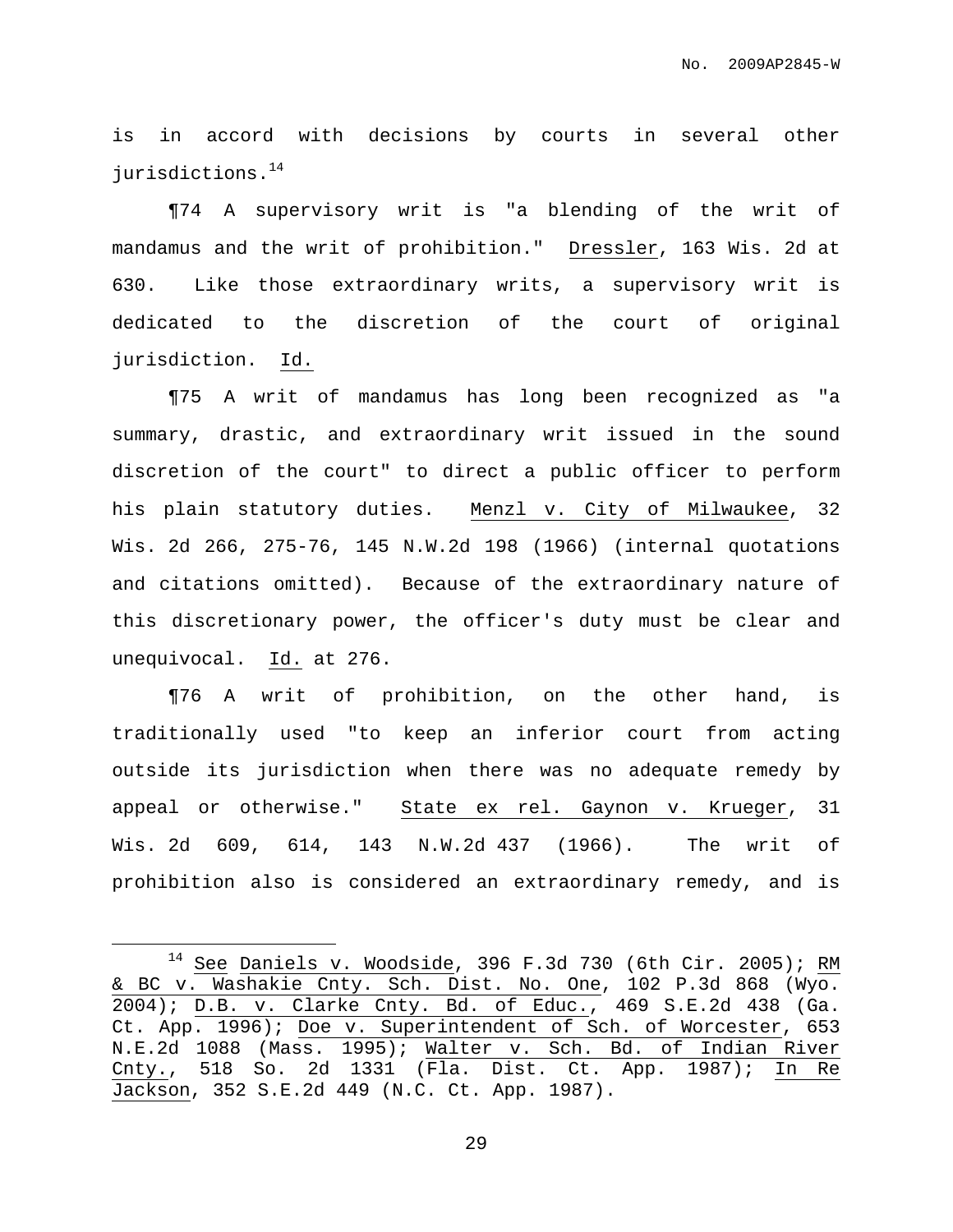to be issued only "with great caution and forbearance, for the furtherance of justice and to secure order and regularity in judicial proceedings." State ex rel. Kowaleski v. District Court of Milwaukee Cnty., 254 Wis. 363, 372, 36 N.W.2d 419 (1949) (quoting 42 Am. Jur. Prohibition, § 6) (overruled on other grounds by State ex rel. Jackson v. Coffey, 18 Wis. 2d 529, 537, 118 N.W.2d 939 (1963).

¶77 In Dressler the court of appeals synthesized these various precedents into five factors to be satisfied in granting a petition for a supervisory writ. $^{15}$  The court stated:

The petition for a writ of supervision is not a substitute for an appeal. . . . The petition for a supervisory writ will not be issued unless: (1) an appeal is an utterly inadequate remedy;  $(2)$  the duty of the circuit court is plain; (3) its refusal to act within the line of such duty or its intent to act in violation of such duty is clear; (4) the results of the circuit court's action must not only be prejudicial but must involve extraordinary hardship; and, (5) the request for relief was made promptly and speedily.

Dressler, 163 Wis. 2d at 630 (internal citations omitted).

<sup>&</sup>lt;sup>15</sup> This test has also been articulated as consisting of four factors, by combining the third and fourth (i.e., that the duty of the circuit court is plain and the court has acted or intends to act in violation of that duty). See State ex rel. Kalal v. Circuit Court for Dane Cnty., 2004 WI 58, ¶17, 271 Wis. 2d 633, 681 N.W.2d 110; Burnett v. Alt, 224 Wis. 2d 72, 96-97, 589 N.W.2d 21 (1999). Because the court of appeals referenced the five-factor test set forth in State ex rel. Dressler v. Circuit Court for Racine Cnty., 163 Wis. 2d 622, 472 N.W.2d 532 (Ct. App. 1991), and because there is no substantive difference between the two articulations of the test, we frame our analysis in terms of these five criteria.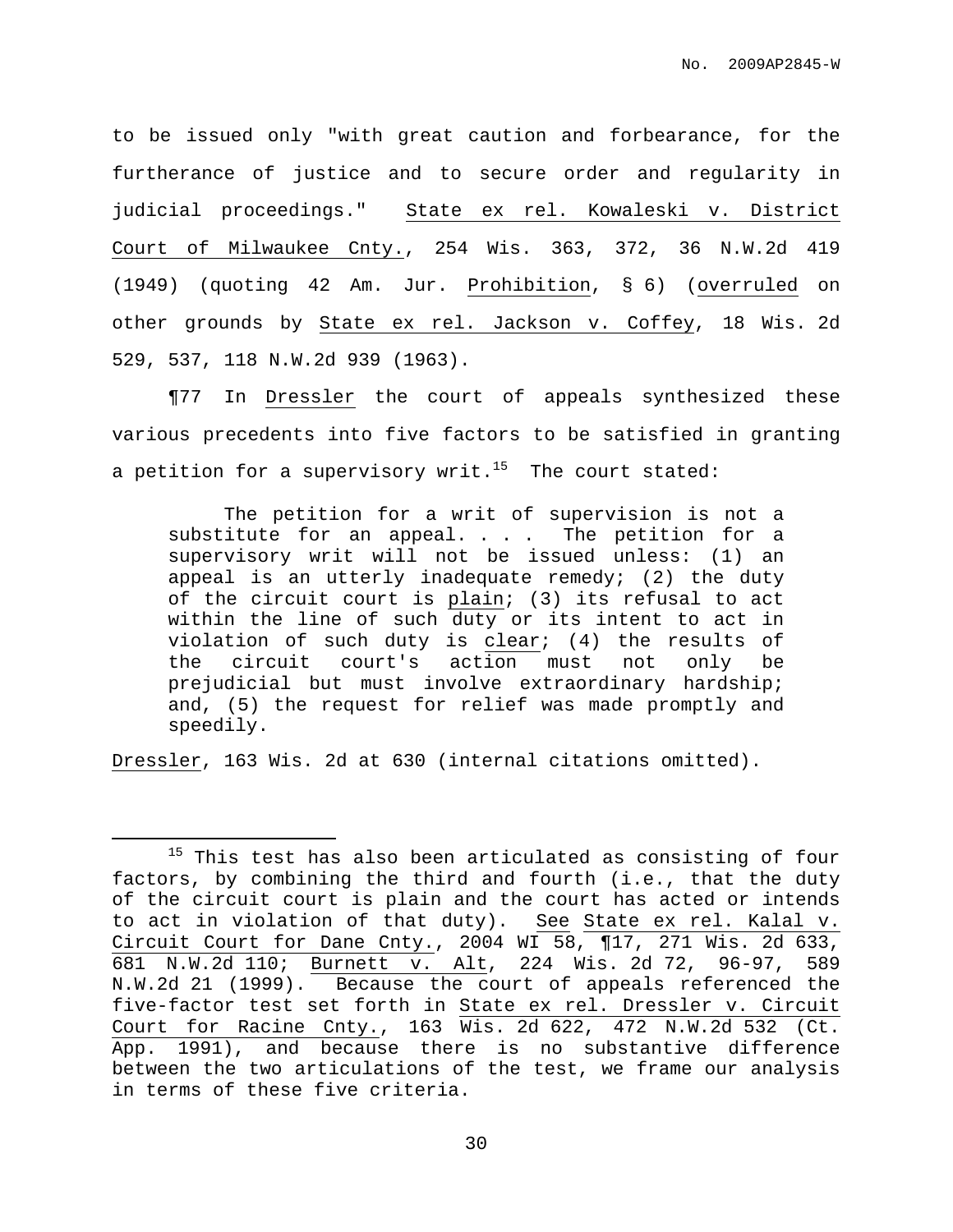¶78 The circuit court maintains that the court of appeals erred by treating the District's appeal as a petition for a supervisory writ because a traditional appeal would have provided an adequate remedy. The circuit court argues that, because M.T. had already returned to school at the time of the court of appeals' decision, there was no need for an expedited proceeding.

¶79 In its initial order, however, the court of appeals' reasoning did not rest on any need for an expedited proceeding, but on the nature of the dispute between the District and the circuit court. As Judge Higginbotham observed in his Feb. 17, 2010, order, "[R]ather than claiming that the circuit court misapplied the law or erroneously exercised its discretion in ordering educational services under the facts and circumstances of this case," the District focused its challenge on the circuit court's authority to act as it did.

¶80 The District similarly defends the court of appeals' order by pointing out that any appeal focused on a specific order related to a specific similarly situated juvenile would likely be quickly dismissed as moot. In this instance, M.T. was already re-enrolled in high school by the time of the appeal.

¶81 We agree with the court of appeals' determination. If the District had sought review of the circuit court's order to provide educational services to M.T., an appeal would have been the proper avenue. In a challenge to the circuit court's authority, however, a writ of prohibition was more appropriate than an appeal for handling the dispute.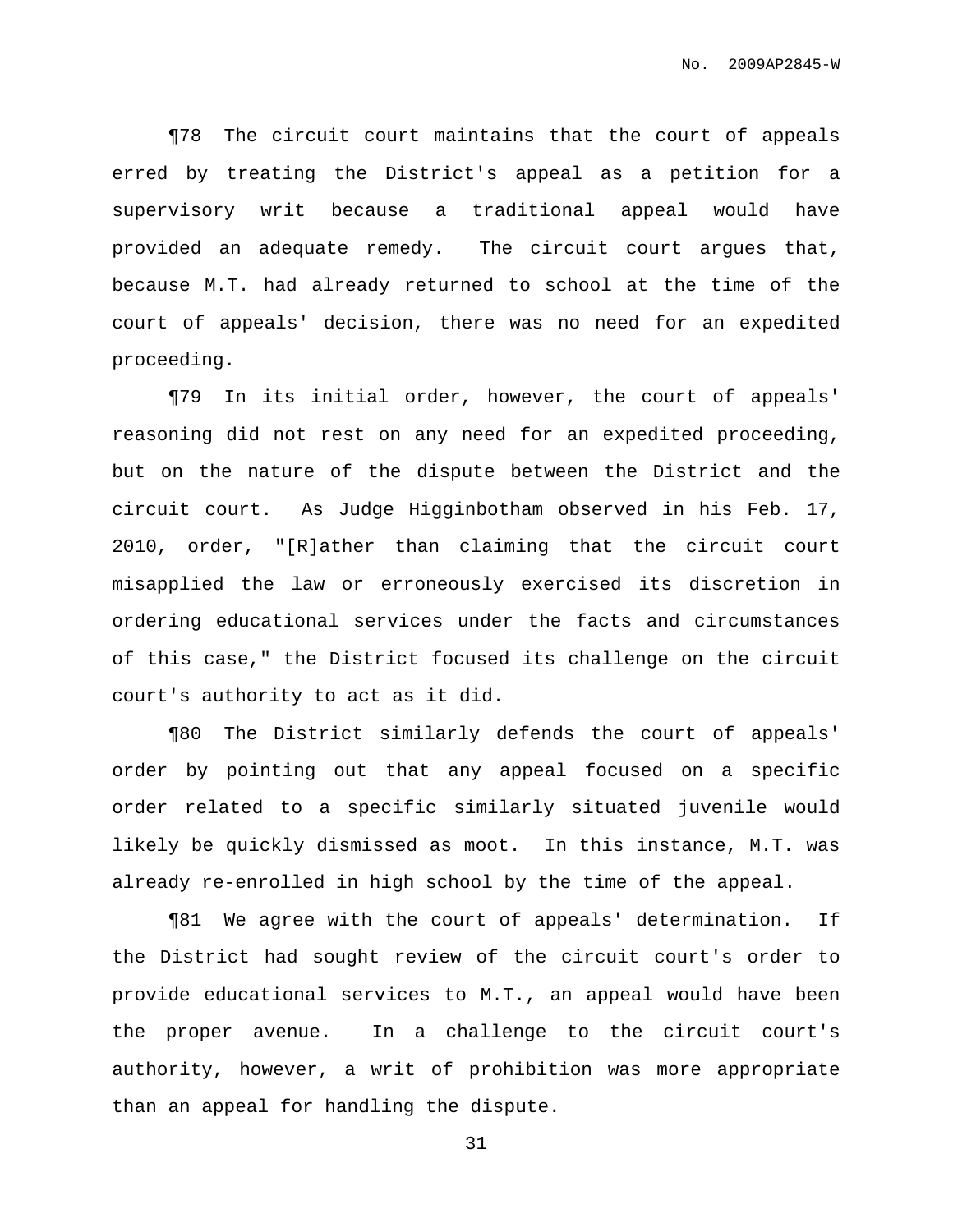¶82 Accordingly, we consider whether the five criteria for a writ of prohibition were met in the instant case.

¶83 The parties do not dispute that the District promptly sought relief. This is the fifth factor. As discussed above, we agree on the first factor, that an appeal would not have provided an adequate remedy. The other three factors are in dispute.

¶84 The first of the disputed factors is whether the circuit court's duty was plain. Dressler, 163 Wis. 2d at 630. The circuit court contends that its duty was not plain, because it was faced with a novel question of law requiring harmonization of several statutory provisions. As we discussed in the previous section, and as the District has consistently argued, the circuit court did not have the authority, express or implied, to order the District to amend its lawful expulsion of M.T. to provide alternative educational resources. The circuit court's duty was plain: to keep within the scope of its statutory authority.

¶85 Turning to the next factor, we consider whether the circuit court clearly intended to act in violation of its duty. $^{16}$ Id. Because we have concluded that the circuit court's duty to

 $16$  This language should not be taken to suggest that we view Judge Flanagan's actions as a conscious, intentional overstepping of his authority. Although we conclude that he was without authority to issue the order in this case, the record is replete with evidence that he took his responsibilities under the Juvenile Justice Code very seriously and with commendable consideration.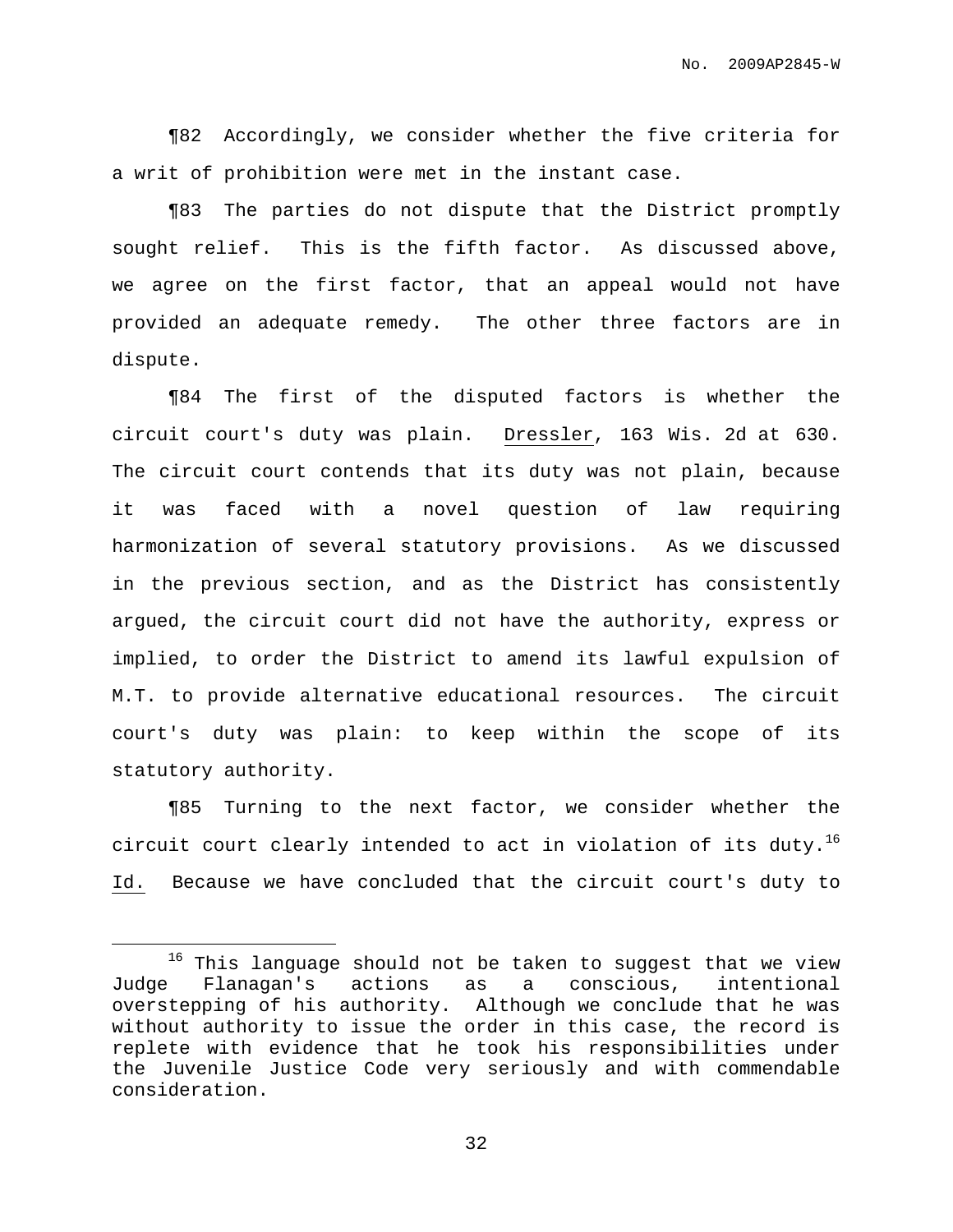keep within the bounds of its lawful authority was plain, its violation of that duty was clear when it ordered the District to provide educational resources to M.T., in direct contradiction to the District's expulsion order. The circuit court's reliance on Wis. Stat. § 938.45 was plain error.

¶86 Finally, for the writ of prohibition to have been proper, there must have been a showing that the circuit court's action would result in extraordinary hardship or irreparable harm to the District. Burnett v. Alt, 224 Wis. 2d 72, 96-97, 589 N.W.2d 21 (1999). In its order, the court of appeals observed that:

While providing educational services in this single case might not present an extraordinary hardship, the possibility that the school district might be required in the future to provide similar educational services to an undetermined number of expelled students under the circuit court's interpretation of the relevant statutes satisfies that criterion.

Madison Metro., No. 2009AP2845-W at 6.

¶87 The circuit court dismisses this argument as mere speculation about the possible costs of future similar orders. As we pointed out in State ex rel. Lynch v. County Court, Branch III, 82 Wis. 2d 454, 460, 262 N.W.2d 773 (1978), this criterion cannot be satisfied by mere assertions. It is possible, however, for the harm to be "inherent in the situation," as was the case in Lynch. Id. at 468.

¶88 In Lynch, we were presented with an order by the county court requiring the district attorney to allow the attorneys of seven criminal defendants to review the state's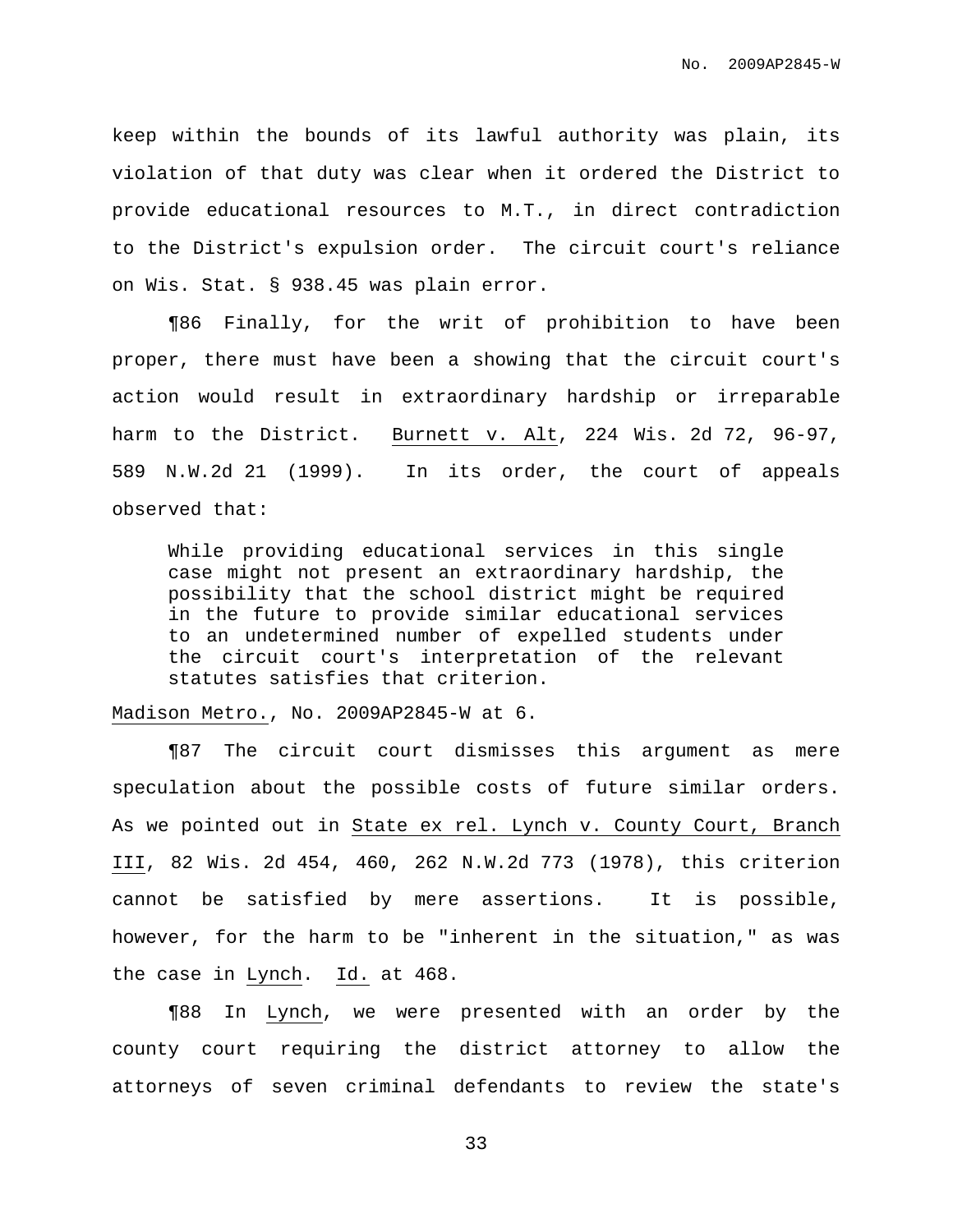files in search of exculpatory material. Id. at 458. The district attorney, after repeatedly offering to allow the county court to conduct an in camera review of his files, petitioned the circuit court for a writ of prohibition. Id. Upon review, we concluded that the writ was proper, because there was no constitutional or statutory basis for the county judge's order, and the harm was inherent in the situation. Id. at 468.

¶89 In the instant case, we have already held that there was no basis in law for the circuit court's assertion of authority over the District in these circumstances. We hold, as in Lynch, that the potential extraordinary harm to the District is inherent in the specter of interference by the courts. The District would be faced not only with the costs of any continued educational services ordered by the circuit court but also the prospect that such costs would interfere with the District's performance of its duties in lawfully expelling students who endanger the health and safety of others. This hardship is inherent in the circuit court's actions.

¶90 In conclusion, we find that the court of appeals properly considered the five criteria set forth in Dressler, and properly exercised its discretion in finding that a supervisory writ of prohibition was warranted in this case.

## IV. CONCLUSION

¶91 In light of the foregoing, we hold that the circuit court erred when it sought to obtain authority over the District under Wis. Stat. § 938.45(1)(a). A school district is not a "person" as contemplated in the statute, and is therefore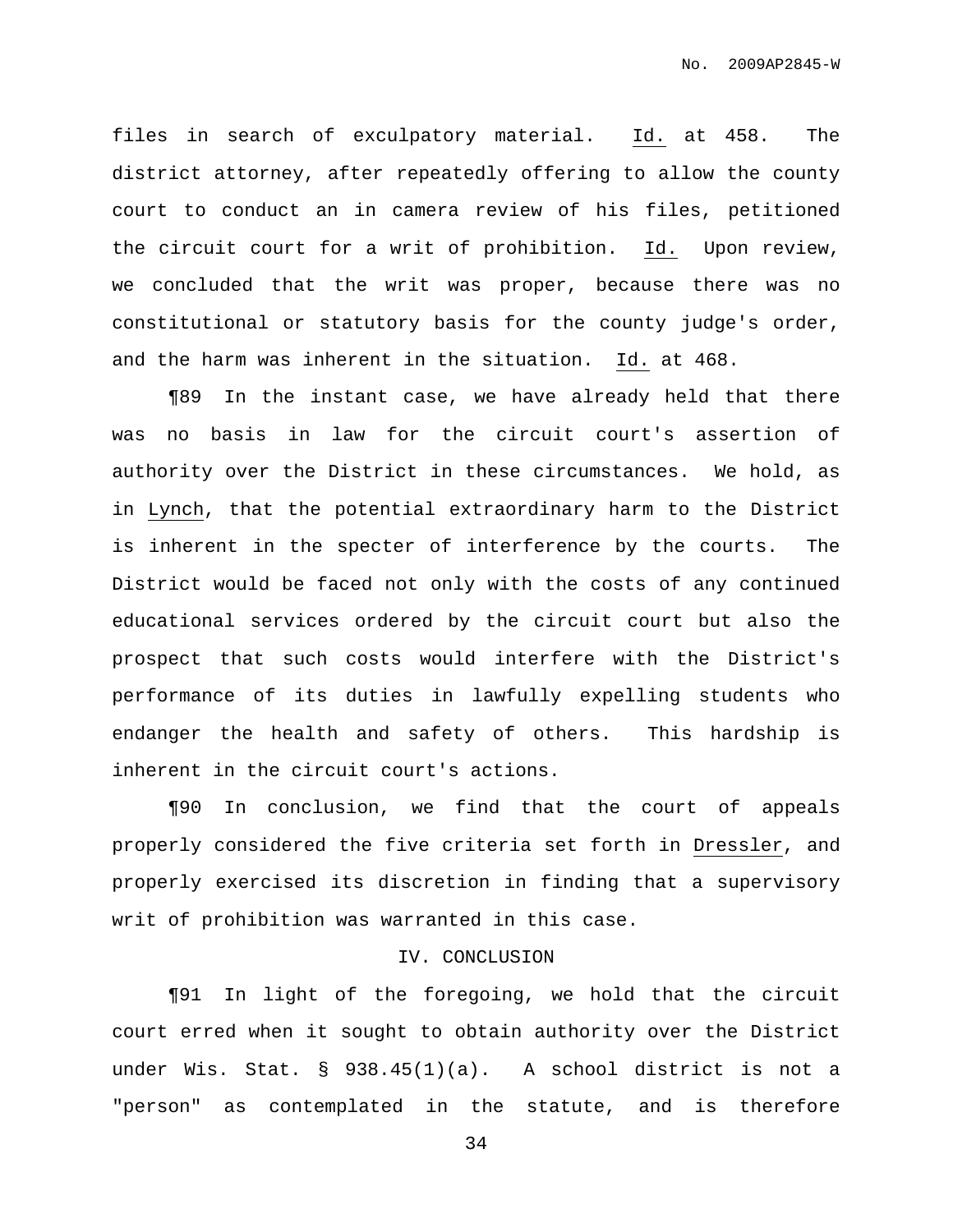incapable of contributing to the delinquency of a minor. Additionally, a circuit court may not require a school district to provide alternative educational resources to a lawfully expelled student who is still residing in the community. Finally, because the circuit court exceeded its authority by ordering the District to provide educational resources to M.T., the writ of prohibition issued by the court of appeals was proper.

By the Court.—The decision and order of the court of appeals is affirmed.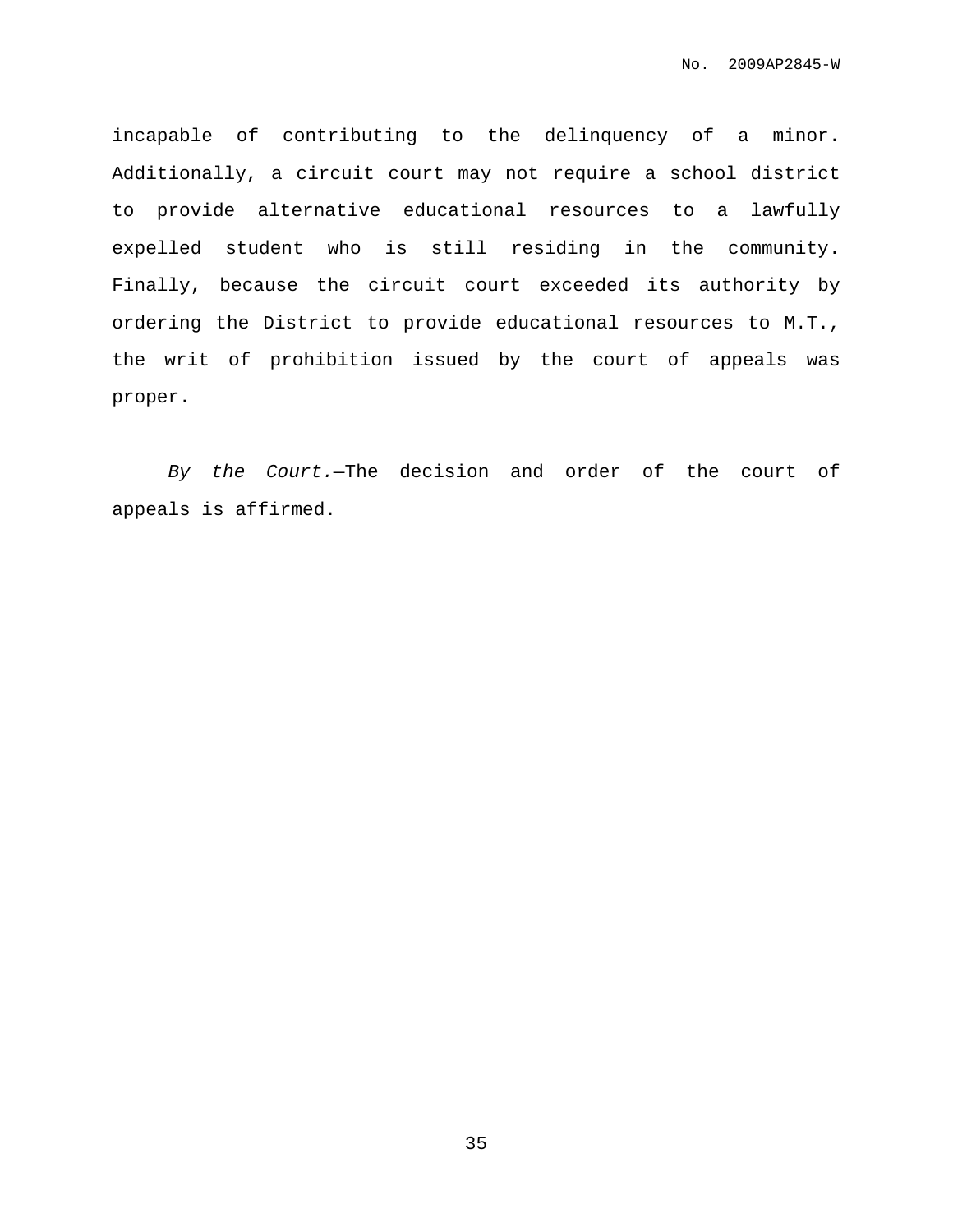¶92 N. PATRICK CROOKS, J. (dissenting). This case presents the question of whether a circuit court has authority, when exercising its juvenile court jurisdiction $^1$  in a delinquency proceeding pursuant to Wis. Stat. ch. 938 (2007-08), to order a school district to submit a plan to provide educational services to a student expelled by the district pursuant to Wis. Stat. §  $120.13(1)(c)$ .<sup>2</sup> While the majority focuses on the school district's power to expel a juvenile,<sup>3</sup> the scope of a circuit court's statutory authority when exercising its juvenile court jurisdiction, pursuant to Wis. Stat. ch. 938, is the proper focus to resolve this issue.

¶93 In enacting the 1996 Juvenile Justice Code, <sup>4</sup> the legislature explicitly conveyed its intent to give circuit courts ample authority to issue dispositions to effectuate the Code's purposes, one of which is to "equip juvenile offenders

 $2$  All subsequent references to the Wisconsin Statutes are to the 2007-08 version unless otherwise indicated.

 $3$  In this case, M.T. was the juvenile whom the circuit court adjudged delinquent.

 $1$  The term "court," as used in the Juvenile Justice Code, refers to the circuit court "assigned to exercise jurisdiction under [Wis. Stat. ch. 938]." Wis. Stat. § 938.02(2m). Similarly, when I refer to the circuit court in this dissent, I am referring to the circuit court exercising juvenile court jurisdiction pursuant to Wis. Stat. ch. 938.

 $4$  Wis. Stat. ch. 938. The Juvenile Justice Code was enacted on November 17, 1995, and took effect on July 1, 1996, 1995 Wisconsin Act 77, and was amended thereafter.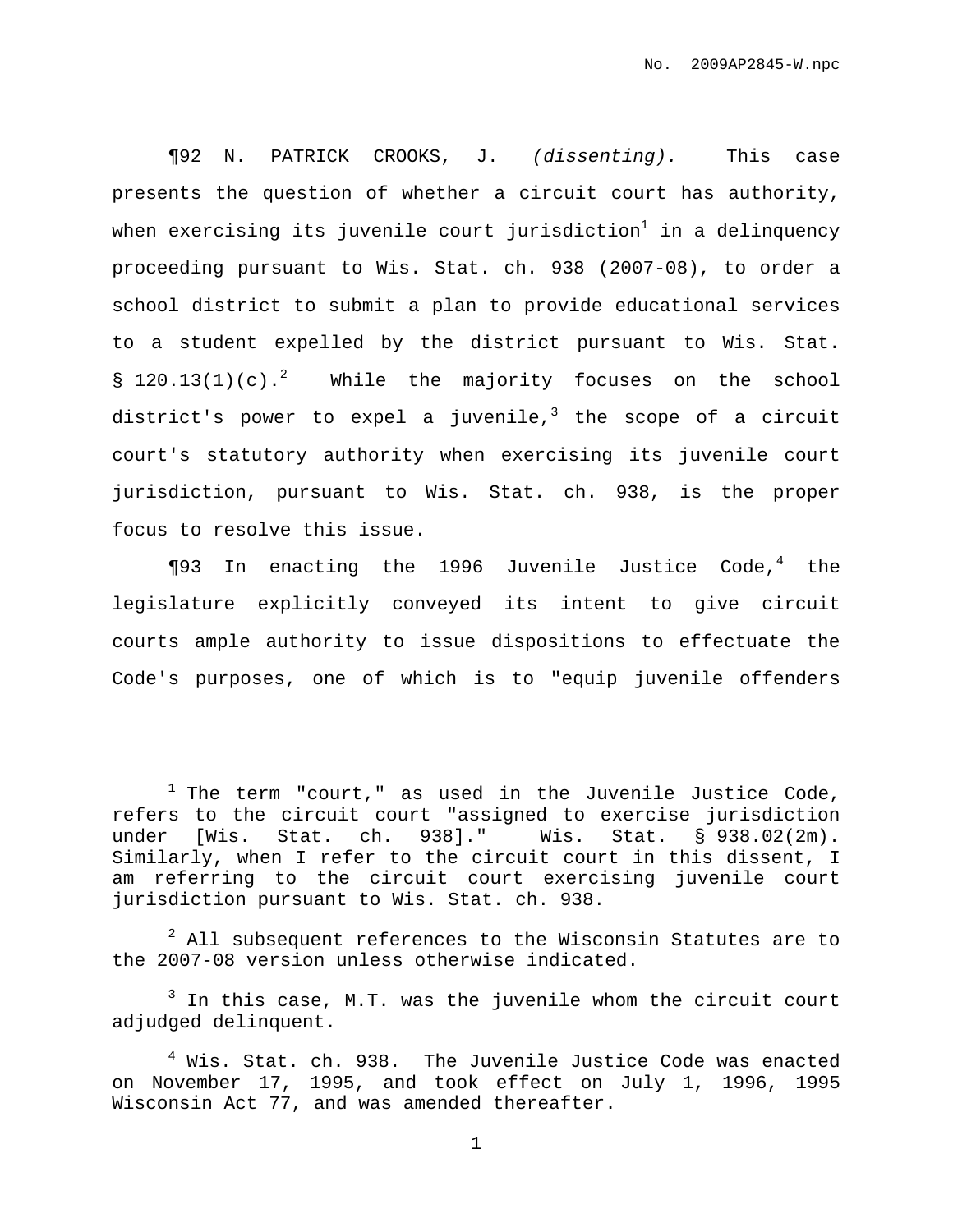with competencies to live responsibly and productively."<sup>5</sup> This includes the circuit court's authority to craft appropriate dispositional orders from "a myriad of alternatives" to carry out a primary objective of the Juvenile Justice Code: rehabilitation. <sup>6</sup> The Code explicitly authorizes the circuit court to plan for and organize the provision of educational services to a juvenile adjudged delinquent. $^7\,$  The Juvenile Justice Code also puts emphasis on accountability and protection of the public. $^8$ 

¶94 The majority diminishes the significant effect that the 1996 Juvenile Justice Code had on a circuit court's authority when exercising its juvenile court jurisdiction. The majority errs in concluding that "the dispute here boils down to whether the legislature has modified the statutes so that expulsion today does not mean the same as it meant in the past . . ."——in other words, that the Juvenile Justice Code of 1996 did not serve to expand the circuit court's authority. Majority op., ¶39. I take issue with the majority's failure to recognize that the 1996 Juvenile Justice Code effected a sea

<sup>8</sup> See Wis. Stat. § 938.01(2).

 $5$  Wis. Stat. § 938.01(2). See also Wis. Stat. § 938.355(1) ("The disposition shall employ those means necessary to promote the objectives under s. 938.01.").

<sup>6</sup> State v. Hezzie R., 219 Wis. 2d 848, 873, 875-76, 580 N.W.2d 660 (1998).

 $7$  See Wis. Stat. §§ 938.33(1)(e), 938.34(7d)(a)1.; 938.355(1).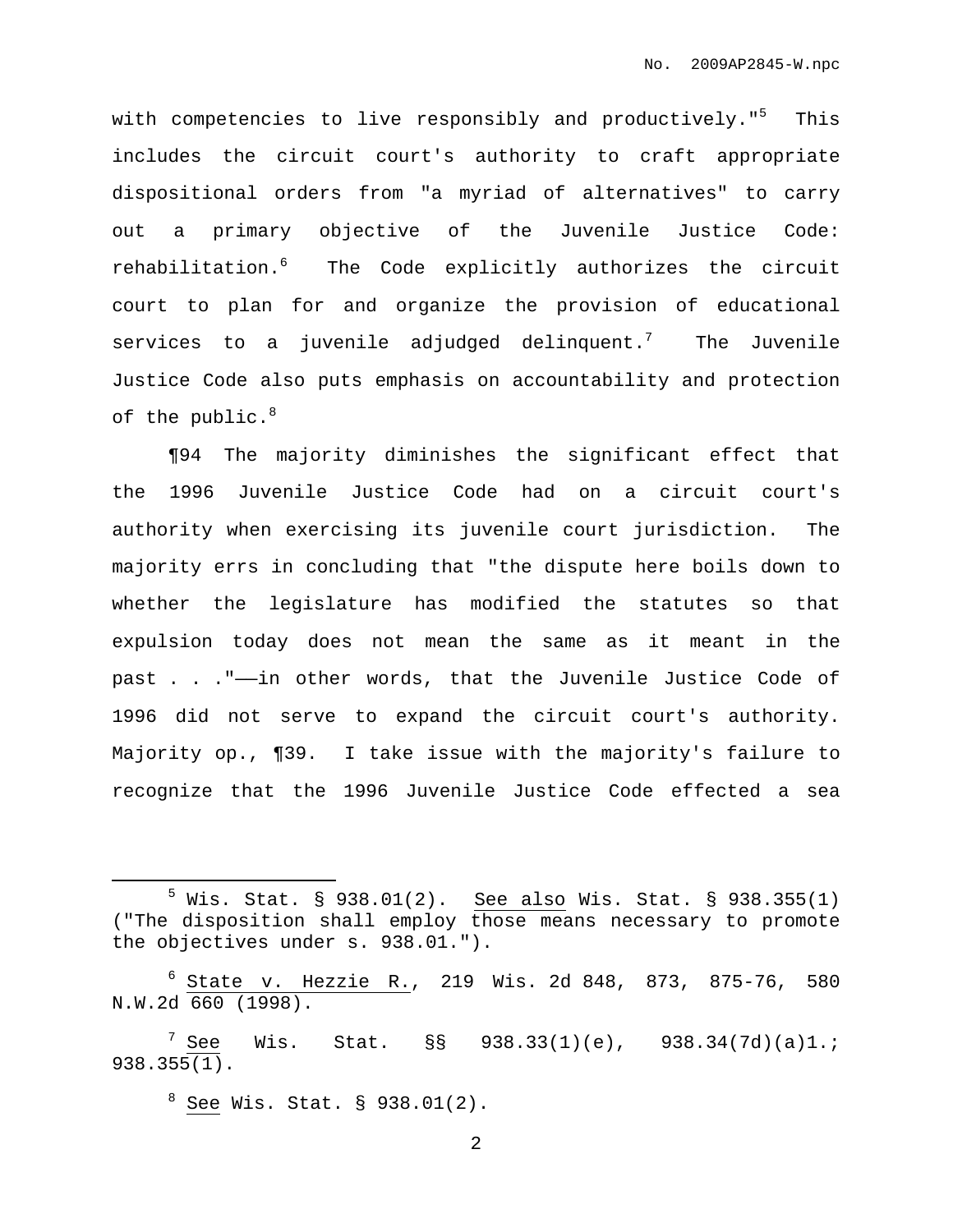change in circuit courts' authority when exercising their juvenile court jurisdiction.

¶95 The Juvenile Justice Study Committee (JJSC), given the task of making recommendations to improve the Children's Code, explained in a letter introducing its report to the governor and the legislature that the Juvenile Justice Code would revolutionize the way that circuit courts deal with juvenile crime:

The accompanying recommendations will significantly change the way Wisconsin treats young lawbreakers. Personal accountability and community protection will join offender rehabilitation as the primary objectives of Wisconsin's juvenile justice system. Such a balanced approach is the most effective way to respond to juvenile crime. 9

In its report, the JJSC explained that the Juvenile Justice Code would "[r]eorganize and expand disposition and sanction options for juvenile courts and caseworkers."<sup>10</sup> The JJSC recommended that the "dispositions be reorganized into the following categories," including "treatment and education," and "the creation of the following new dispositions: . . . [p]articipation in an educational program that is designed to deter future delinquent behavior . . . [and] [p]articipation in a day treatment program if the juvenile has specialized educational needs." $^{11}$  The JJSC's report leaves no doubt that the 1996 Juvenile Justice Code has expanded the

<sup>&</sup>lt;sup>9</sup> Juvenile Justice Study Committee, Juvenile Justice: A Wisconsin Blueprint for Change (Jan. 1995).

 $10$  Id. at 16 (emphasis added).

 $11$  Id. at 16-17.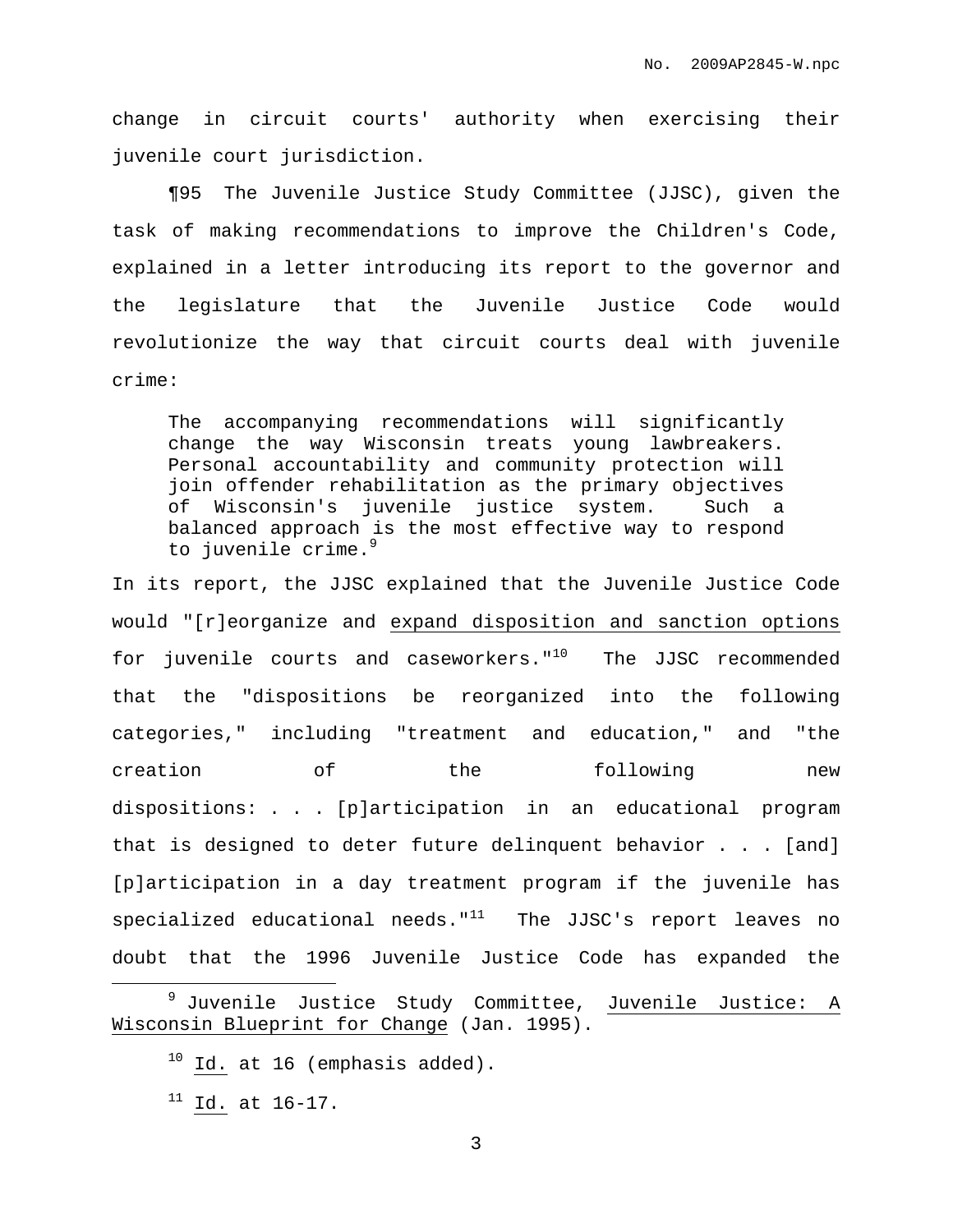circuit court's authority to develop a wide range of dispositions to tackle juvenile crime effectively. The majority errs in framing its analysis around a hollow reading of the Juvenile Justice Code.

¶96 According to the school district and the majority, the circuit court's exercise of its authority conflicts with a school district's power to expel a student if the circuit court orders the school district to provide educational services to such a juvenile.<sup>12</sup> Even if there is such a conflict, I am convinced that the circuit court's authority prevails. The school district does have the power to expel a student, but that power does not relieve it of its obligations to provide educational services, if a circuit court orders the school district to do so for a juvenile it has adjudged delinquent. $^{\rm 13}$ 

¶97 In this case, the Dane County Circuit Court, the Honorable David T. Flanagan presiding, exercising its juvenile court jurisdiction, appropriately used its authority in ordering the Madison Metropolitan School District (MMSD) to submit a plan to provide some reasonable educational services to the juvenile adjudged delinquent, M.T., in whatever manner MMSD determined was appropriate. The circuit court did not, in any manner, modify or set aside MMSD's decision to expel this juvenile.

<sup>&</sup>lt;sup>12</sup> Compare Wis. Stat. ch. 938, with Wis. Stat.  $$120.13(1)(c).$ 

<sup>&</sup>lt;sup>13</sup> Wis. Stat. §§ 120.12(18), 938.33(1)(e), 938.34(7d)(a)1., 938.355(1).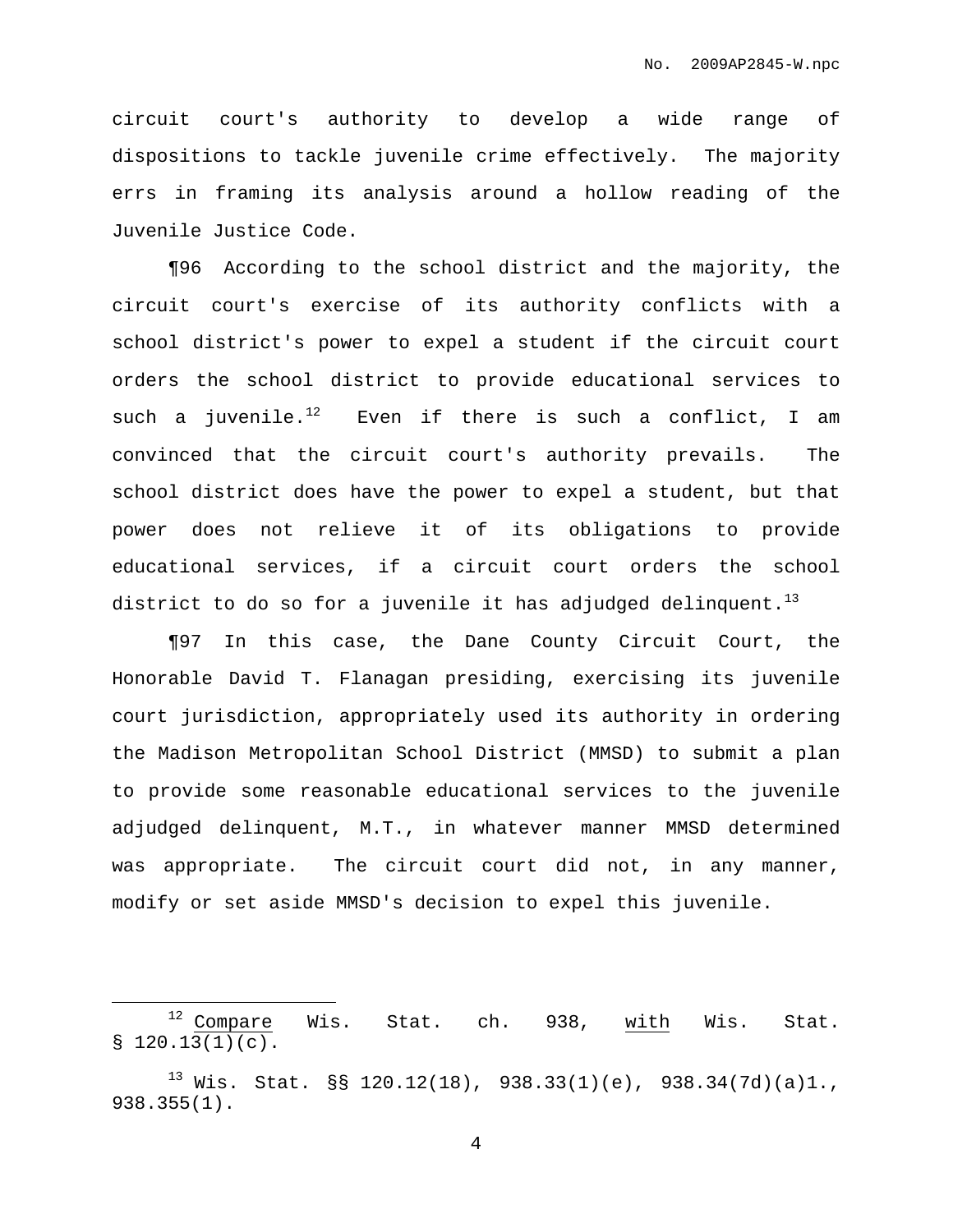¶98 Unlike the majority, I do not believe we should diminish the circuit court's authority under the 1996 Juvenile Justice Code. I would adhere to the Wisconsin Legislature's clearly expressed intent in enacting that Code to provide circuit courts with the necessary authority to fashion appropriate and effective dispositions for juveniles adjudged delinquent. I would hold that a circuit court has authority, when exercising its juvenile court jurisdiction in a delinquency proceeding, to order a school district to submit a plan to provide educational services to a student expelled by the district.

¶99 I, therefore, respectfully dissent.

I

¶100 This case is resolved properly by harmonizing the circuit court's authority to create a disposition for a juvenile adjudged delinquent, pursuant to Wis. Stat. ch. 938, with the school district's power to expel a juvenile pursuant to Wis. Stat. §  $120.13(1)(c)$ . Because it is the extent of the circuit court's authority when exercising its juvenile court jurisdiction that is being questioned in this case, my focus is on interpreting the scope of the circuit court's authority.

¶101 When interpreting a statute, this court strives to give effect to the legislature's intent, as expressed through the statutory language, including the scope, context, and purpose of the statute. State ex rel. Kalal v. Circuit Court for Dane Cnty., 2004 WI 58, ¶¶44, 48, 271 Wis. 2d 633, 681 N.W.2d 110. "[S]tatutory language is interpreted in the context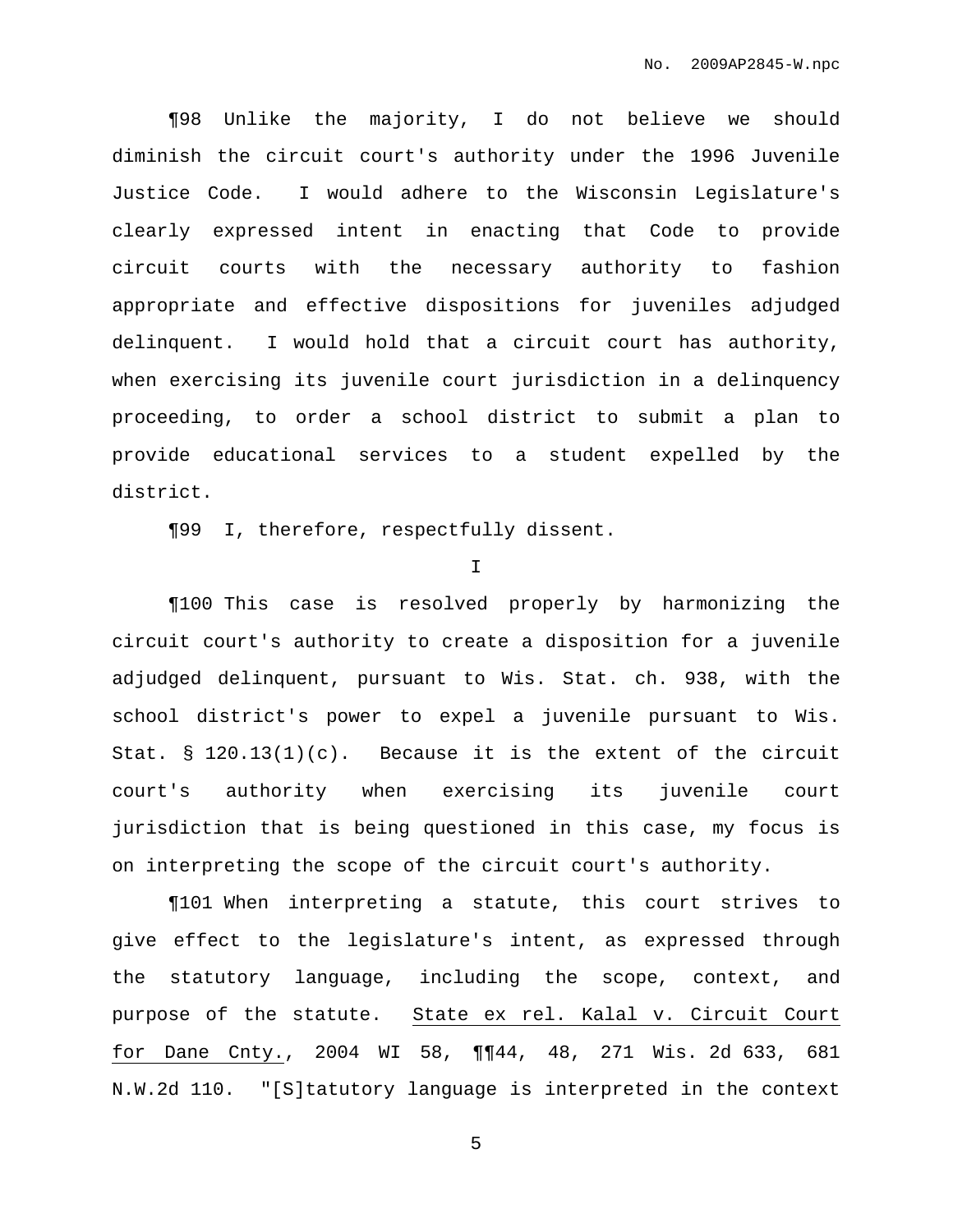in which it is used; not in isolation but as part of a whole; in relation to the language of surrounding or closely-related statutes; and reasonably, to avoid absurd or unreasonable results." Id., ¶46. This court also strives "to give reasonable effect to every word, in order to avoid surplusage." Id. As the relevant provisions of Wis. Stat. ch. 938 deal with the same subject matter, this court must interpret these provisions in pari materia, "in a manner that harmonizes them in order to give each full force and effect." McDonough v. Dep't of Workforce Dev., 227 Wis. 2d 271, 279-80, 595 N.W.2d 686 (1999) (quoting State v. Aaron D., 214 Wis. 2d 56, 66, 571 N.W.2d 399 (Ct. App. 1997)).

¶102 The language of the 1996 Juvenile Justice Code expressly provides its intent and purposes. The legislature began by explaining that "'[t]he Juvenile Justice Code', [] shall be liberally construed in accordance with the objectives expressed in this section." Wis. Stat. § 938.01(1). The legislature explained the relevant objectives as follows:

It is the intent of the legislature to promote a juvenile justice system capable of dealing with the problem of juvenile delinquency, a system which will protect the community, impose accountability for violations of law and equip juvenile offenders with competencies to live responsibly and productively. To effectuate this intent, the legislature declares the following to be equally important purposes of this chapter:

. . .

(c) To provide an individualized assessment of each alleged and adjudicated delinquent juvenile, in order to prevent further delinquent behavior through the development of competency in the juvenile offender, so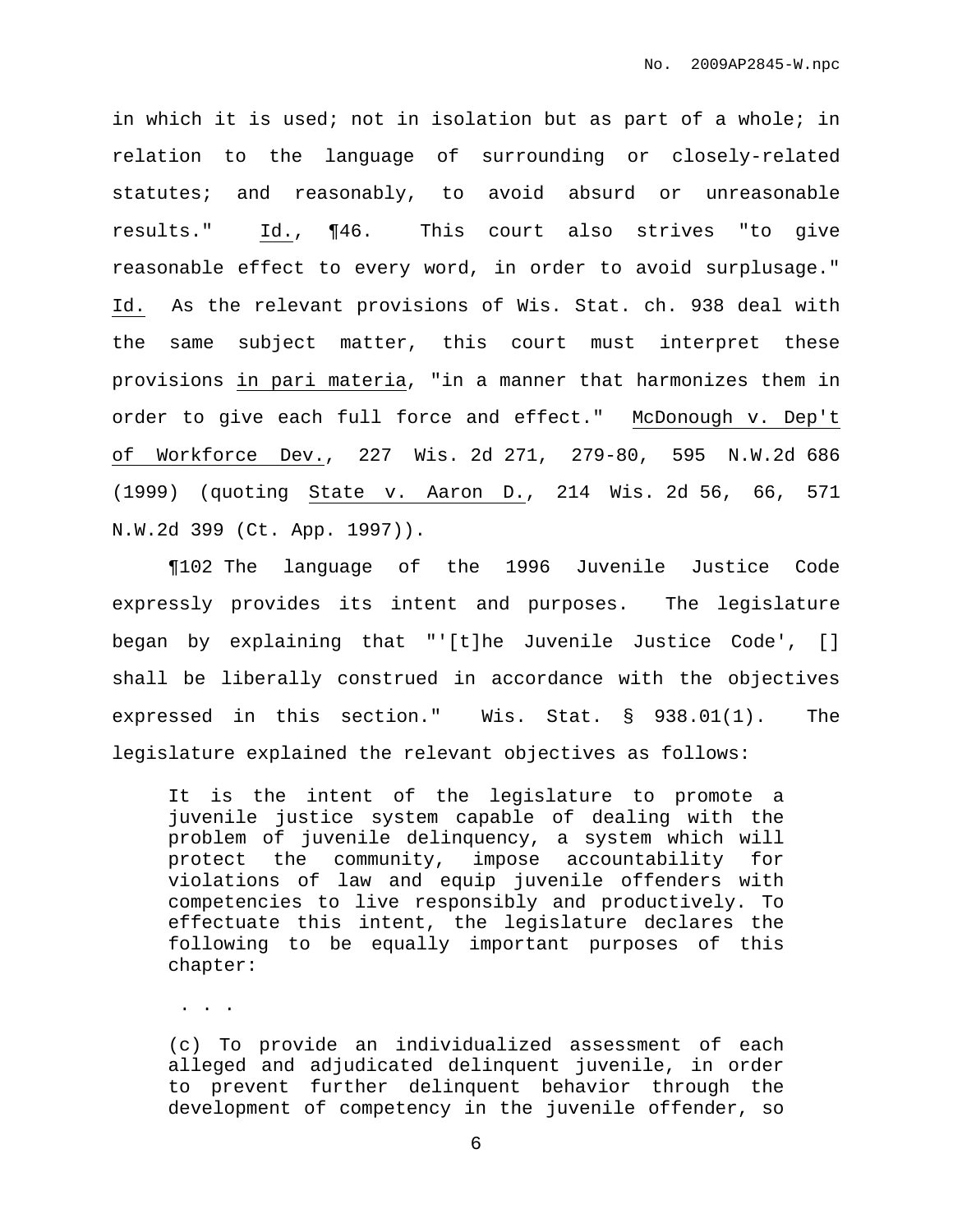that he or she is more capable of living productively and responsibly in the community.

. . .

(f) To respond to a juvenile offender's needs for care and treatment, consistent with the prevention of delinquency, each juvenile's best interest and protection of the public, by allowing the court to utilize the most effective dispositional option.

Wis. Stat. § 938.01(2).

¶103 To effectuate these purposes, the legislature authorized circuit courts to draw upon the resources provided by other agencies and entities to develop an appropriate dispositional order, after it has adjudged a juvenile delinquent. For example, the circuit court is required to designate an agency $^{14}$  to submit a report about the juvenile adjudged to be delinquent before the court imposes a disposition. Wis. Stat. § 938.33(1). This report includes, among other things, "[a] plan for the provision of educational services to the juvenile, prepared after consultation with the staff of the school in which the juvenile is enrolled or the last school in which the juvenile was enrolled." Wis. Stat. § 938.33(1)(e). As part of their duties, school districts are required to be involved in providing educational services to juveniles adjudged delinquent when ordered to do so by a circuit court exercising its juvenile court jurisdiction. School districts must "[c]oordinate and provide for continuity of

 $14$  The agency that is directed to create this report is defined as "the department, a county department or a licensed child welfare agency." Wis. Stat. § 938.38(1)(a). In this case, for example, the report was created by the Dane County Department of Human Services (DCDHS).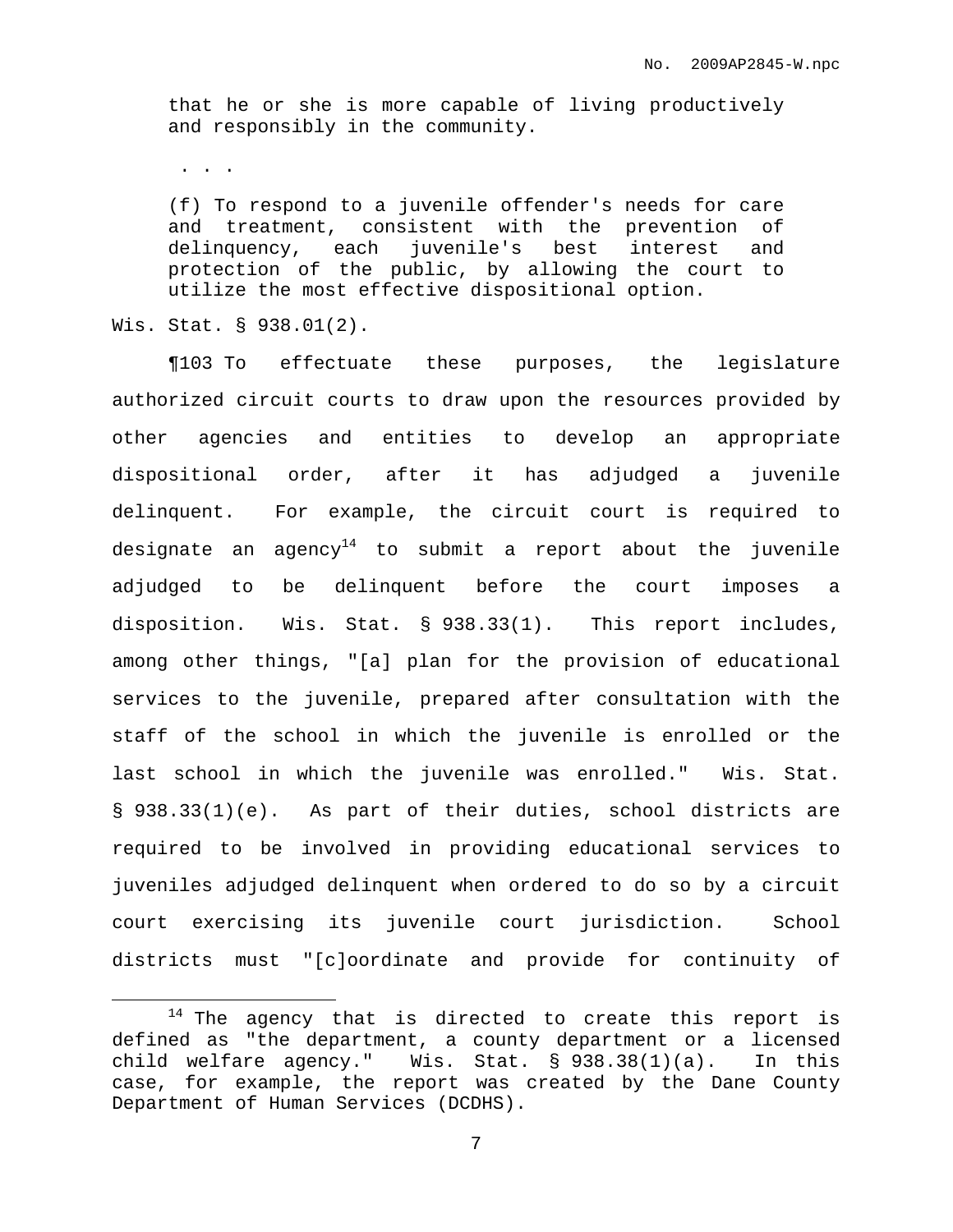educational programming for pupils receiving educational services as the result of a court order under s. 48.345 (12) or 938.34 (7d) . . . ." Wis. Stat. § 120.12(18).

¶104 The legislature has clearly given the circuit court the discretion and the tools to develop an appropriate disposition, including ordering the provision of educational services. In addition to many other options listed in the statute, the circuit court may "order the juvenile to attend any of the following: [] A nonresidential educational program, including a program for children at risk under s. 118.153, provided by the school district in which the juvenile resides." Wis. Stat. § 938.34(7d)(a)1. The legislature's directive that "[t]he disposition shall employ those means necessary to promote the objectives under s. 938.01" recognizes the breadth of the circuit court's authority to craft an appropriate dispositional order for each juvenile adjudged delinquent, in order to fulfill the purposes of the Juvenile Justice Code. Wis. Stat.  $$938.355(1)$ .

¶105 These provisions, when read together, provide express statutory authority to a circuit court to order a school district to create a plan to provide some reasonable educational services to a juvenile adjudged delinquent, consistent with the disposition that the circuit court has determined is appropriate. The 1996 Juvenile Justice Code expressly authorizes a circuit court to order the provision of educational services as one of the "myriad of alternatives" at the circuit court's disposal, and providing educational services is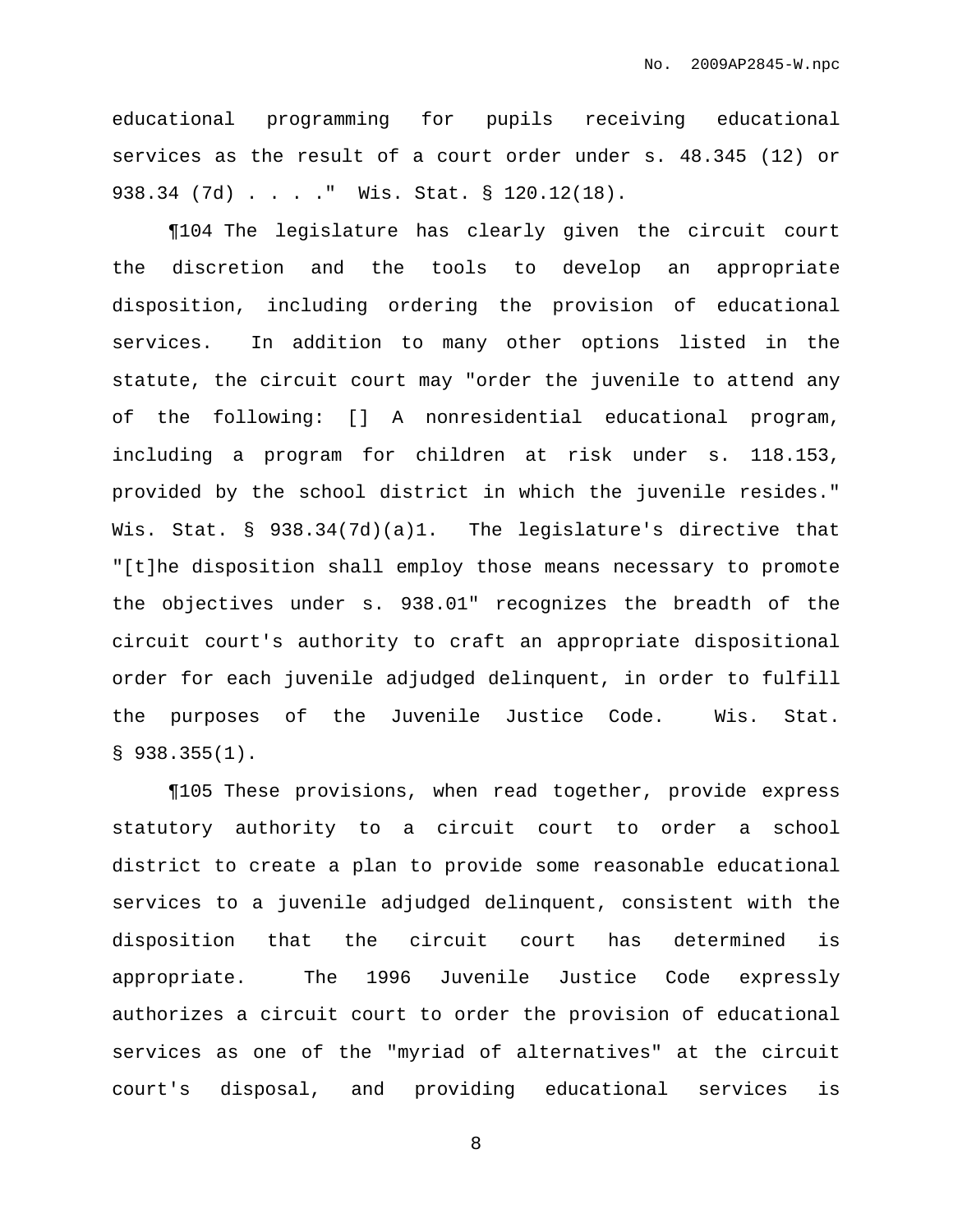consistent with the Code's objectives, which include rehabilitation of juveniles. Hezzie R., 219 Wis. 2d at 873, 875-76. The question is: does a school district's power to expel a student limit this authority? I am satisfied that it does not.

¶106 After one school district expels a student, another school district may not be required to enroll an expelled student. <sup>15</sup> However, when a circuit court exercising its juvenile court jurisdiction adjudges that juvenile to be delinquent, Wis. Stat. ch. 120 envisions that a school district's obligations may change. Specifically, Wis. Stat. § 120.12(18) obligates the school district to "[c]oordinate and provide for continuity of educational programming for pupils receiving educational services as the result of a court order under s. 48.345 (12) or 938.34 (7d)." There is no exception from this provision for a juvenile who has been expelled.

¶107 Where this court is presented with a potential conflict between the judicial branch's statutory authority and the executive branch's attempt to enforce what it believes to be its statutory powers, this court will appropriately uphold the judicial branch's statutory authority applying constitutional separation of powers principles. See, e.g., Racine Cnty. v. Int'l Ass'n of Machinists and Aerospace Workers Dist. 10, 2008 WI 70, ¶17, 310 Wis. 2d 508, 751 N.W.2d 312. In Racine County, a union filed a grievance against Racine County and Kevin Van

<sup>&</sup>lt;sup>15</sup> See Wis. Stat. § 120.13(1)(f) ("No school board is required to enroll a pupil during the term of his or her expulsion from another school district.").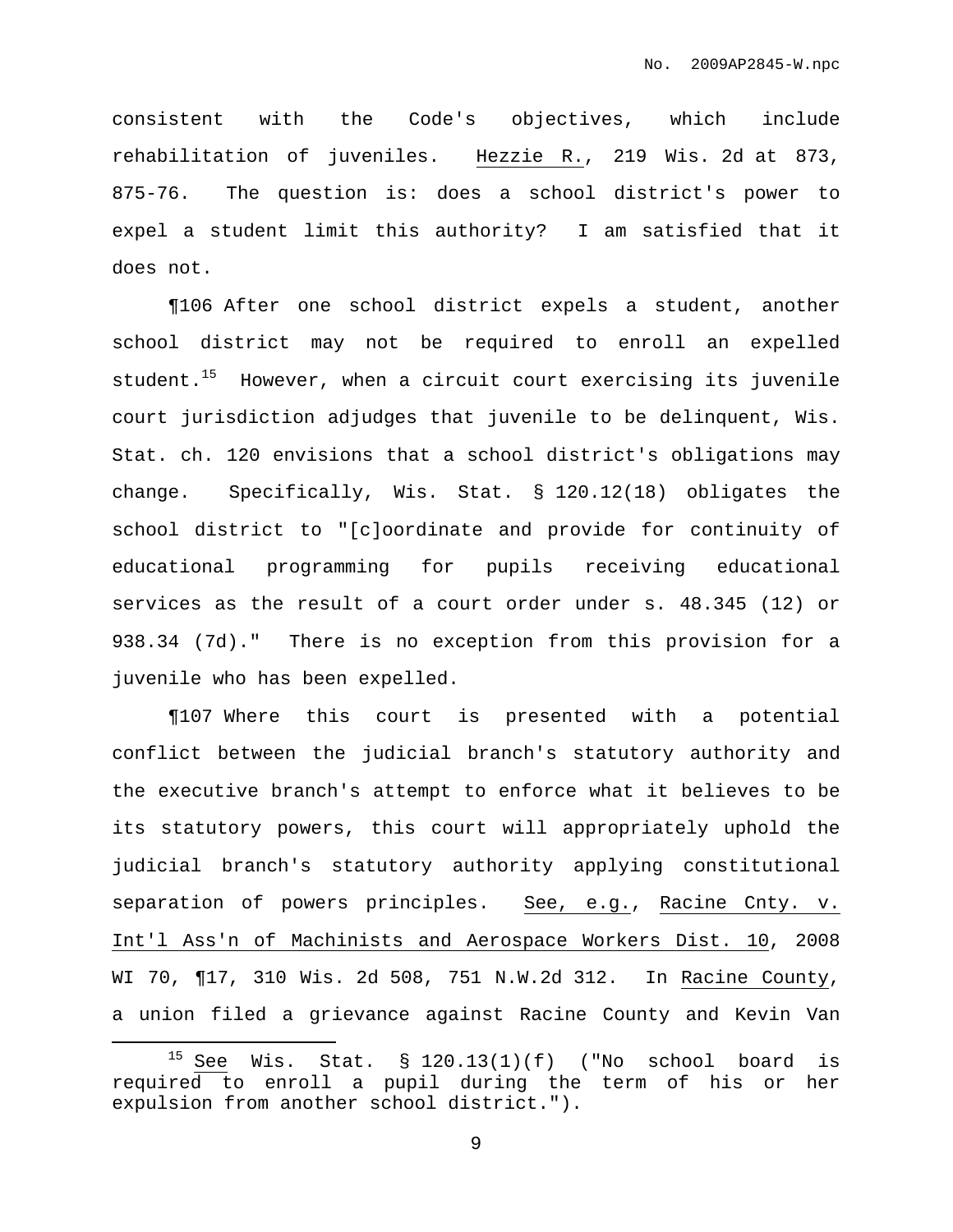Kampen (Van Kampen), the Racine County Family Court Commissioner and the Director of Family Court Counseling Services at the time, after Van Kampen entered into service contracts with retired employees to fill bargaining unit positions. Id., ¶¶2, 4-6. The arbitrator assigned to resolve the grievance ruled in favor of the union, concluding that Van Kampen's actions violated a collective bargaining agreement. Id., ¶7. The arbitrator ordered Racine County to "cease and desist from continuing existing Service Agreements or [from] entering into new Agreements which displace[d] . . . bargaining unit positions . . . ." Id.

¶108 This court concluded that the arbitrator, giving deference to the executive branch's claimed statutory authority, exceeded her authority by invading and overriding Van Kampen's statutory authority as an agent of the judiciary. Id., ¶¶2-3, 17. We concluded that the executive branch's exercise of its claimed statutory authority "cannot trump such statutory, judicial branch authority because doing so would violate separation of powers principles." Id., ¶17. Similarly, I am satisfied that in this case, the school district's claimed statutory authority, as part of the executive branch, does not trump the circuit court's statutory authority when exercising its juvenile court jurisdiction. To rule otherwise would be violative of separation of powers principles here.

¶109 Therefore, I conclude that a circuit court, when exercising its juvenile court jurisdiction, has the statutory authority to order a school district to provide some type of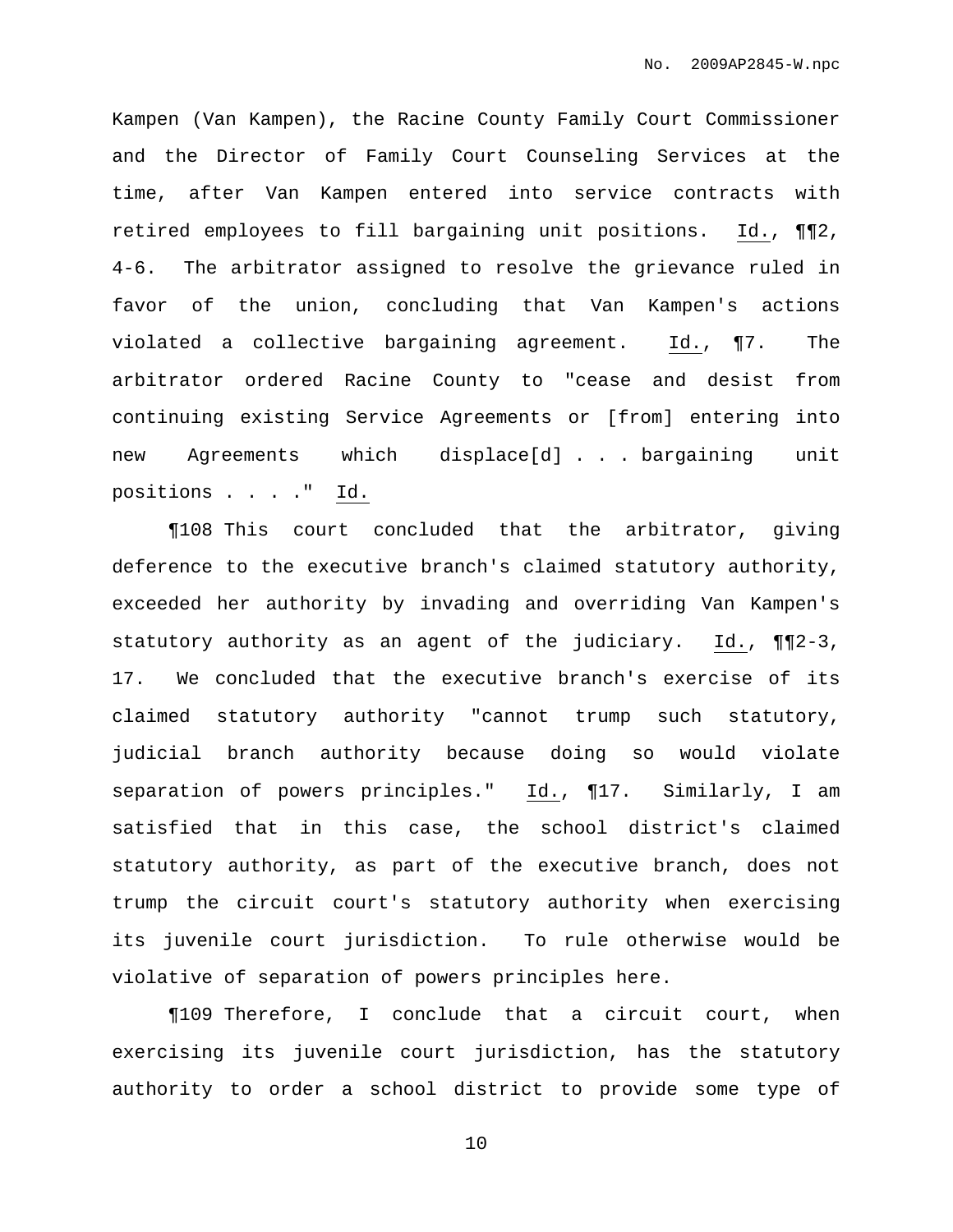reasonable educational services to a juvenile adjudged delinquent, whether or not the school district has expelled that juvenile.

#### T<sub>T</sub>

¶110 I am also convinced that, in this case, the circuit court, exercising its juvenile court jurisdiction, acted within its statutory authority, and appropriately exercised its authority and discretion, by ordering MMSD to create a plan to provide some reasonable educational services to M.T.

¶111 It is clear from the record that throughout the proceedings, the circuit court was concerned about, and focused on, ensuring that M.T. continue with his education as part of the disposition that the circuit court imposed. This began with the information presented by the Dane County Department of Human Services (DCDHS) to the circuit court in DCDHS's juvenile delinquency assessment/report (DCDHS's report). The report noted M.T.'s past problems in school, and also his "desire to be on a basketball team and to get back on track in school." At the disposition hearing, the circuit court stated that its primary concern was getting M.T. some educational services on a regular basis, while he was under the circuit court's supervision.

¶112 The circuit court worked with DCDHS and MMSD in an attempt to locate some educational services for M.T., but was unsuccessful. The circuit court noted that MMSD would be required to provide M.T. with educational services, if the circuit court removed him from his home and placed him in the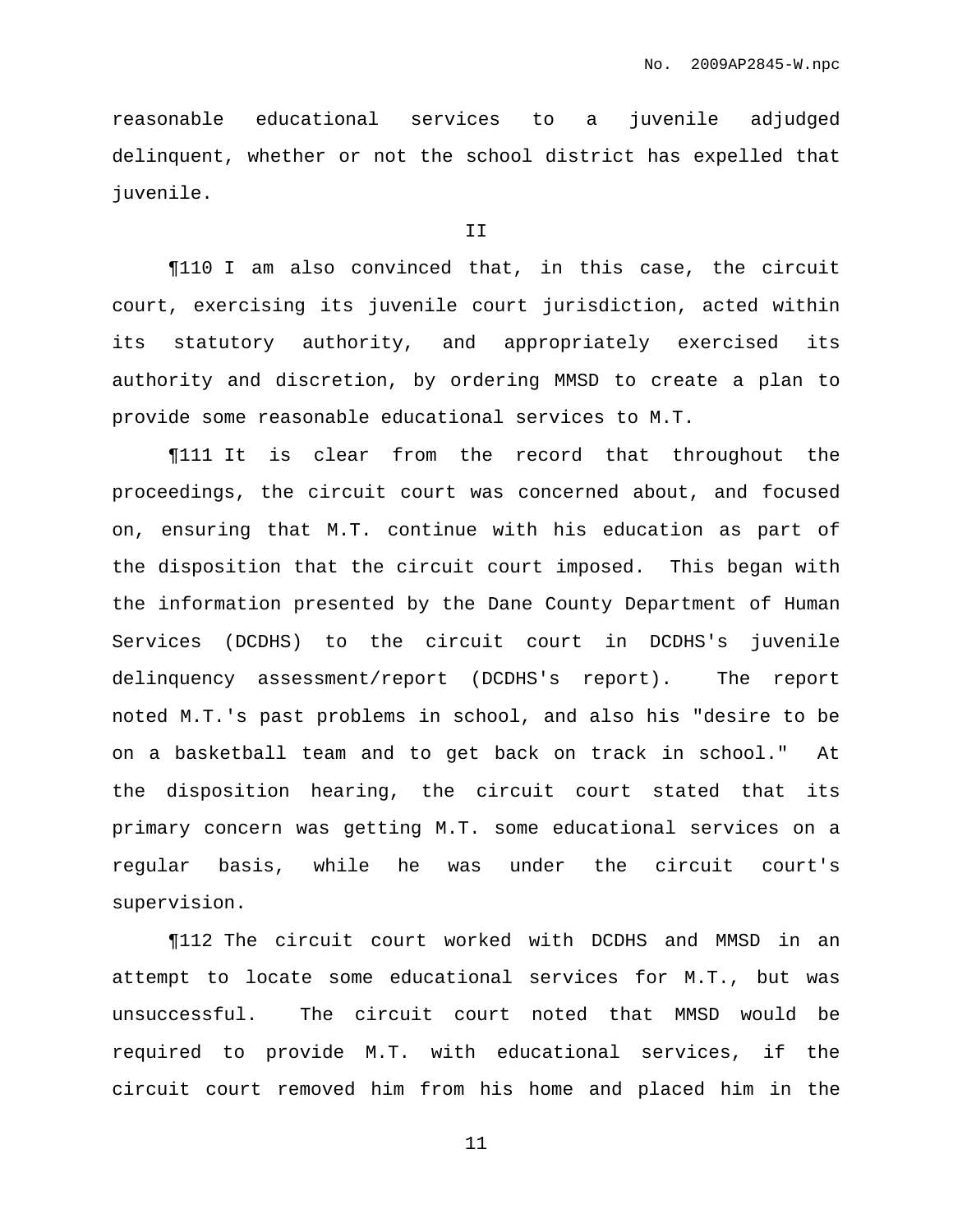Dane County Juvenile Shelter or in a detention facility such as the Dane County Juvenile Detention Center. However, the circuit court stated that removal from his home was "a drastic step," which it concluded was not appropriate in this case. $^{16}$  This conclusion is consistent with DCDHS's recommendation in its report to the circuit court.

¶113 After considering all of the available options, the circuit court ordered MMSD to submit "a plan to provide forthwith educational services, not less than those provided in the Dane County Juvenile Detention Center, to [M.T.] at whatever location and in whatever manner the District deems to be safe and educationally appropriate." The circuit court did not review, modify or set aside MMSD's expulsion order, and noted that it "offer[ed] no criticism of the decision of MMSD to expel [M.T.] nor [did the circuit court] suggest that the District lacked a proper, lawful basis to do so." The circuit court ordered MMSD to develop its own plan, instead of ordering MMSD to provide the exact educational services that the circuit court deemed appropriate. This measured approach indicates that the

<sup>16</sup> Using placement outside of the juvenile's home as a means to provide educational services, either before or after a finding of delinquency, is inappropriate for several reasons. In this case, the record does not show that the circuit court made any of the findings required in order to hold a juvenile in physical custody before such a finding of delinquency. See Wis. Stat. § 938.205. Additionally, placement in a juvenile detention facility would not have served to provide educational services to M.T. for the period of his expulsion because placement in a detention facility may not be for more than 30 total days after a juvenile is adjudged delinquent. Wis. Stat.  $$938.34(3)(f).$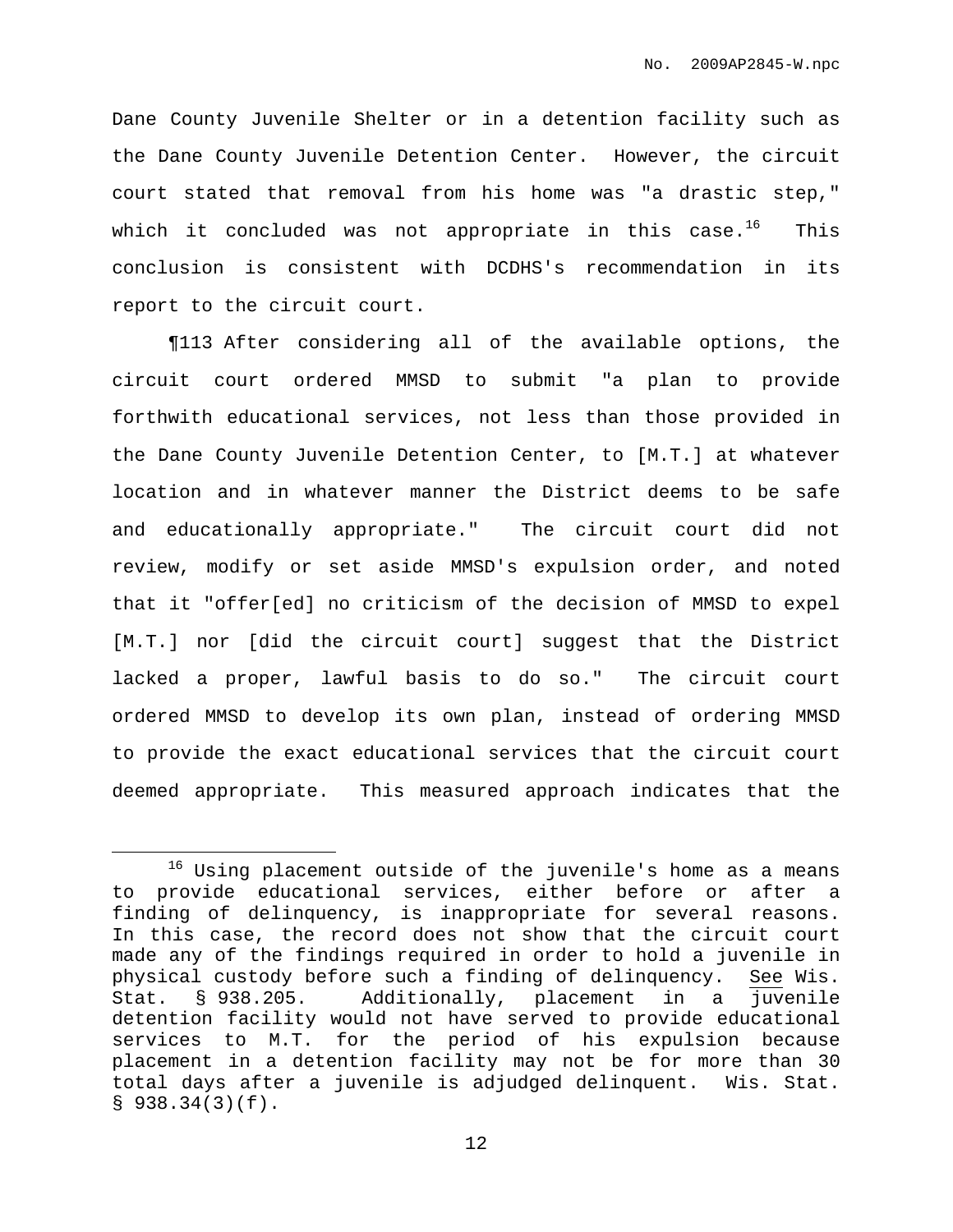circuit court took MMSD's decision to expel M.T. into account, and sought to provide MMSD with maximum flexibility to come up with a plan that would balance the need to provide educational services with other competing concerns such as safety and cost. The circuit court appropriately exercised its authority and discretion within its statutory authority by ordering MMSD to develop a plan to provide some reasonable educational services to M.T.

#### III

¶114 In coming to a contrary result, the majority fails to properly harmonize Wis. Stat. ch. 120 with Wis. Stat. ch. 938. Instead, the majority spends five pages and fourteen paragraphs concluding that Wis. Stat. § 938.45 applies only to natural persons, not school districts. This is totally unnecessary because the circuit court explained in its reply brief to this court that it "no longer claims Wis. Stat. § 938.45 as a significant basis for its authority." Pet'rs Reply Br. at 7 (some words capitalized in original). The attorneys for the circuit court argue that the strongest authorities supporting the court's position are the relevant portions of Wis. Stat.  $\S$  120.12(18),  $\S$  938.01(1)-(2),  $\S$  938.33(1)(e), § 938.34(7d)(a)1., and § 938.355(1) discussed herein. I conclude that a proper application of these statutory sections provides the circuit court with clear authority. See supra ¶¶9- 18.

¶115 The majority spends much of its analysis on whether, under Wis. Stat. ch. 120, a school district is required to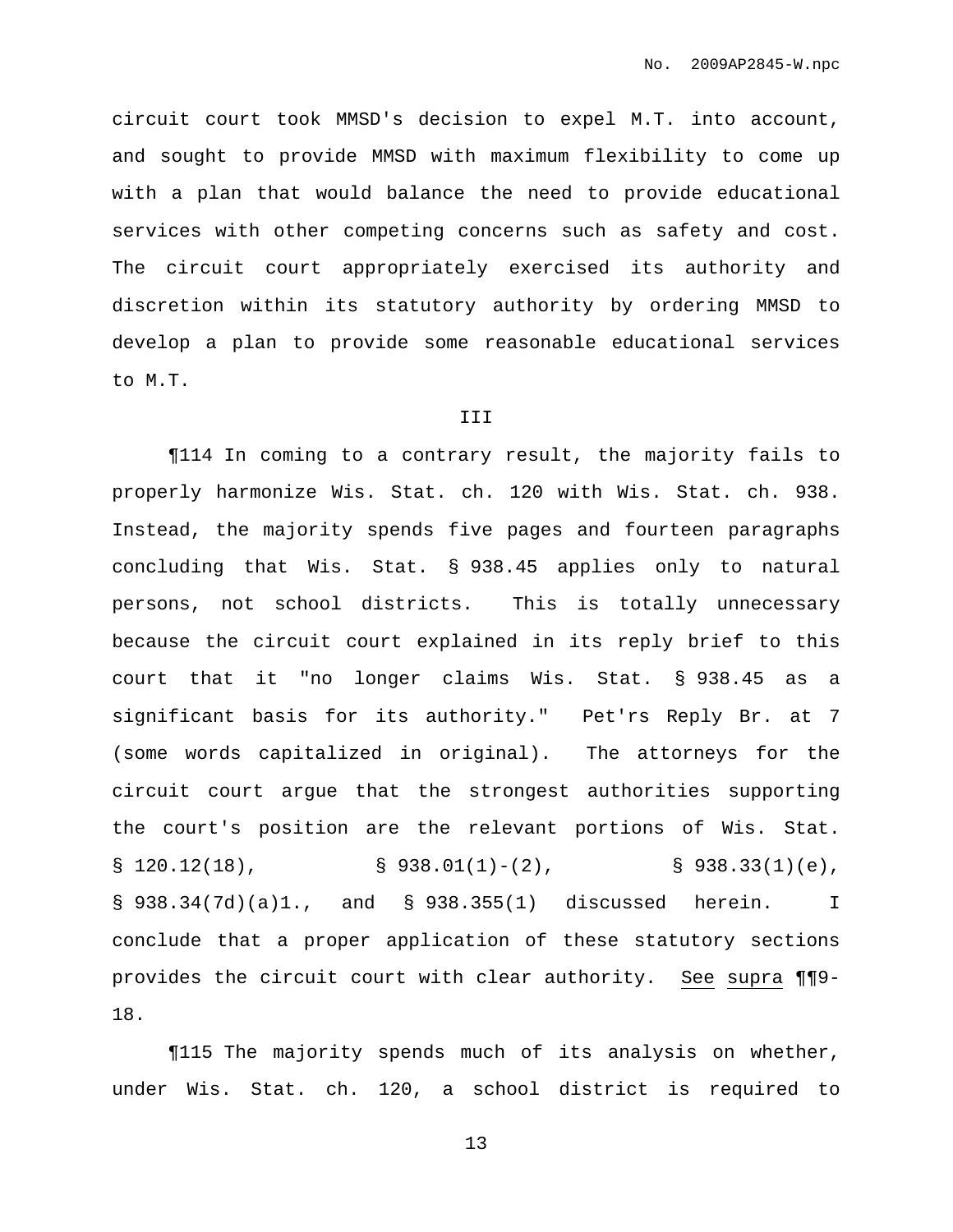provide educational services to an expelled student. I am satisfied that pursuant to Wis. Stat. ch. 120 a school district is not required to provide educational services to all expelled students, but there is nothing in that chapter, Wis. Stat. ch. 938, or in this court's precedent that abrogates a circuit court's authority under Wis. Stat. ch. 938 and Wis. Stat. ch. 120, to order a school district to provide such services to a particular juvenile adjudged delinquent. The majority treats the school district's power to expel students as an unqualified power that, once exercised, relieves it of any other obligations regarding that juvenile. Wisconsin Stat. § 120.13(1)(c) cannot be read so broadly, nor should the circuit court's authority under the 1996 Juvenile Justice Code be read so narrowly.

¶116 The majority also relies on an error in logic to reach its conclusion that a school district's power to expel is an unlimited power that allows it to refuse to provide educational services to such a juvenile unless and until it decides otherwise. For this bold proposition the majority quotes Wis. Stat. § 120.13, a previous version of this statute, and State ex rel. Dresser v. District Board of School District No. 1, 135 Wis. 619, 116 N.W. 232 (1908). The premise in Dresser, which was decided well before the effective date of the Juvenile Justice Code in 1996, was that a circuit court could not order a school district to reinstate suspended students unless the school district abused its discretion in suspending those students. Id. at 627-28. It had nothing to do with a circuit court's authority to require the provision of some reasonable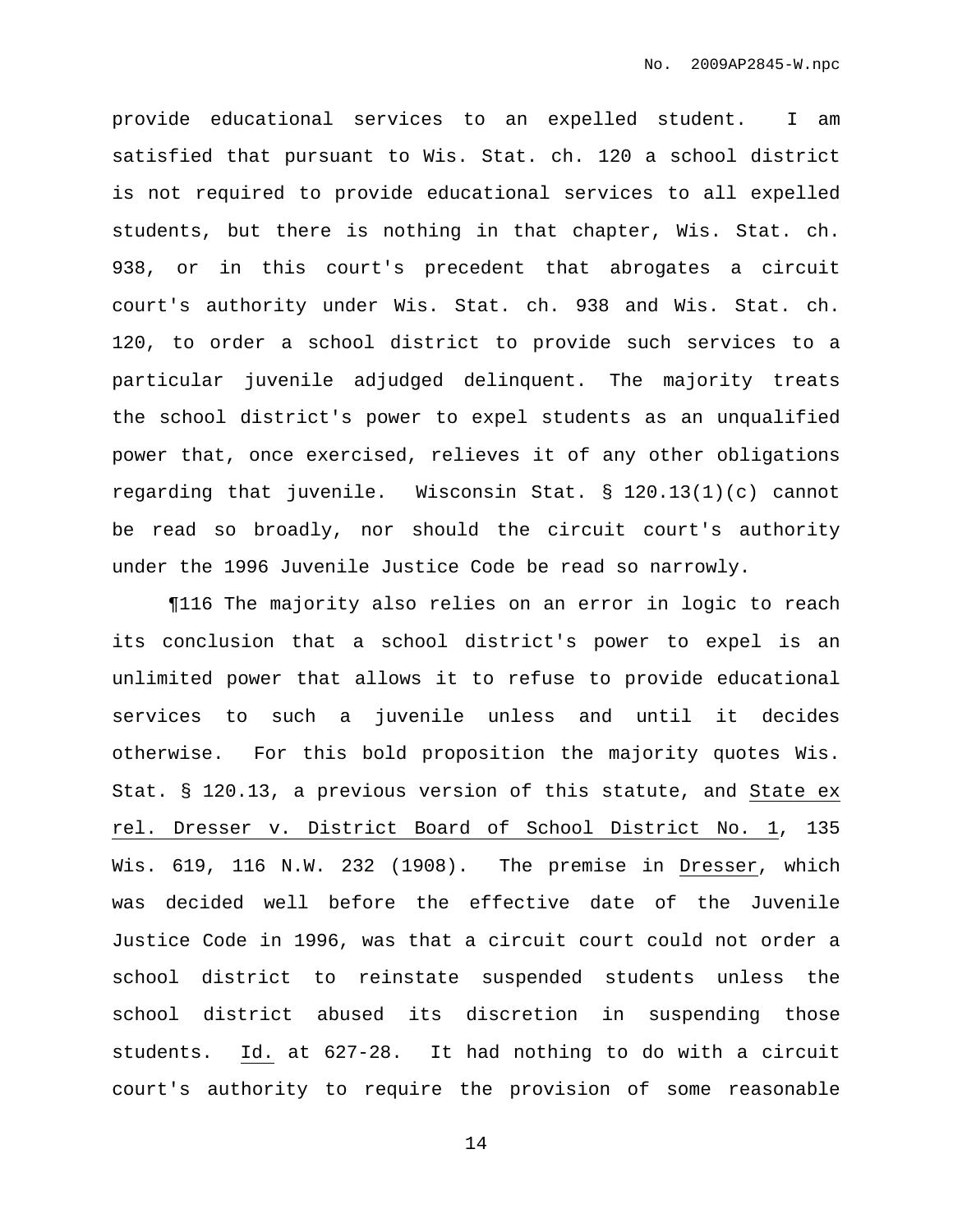educational services, outside of school premises, to an expelled student who has been adjudged delinquent. Thus, Dresser is inapplicable in this case, where the circuit court did not reverse or modify MMSD's expulsion order, but rather appropriately exercised its authority and discretion to order MMSD to create a plan to provide M.T. with some reasonable educational services. The 1996 Juvenile Justice Code clearly provides circuit courts exercising juvenile court jurisdiction with extensive additional powers and authority which such courts did not have in 1908.

IV

¶117 While I believe it is important to address the scope of the circuit court's authority when exercising its juvenile court jurisdiction, it was, I am satisfied, inappropriate for the court of appeals to issue a writ of prohibition here, a type of supervisory writ. See State ex rel. Dressler v. Circuit Court for Racine Cnty., 163 Wis. 2d 622, 630, 472 N.W.2d 532 (Ct. App. 1991). "A supervisory writ 'is considered an extraordinary and drastic remedy that is to be issued only upon some grievous exigency.'" Kalal, 271 Wis. 2d 633, ¶17 (quoting Dressler, 163 Wis. 2d at 630). To obtain a supervisory writ, a petitioner must establish that:

(1) an appeal is an inadequate remedy; (2) grave hardship or irreparable harm will result; (3) the duty of the trial court is plain and it must have acted or intends to act in violation of that duty; and  $(4)$  the request for relief is made promptly and speedily.

Id., ¶17 (quoting Burnett v. Alt, 224 Wis.2d 72, 96-97, 589 N.W.2d 21 (1999)). At least three of these requirements appear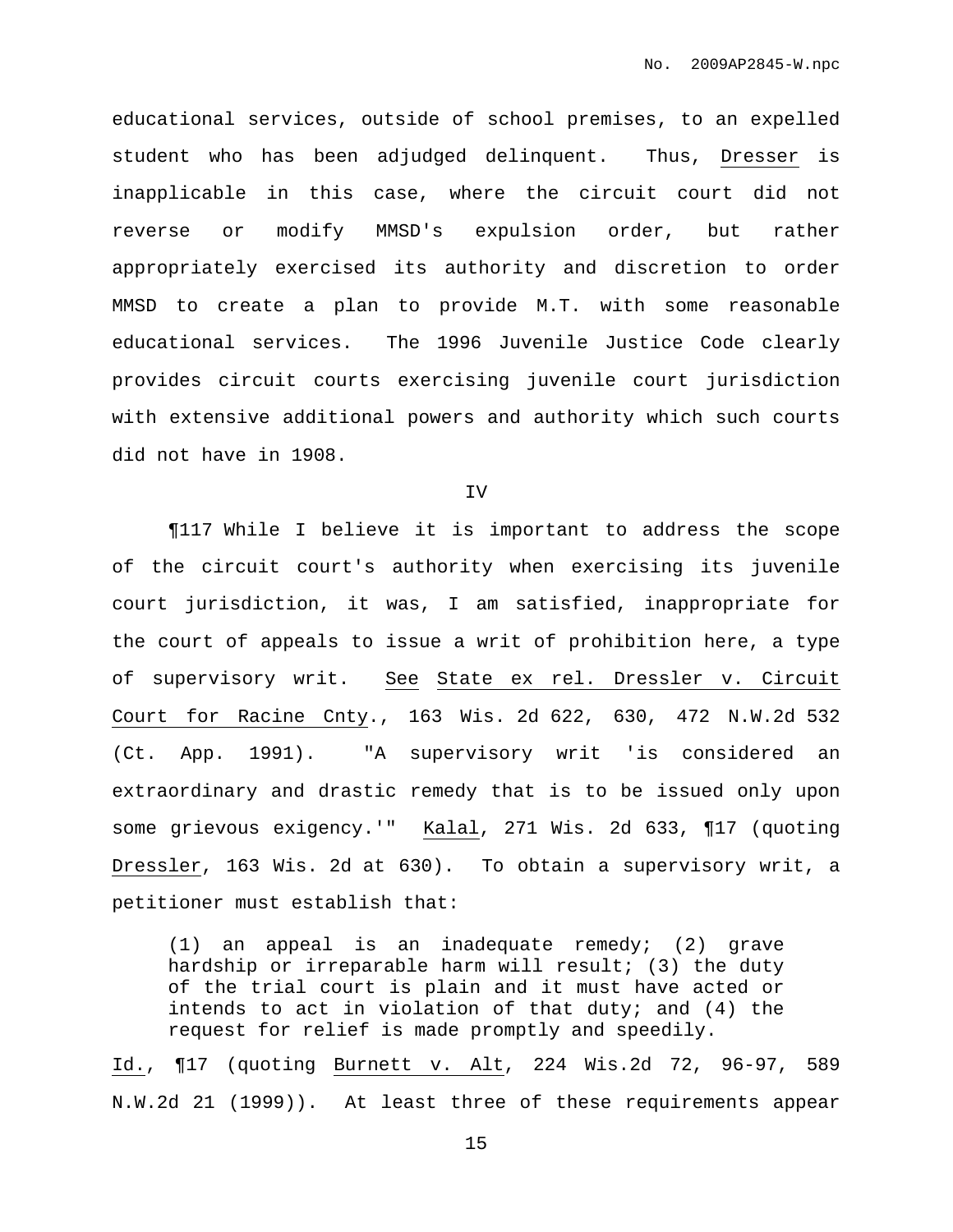not to be met in this case, since an appeal would seem to provide an adequate remedy to resolve this issue, grave hardship or irreparable harm would not result, and the circuit court's duty was definitely not plain nor was such duty being or about to be clearly violated.

¶118 In its decision to issue a writ of prohibition, the court of appeals stated simply that "the issues raised by this appeal can be more appropriately handled by writ than by appeal." Madison Metro. Sch. Dist. v. Circuit Court for Dane Cnty., No. 2009AP2845-W, unpublished order at 6 (Wis. Ct. App. June 30, 2010). If the circuit court's decision regarding M.T. was taken as an appeal but was moot by that time, the court of appeals still could have addressed this significant legal issue regarding the scope of the circuit court's authority. The issue is of great public importance, it would likely recur yet evade review, and its resolution is necessary to guide circuit courts. State v. Jeremiah C., 2003 WI App 40, ¶10, 260 Wis. 2d 359, 659 N.W.2d 193.

¶119 There has also not been a showing what grave hardship or irreparable harm would result from the circuit court's decision. In its conclusion to the contrary, the court of appeals stated that "[w]hile providing educational services in this single case might not present an extraordinary hardship, the possibility that the school district might be required in the future to provide similar educational services to an undetermined number of expelled students under the circuit court's interpretation of the relevant statutes satisfies that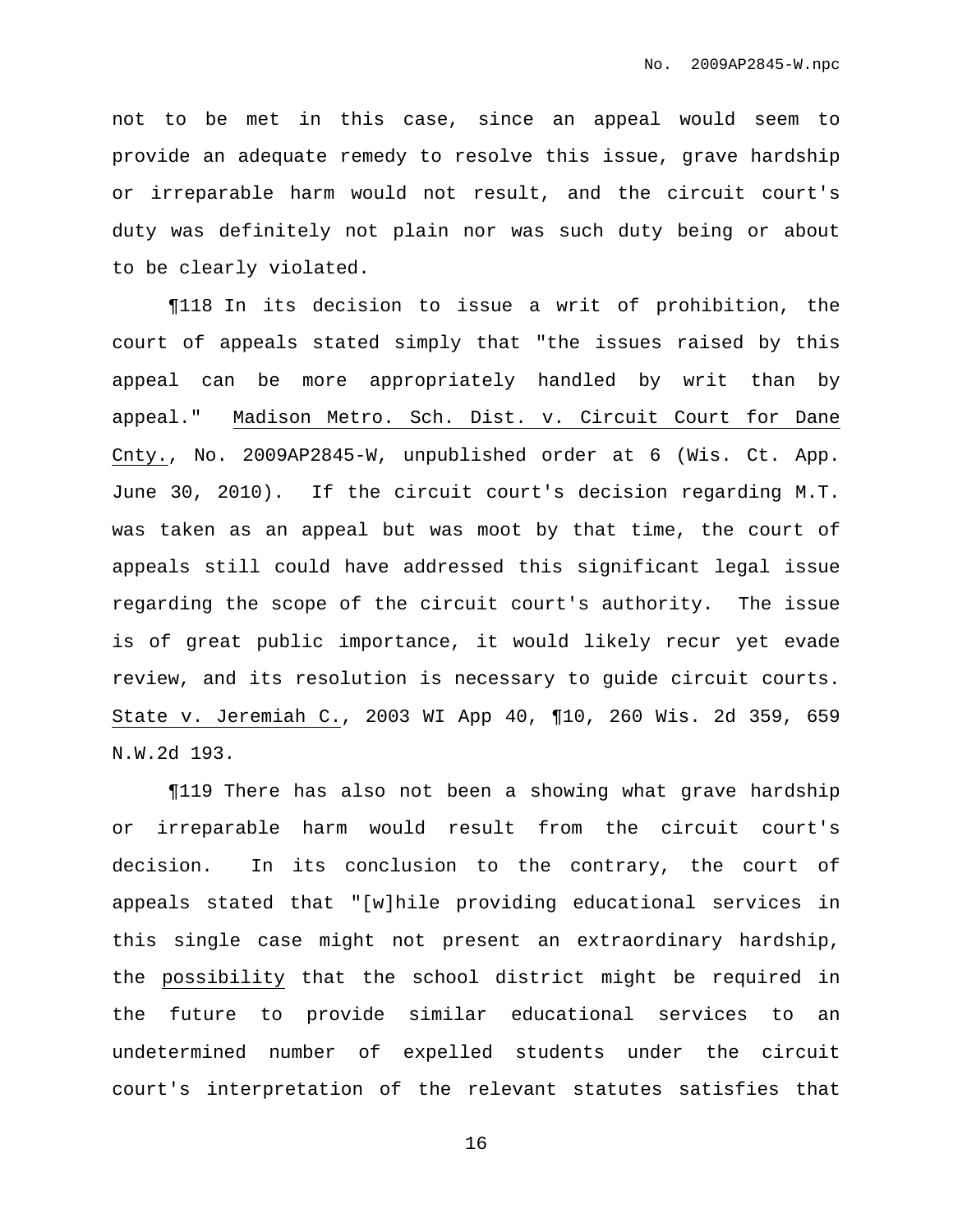criterion." Madison Metro. Sch. Dist., No. 2009AP2845-W, at 6 (emphasis added). The majority concludes that "the potential extraordinary harm to the District is inherent in the specter of interference by the courts." Majority op., ¶89. I conclude that neither the court of appeals' speculation regarding the impact of the circuit court's decision, nor the majority's speculation about court interference satisfies the requirement of a showing of "grave hardship or irreparable harm"—a high hurdle. See Kalal, 271 Wis. 2d 633, ¶17 (quoting Burnett, 224 Wis.2d at 96-97).

¶120 Even more compelling: the circuit court's duty was certainly not plain, and the circuit court did not clearly violate nor was it about to violate that duty. The majority greatly oversimplifies the plain duty requirement in its summary conclusion that "[t]he circuit court's duty was plain: to keep within the scope of its statutory authority." Majority op., ¶84. Obviously the circuit court must act within its authority. I am satisfied based on the statutory provisions at issue that that is what the circuit court did here. The majority lacks authority for its position. We have rejected previously an expansive interpretation of the plain duty requirement similar to that advanced by the majority here, concluding that it "would transform the writ into an all-purpose alternative to the appellate review process." Kalal, 271 Wis. 2d 633, ¶24.

V

¶121 This case presents the question of whether a circuit court has authority, when exercising its juvenile court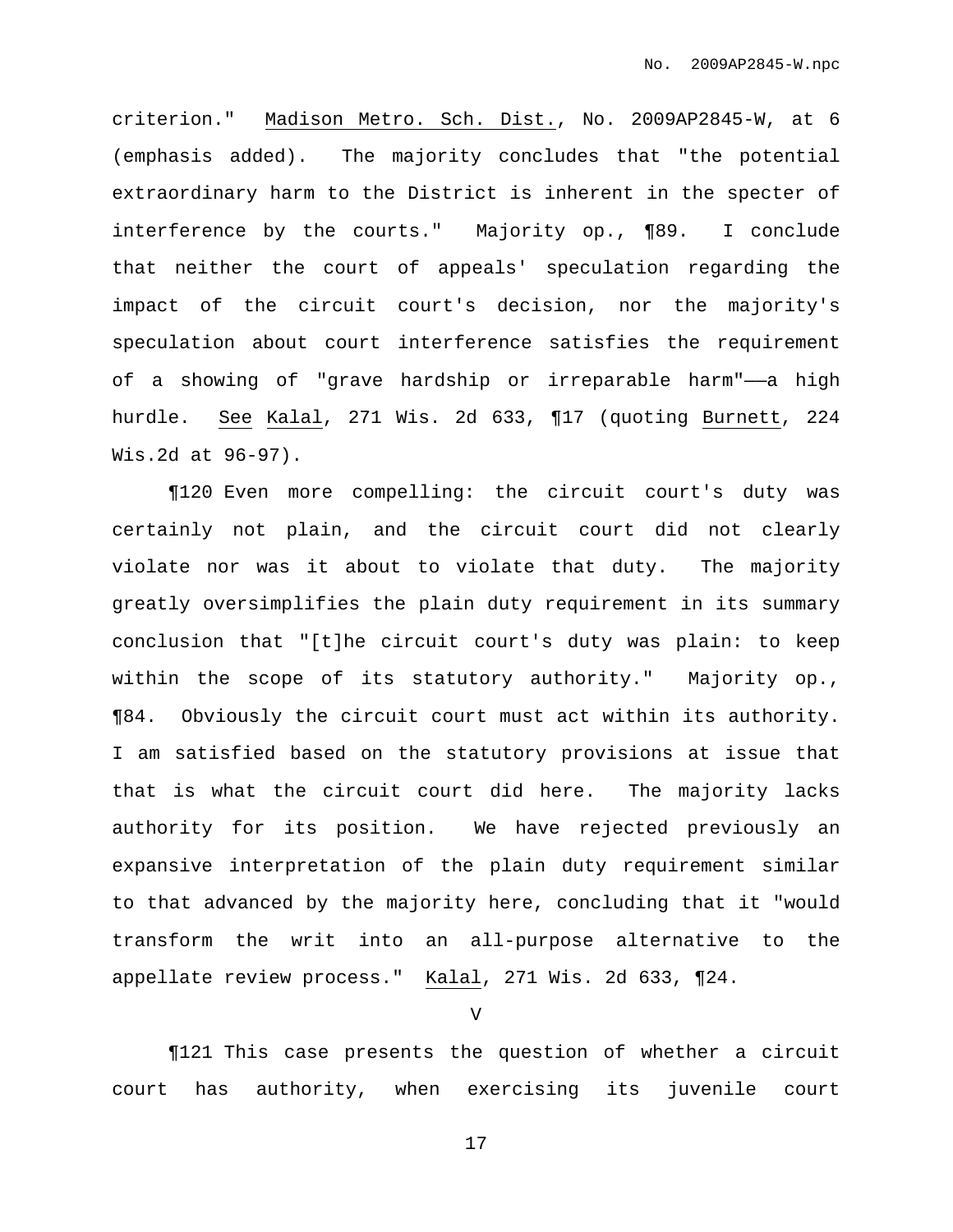jurisdiction in a delinquency proceeding pursuant to Wis. Stat. ch. 938, to order a school district to submit a plan to provide educational services to a student expelled by the district pursuant to Wis. Stat. § 120.13(1)(c). While the majority focuses on the school district's power to expel a juvenile, the scope of a circuit court's statutory authority when exercising its juvenile court jurisdiction, pursuant to Wis. Stat. ch. 938, is the proper focus to resolve this issue.

¶122 In enacting the 1996 Juvenile Justice Code, the legislature explicitly conveyed its intent to give circuit courts ample authority to issue dispositions to effectuate the Code's purposes, one of which is to "equip juvenile offenders with competencies to live responsibly and productively." $^{17}$  This includes the circuit court's authority to craft appropriate dispositional orders from "a myriad of alternatives" to carry out a primary objective of the Juvenile Justice Code: rehabilitation.<sup>18</sup> The Code explicitly authorizes the circuit court to plan for and organize the provision of educational services to a juvenile adjudged delinquent. <sup>19</sup> The Juvenile Justice Code also puts emphasis on accountability and protection of the public. $^{20}$ 

<sup>20</sup> See Wis. Stat. § 938.01(2).

 $17$  Wis. Stat. § 938.01(2). See also Wis. Stat. § 938.355(1) ("The disposition shall employ those means necessary to promote the objectives under s. 938.01.").

 $18$  Hezzie R., 219 Wis. 2d at 873, 875-76.

<sup>&</sup>lt;sup>19</sup> See Wis. Stat. §§ 938.33(1)(e), 938.34(7d)(a)1.; 938.355(1).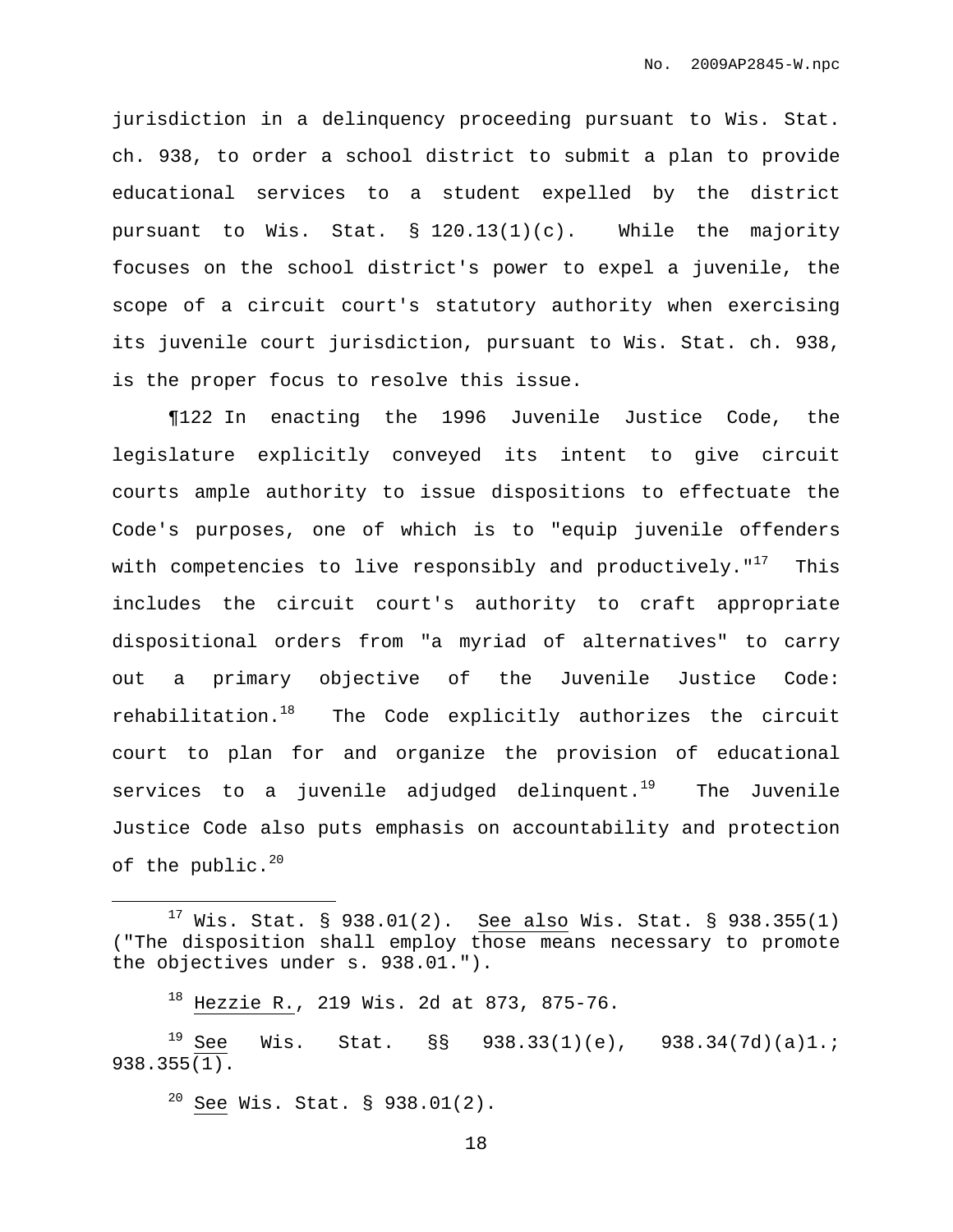¶123 The majority diminishes the significant effect that the 1996 Juvenile Justice Code had on a circuit court's authority when exercising its juvenile court jurisdiction. The majority errs in concluding that "the dispute here boils down to whether the legislature has modified the statutes so that expulsion today does not mean the same as it meant in the past . . ."——in other words, that the Juvenile Justice Code of 1996 did not serve to expand the circuit court's authority. Majority op., ¶39. I take issue with the majority's failure to recognize that the 1996 Juvenile Justice Code effected a sea change in circuit courts' authority when exercising their juvenile court jurisdiction.

¶124 The Juvenile Justice Study Committee (JJSC), given the task of making recommendations to improve the Children's Code, explained in a letter introducing its report to the governor and the legislature that the Juvenile Justice Code would revolutionize the way that circuit courts deal with juvenile crime:

The accompanying recommendations will significantly change the way Wisconsin treats young lawbreakers. Personal accountability and community protection will join offender rehabilitation as the primary objectives of Wisconsin's juvenile justice system. Such a balanced approach is the most effective way to respond to juvenile crime. 21

In its report, the JJSC explained that the Juvenile Justice Code would "[r]eorganize and expand disposition and sanction options

 $21$  Juvenile Justice Study Committee, Juvenile Justice: A Wisconsin Blueprint for Change (Jan. 1995).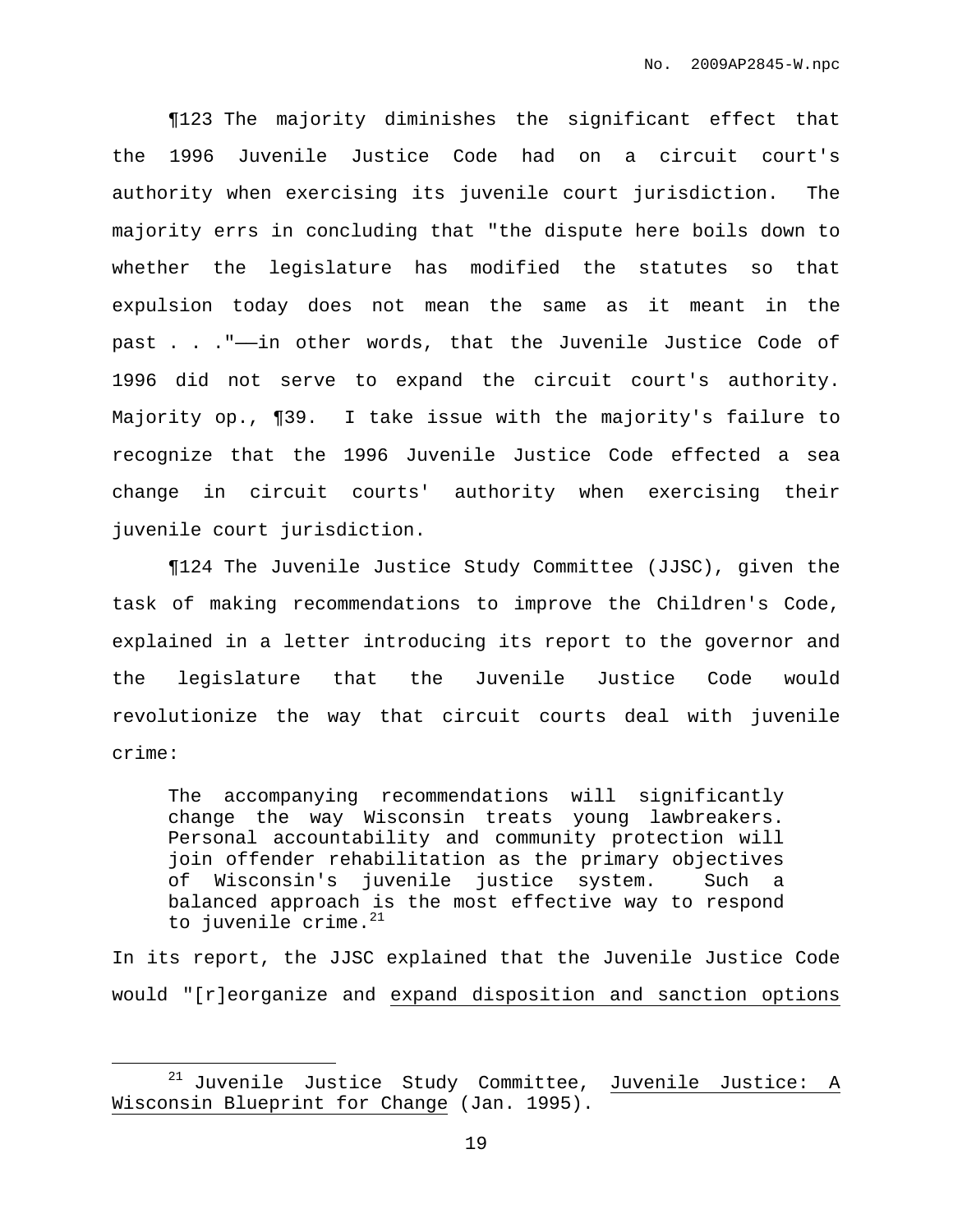for juvenile courts and caseworkers."<sup>22</sup> The JJSC recommended that the "dispositions be reorganized into the following categories," including "treatment and education," and "the creation of the following new dispositions: . . . [p]articipation in an educational program that is designed to deter future delinquent behavior . . . [and] [p]articipation in a day treatment program if the juvenile has specialized educational needs."<sup>23</sup> The JJSC's report leaves no doubt that the 1996 Juvenile Justice Code has expanded the circuit court's authority to develop a wide range of dispositions to tackle juvenile crime effectively. The majority errs in framing its analysis around a hollow reading of the Juvenile Justice Code.

¶125 According to the school district and the majority, the circuit court's exercise of its authority conflicts with a school district's power to expel a student if the circuit court orders the school district to provide educational services to such a juvenile.<sup>24</sup> Even if there is such a conflict, I am convinced that the circuit court's authority prevails. The school district does have the power to expel a student, but that power does not relieve it of its obligations to provide

 $22$  Id. at 16 (emphasis added).

<sup>23</sup> Id. at 16-17.

 $24$  Compare Wis. Stat. ch. 938, with Wis. Stat.  $$120.13(1)(c).$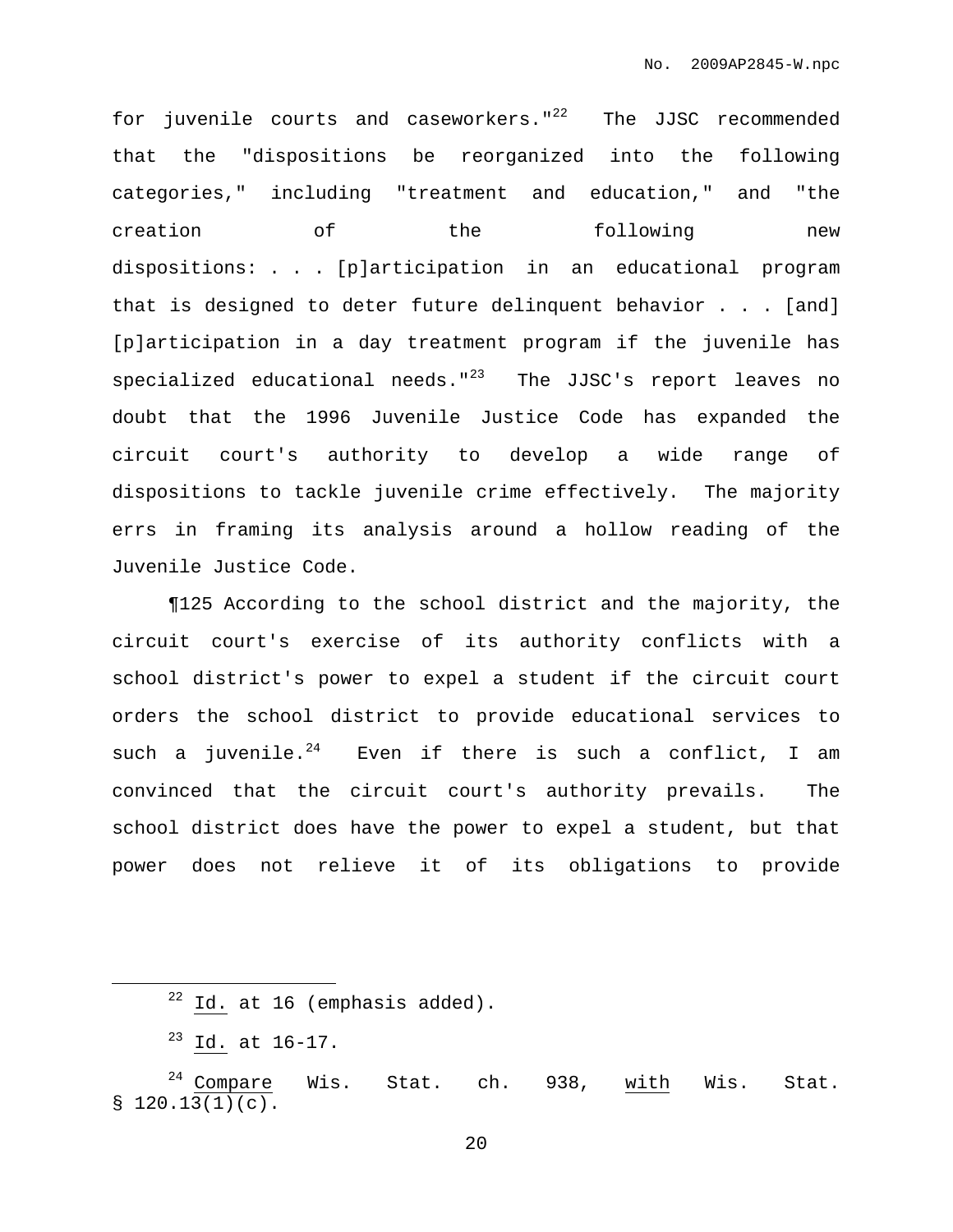educational services, if a circuit court orders the school district to do so for a juvenile it has adjudged delinquent. $^{25}$ 

¶126 In this case, the Dane County Circuit Court, the Honorable David T. Flanagan presiding, exercising its juvenile court jurisdiction, appropriately used its authority in ordering the Madison Metropolitan School District (MMSD) to submit a plan to provide some reasonable educational services to the juvenile adjudged delinquent, M.T., in whatever manner MMSD determined was appropriate. The circuit court did not, in any manner, modify or set aside MMSD's decision to expel this juvenile.

¶127 Unlike the majority, I do not believe we should diminish the circuit court's authority under the 1996 Juvenile Justice Code. I would adhere to the Wisconsin Legislature's clearly expressed intent in enacting that Code to provide circuit courts with the necessary authority to fashion appropriate and effective dispositions for juveniles adjudged delinquent. I would hold that a circuit court has authority, when exercising its juvenile court jurisdiction in a delinquency proceeding, to order a school district to submit a plan to provide educational services to a student expelled by the district.

¶128 For the reasons set forth herein, I respectfully dissent.

¶129 I am authorized to state that Chief Justice SHIRLEY S. ABRAHAMSON and Justice ANN WALSH BRADLEY join this dissent.

<sup>&</sup>lt;sup>25</sup> Wis. Stat. §§ 120.12(18), 938.33(1)(e), 938.34(7d)(a)1., 938.355(1).